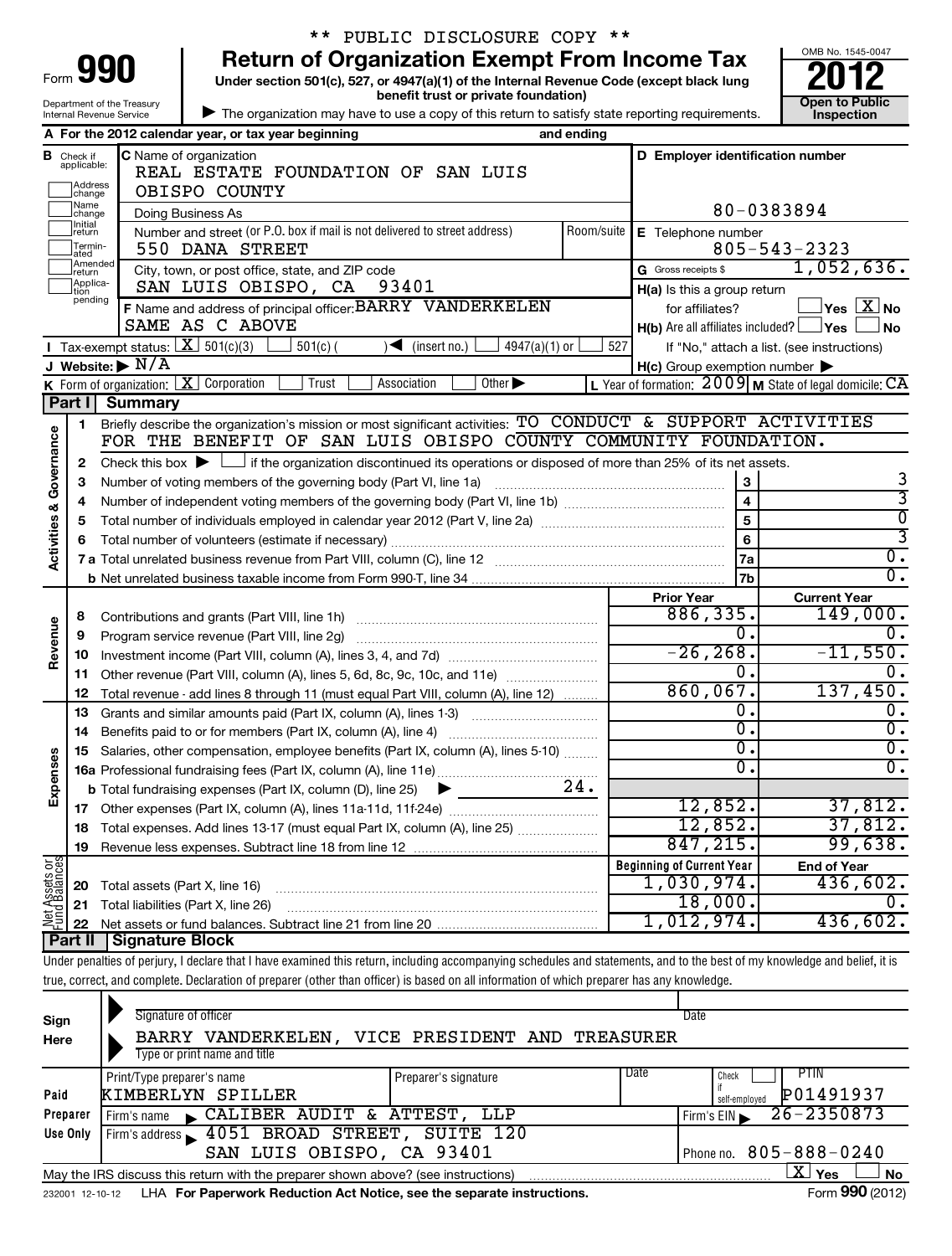|              | 80-0383894<br>OBISPO COUNTY<br>Form 990 (2012)                                                                                                          | Page 2 |
|--------------|---------------------------------------------------------------------------------------------------------------------------------------------------------|--------|
|              | Part III   Statement of Program Service Accomplishments                                                                                                 |        |
| 1            | Briefly describe the organization's mission:                                                                                                            |        |
|              | EARNINGS ARE USED TO SUPPORT THE SAN LUIS OBISPO COUNTY COMMUNITY                                                                                       |        |
|              | FOUNDATION.                                                                                                                                             |        |
|              |                                                                                                                                                         |        |
|              |                                                                                                                                                         |        |
| $\mathbf{2}$ | Did the organization undertake any significant program services during the year which were not listed on<br>$\Box$ Yes $[\overline{\mathrm{X}}]$ No     |        |
|              | If "Yes," describe these new services on Schedule O.                                                                                                    |        |
| 3            | $\Box$ Yes $[\overline{\mathrm{X}}]$ No<br>Did the organization cease conducting, or make significant changes in how it conducts, any program services? |        |
|              | If "Yes," describe these changes on Schedule O.                                                                                                         |        |
| 4            | Describe the organization's program service accomplishments for each of its three largest program services, as measured by expenses.                    |        |
|              | Section 501(c)(3) and 501(c)(4) organizations are required to report the amount of grants and allocations to others, the total expenses, and            |        |
|              | revenue, if any, for each program service reported.                                                                                                     |        |
| 4a           | 35, 979. including grants of \$<br>) (Expenses \$<br>) (Revenue \$<br>(Code:<br>EXPENSES ARE INCURRED IN THE PROCESS OF SUPPORTING THE SAN LUIS OBISPO  |        |
|              | COUNTY COMMUNITY FOUNDATION.                                                                                                                            |        |
|              |                                                                                                                                                         |        |
|              |                                                                                                                                                         |        |
|              |                                                                                                                                                         |        |
|              |                                                                                                                                                         |        |
|              |                                                                                                                                                         |        |
|              |                                                                                                                                                         |        |
|              |                                                                                                                                                         |        |
|              |                                                                                                                                                         |        |
|              |                                                                                                                                                         |        |
|              |                                                                                                                                                         |        |
| 4b           |                                                                                                                                                         |        |
|              |                                                                                                                                                         |        |
|              |                                                                                                                                                         |        |
|              |                                                                                                                                                         |        |
|              |                                                                                                                                                         |        |
|              |                                                                                                                                                         |        |
|              |                                                                                                                                                         |        |
|              |                                                                                                                                                         |        |
|              |                                                                                                                                                         |        |
|              |                                                                                                                                                         |        |
|              |                                                                                                                                                         |        |
| 4c           |                                                                                                                                                         |        |
|              | $\left(\text{Code:}\right)$<br>(Expenses \$<br>including grants of \$<br>) (Revenue \$                                                                  |        |
|              |                                                                                                                                                         |        |
|              |                                                                                                                                                         |        |
|              |                                                                                                                                                         |        |
|              |                                                                                                                                                         |        |
|              |                                                                                                                                                         |        |
|              |                                                                                                                                                         |        |
|              |                                                                                                                                                         |        |
|              |                                                                                                                                                         |        |
|              |                                                                                                                                                         |        |
|              |                                                                                                                                                         |        |
|              | 4d Other program services (Describe in Schedule O.)                                                                                                     |        |
|              | (Expenses \$<br>(Revenue \$<br>including grants of \$                                                                                                   |        |
|              | 35,979.<br>Total program service expenses                                                                                                               |        |
| 4е           |                                                                                                                                                         |        |
| 232002       | Form 990 (2012)                                                                                                                                         |        |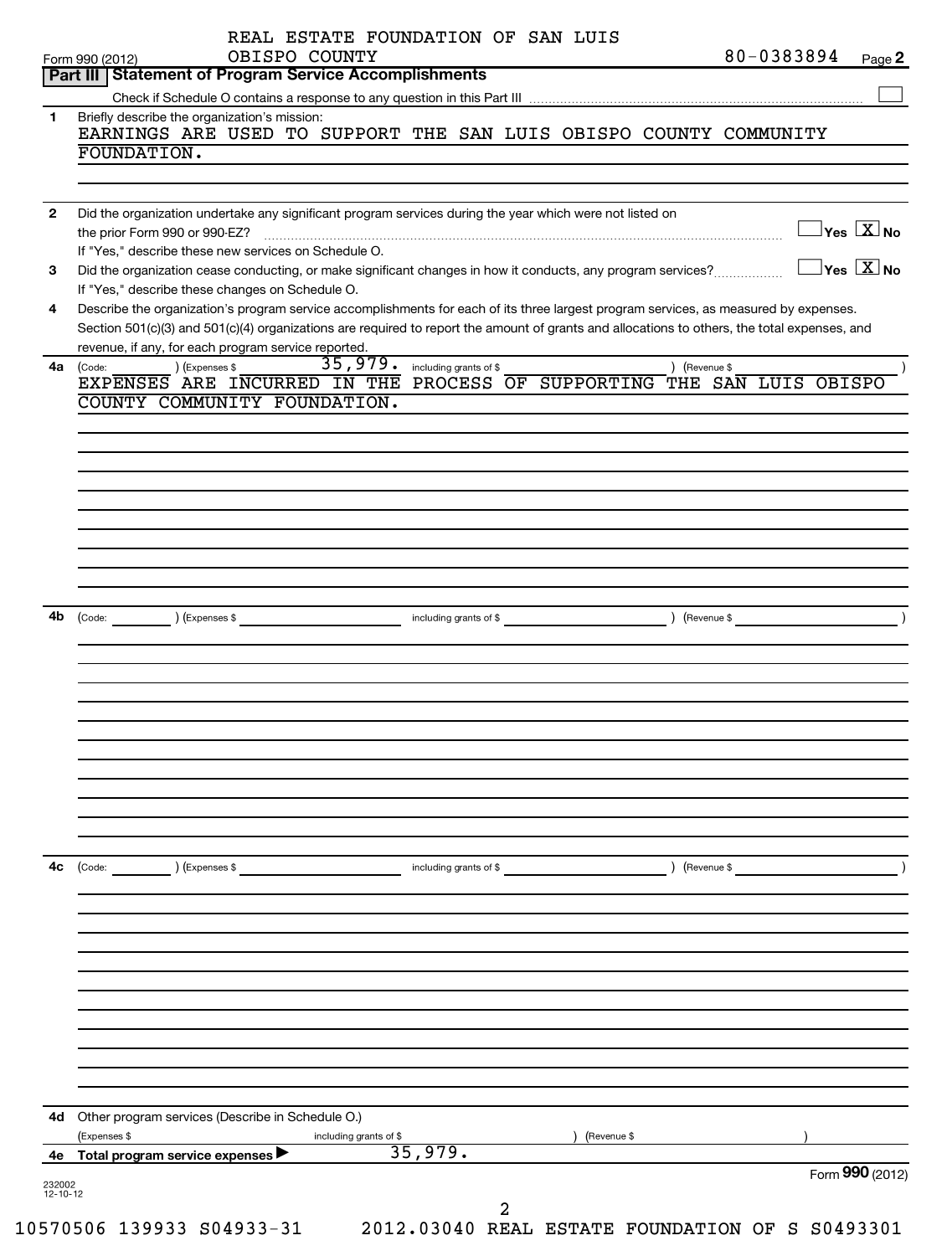**Part IV Checklist of Required Schedules**

REAL ESTATE FOUNDATION OF SAN LUIS

|     |                                                                                                                                                                                                                                                           |                       | <b>Yes</b>              | No                      |
|-----|-----------------------------------------------------------------------------------------------------------------------------------------------------------------------------------------------------------------------------------------------------------|-----------------------|-------------------------|-------------------------|
| 1   | Is the organization described in section $501(c)(3)$ or $4947(a)(1)$ (other than a private foundation)?                                                                                                                                                   |                       |                         |                         |
|     | If "Yes," complete Schedule A                                                                                                                                                                                                                             | 1                     | х                       |                         |
| 2   |                                                                                                                                                                                                                                                           | $\overline{2}$        | $\overline{\textbf{x}}$ |                         |
| З   | Did the organization engage in direct or indirect political campaign activities on behalf of or in opposition to candidates for<br>public office? If "Yes," complete Schedule C, Part I                                                                   | З                     |                         | x                       |
| 4   | Section 501(c)(3) organizations. Did the organization engage in lobbying activities, or have a section 501(h) election in effect                                                                                                                          |                       |                         | x                       |
|     | Is the organization a section 501(c)(4), 501(c)(5), or 501(c)(6) organization that receives membership dues, assessments, or                                                                                                                              | 4                     |                         |                         |
| 5   |                                                                                                                                                                                                                                                           | 5                     |                         | x                       |
| 6   | Did the organization maintain any donor advised funds or any similar funds or accounts for which donors have the right to<br>provide advice on the distribution or investment of amounts in such funds or accounts? If "Yes," complete Schedule D, Part I | 6                     |                         | x                       |
| 7   | Did the organization receive or hold a conservation easement, including easements to preserve open space,                                                                                                                                                 |                       |                         |                         |
|     | the environment, historic land areas, or historic structures? If "Yes," complete Schedule D, Part II<br>.                                                                                                                                                 | $\overline{7}$        |                         | x                       |
| 8   | Did the organization maintain collections of works of art, historical treasures, or other similar assets? If "Yes," complete<br>Schedule D, Part III                                                                                                      | 8                     |                         | x                       |
| 9   | Did the organization report an amount in Part X, line 21, for escrow or custodial account liability; serve as a custodian for                                                                                                                             |                       |                         |                         |
|     | amounts not listed in Part X; or provide credit counseling, debt management, credit repair, or debt negotiation services?<br>If "Yes," complete Schedule D, Part IV                                                                                       | 9                     |                         | x                       |
| 10  | Did the organization, directly or through a related organization, hold assets in temporarily restricted endowments, permanent                                                                                                                             |                       |                         |                         |
|     |                                                                                                                                                                                                                                                           | 10                    |                         | X.                      |
| 11  | If the organization's answer to any of the following questions is "Yes," then complete Schedule D, Parts VI, VII, VIII, IX, or X<br>as applicable.                                                                                                        |                       |                         |                         |
|     | a Did the organization report an amount for land, buildings, and equipment in Part X, line 10? If "Yes," complete Schedule D,                                                                                                                             |                       |                         |                         |
|     | Part VI                                                                                                                                                                                                                                                   | 11a                   |                         | x                       |
|     | <b>b</b> Did the organization report an amount for investments - other securities in Part X, line 12 that is 5% or more of its total<br>assets reported in Part X, line 16? If "Yes," complete Schedule D, Part VII [[[[[[[[[[[[[[[[[[[[[[[[[[[[[[]]]]    | 11b                   |                         | x                       |
|     | c Did the organization report an amount for investments - program related in Part X, line 13 that is 5% or more of its total                                                                                                                              |                       |                         |                         |
|     |                                                                                                                                                                                                                                                           | 11c                   |                         | x                       |
|     | d Did the organization report an amount for other assets in Part X, line 15 that is 5% or more of its total assets reported in                                                                                                                            |                       |                         |                         |
|     |                                                                                                                                                                                                                                                           | 11d                   |                         | x                       |
|     |                                                                                                                                                                                                                                                           | 11e                   |                         | $\overline{\mathtt{x}}$ |
| f   | Did the organization's separate or consolidated financial statements for the tax year include a footnote that addresses<br>the organization's liability for uncertain tax positions under FIN 48 (ASC 740)? If "Yes," complete Schedule D, Part X         | 11f                   | x                       |                         |
|     | 12a Did the organization obtain separate, independent audited financial statements for the tax year? If "Yes," complete                                                                                                                                   |                       |                         |                         |
|     | Schedule D, Parts XI and XII                                                                                                                                                                                                                              | 12a                   |                         | x                       |
|     | <b>b</b> Was the organization included in consolidated, independent audited financial statements for the tax year?<br>If "Yes," and if the organization answered "No" to line 12a, then completing Schedule D, Parts XI and XII is optional www.          |                       | X                       |                         |
| 13  |                                                                                                                                                                                                                                                           | 12 <sub>b</sub><br>13 |                         | $\overline{\text{X}}$   |
| 14a | Did the organization maintain an office, employees, or agents outside of the United States?                                                                                                                                                               | 14a                   |                         | $\overline{\textbf{X}}$ |
| b   | Did the organization have aggregate revenues or expenses of more than \$10,000 from grantmaking, fundraising, business,                                                                                                                                   |                       |                         |                         |
|     | investment, and program service activities outside the United States, or aggregate foreign investments valued at \$100,000                                                                                                                                |                       |                         |                         |
|     |                                                                                                                                                                                                                                                           | 14b                   |                         | x                       |
| 15  | Did the organization report on Part IX, column (A), line 3, more than \$5,000 of grants or assistance to any organization                                                                                                                                 |                       |                         |                         |
|     |                                                                                                                                                                                                                                                           | 15                    |                         | x                       |
| 16  | Did the organization report on Part IX, column (A), line 3, more than \$5,000 of aggregate grants or assistance to individuals                                                                                                                            |                       |                         |                         |
|     |                                                                                                                                                                                                                                                           | 16                    |                         | x                       |
| 17  | Did the organization report a total of more than \$15,000 of expenses for professional fundraising services on Part IX,                                                                                                                                   | 17                    |                         | x                       |
| 18  | Did the organization report more than \$15,000 total of fundraising event gross income and contributions on Part VIII, lines                                                                                                                              |                       |                         |                         |
|     |                                                                                                                                                                                                                                                           | 18                    |                         | x                       |
| 19  | Did the organization report more than \$15,000 of gross income from gaming activities on Part VIII, line 9a? If "Yes,"                                                                                                                                    | 19                    |                         | x                       |
|     | 20a Did the organization operate one or more hospital facilities? If "Yes," complete Schedule H                                                                                                                                                           | 20a                   |                         | $\overline{\text{X}}$   |
|     |                                                                                                                                                                                                                                                           | 20 <sub>b</sub>       |                         |                         |

Form (2012) **990**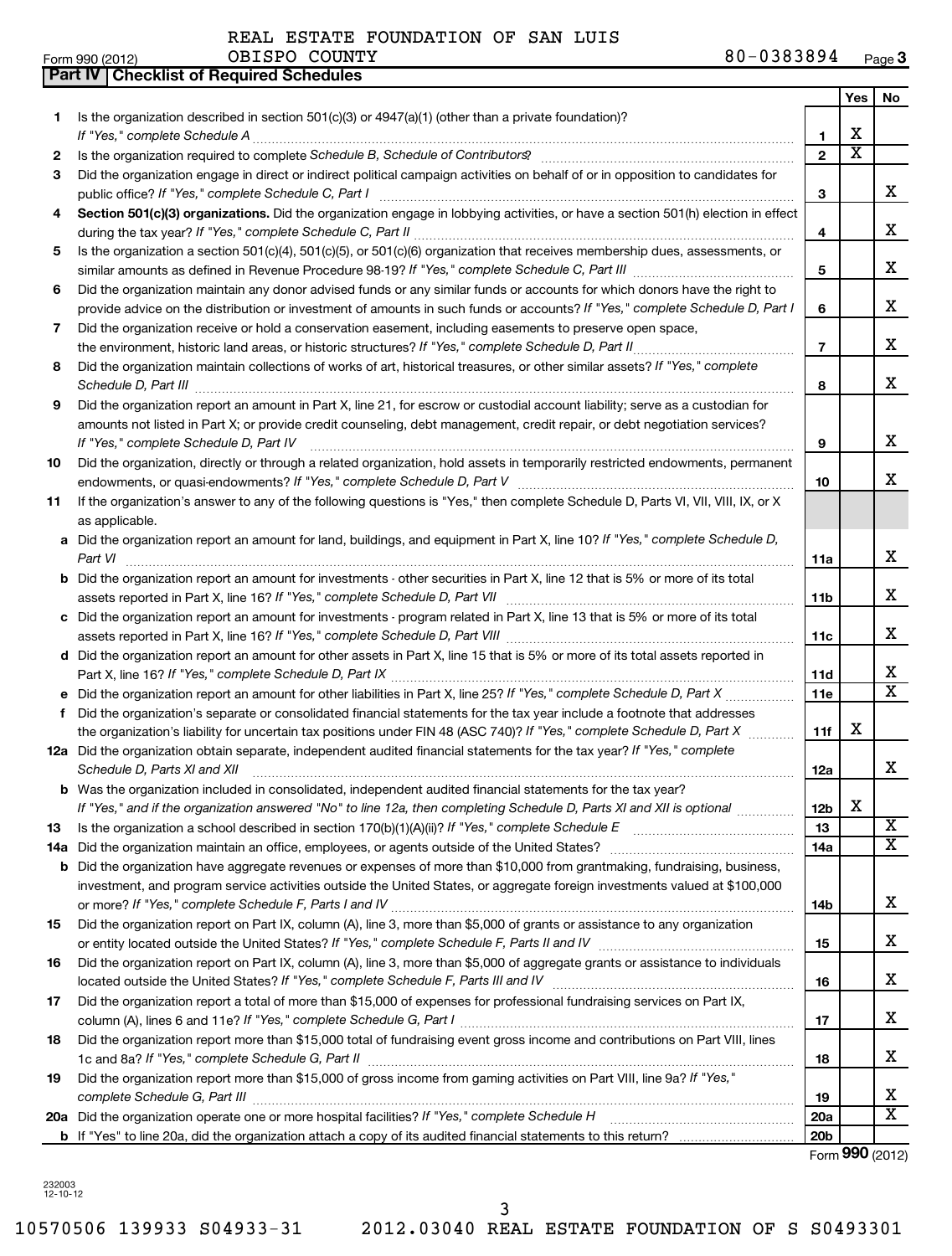|    | <b>Part IV   Checklist of Required Schedules (continued)</b>                                                                                                                                          |                 |                         |                         |  |  |  |
|----|-------------------------------------------------------------------------------------------------------------------------------------------------------------------------------------------------------|-----------------|-------------------------|-------------------------|--|--|--|
|    |                                                                                                                                                                                                       |                 | <b>Yes</b>              | No                      |  |  |  |
| 21 | Did the organization report more than \$5,000 of grants and other assistance to any government or organization in the                                                                                 |                 |                         |                         |  |  |  |
|    |                                                                                                                                                                                                       | 21              |                         | X                       |  |  |  |
| 22 | Did the organization report more than \$5,000 of grants and other assistance to individuals in the United States on Part IX,                                                                          |                 |                         |                         |  |  |  |
|    | column (A), line 2? If "Yes," complete Schedule I, Parts I and III                                                                                                                                    | 22              |                         | x                       |  |  |  |
| 23 | Did the organization answer "Yes" to Part VII, Section A, line 3, 4, or 5 about compensation of the organization's current                                                                            |                 |                         |                         |  |  |  |
|    |                                                                                                                                                                                                       |                 |                         |                         |  |  |  |
|    | and former officers, directors, trustees, key employees, and highest compensated employees? If "Yes," complete                                                                                        |                 |                         | x                       |  |  |  |
|    | Schedule J <b>Execute Schedule J Execute Schedule J</b>                                                                                                                                               | 23              |                         |                         |  |  |  |
|    | 24a Did the organization have a tax-exempt bond issue with an outstanding principal amount of more than \$100,000 as of the                                                                           |                 |                         |                         |  |  |  |
|    | last day of the year, that was issued after December 31, 2002? If "Yes," answer lines 24b through 24d and complete                                                                                    |                 |                         | x                       |  |  |  |
|    | Schedule K. If "No", go to line 25<br>24a                                                                                                                                                             |                 |                         |                         |  |  |  |
| b  |                                                                                                                                                                                                       | 24b             |                         |                         |  |  |  |
| С  | Did the organization maintain an escrow account other than a refunding escrow at any time during the year to defease                                                                                  |                 |                         |                         |  |  |  |
|    |                                                                                                                                                                                                       |                 |                         |                         |  |  |  |
|    |                                                                                                                                                                                                       | 24d             |                         |                         |  |  |  |
|    | 25a Section 501(c)(3) and 501(c)(4) organizations. Did the organization engage in an excess benefit transaction with a                                                                                |                 |                         |                         |  |  |  |
|    |                                                                                                                                                                                                       | 25a             |                         | x                       |  |  |  |
|    | <b>b</b> Is the organization aware that it engaged in an excess benefit transaction with a disqualified person in a prior year, and                                                                   |                 |                         |                         |  |  |  |
|    | that the transaction has not been reported on any of the organization's prior Forms 990 or 990-EZ? If "Yes," complete                                                                                 |                 |                         |                         |  |  |  |
|    | Schedule L, Part I                                                                                                                                                                                    | 25b             |                         | х                       |  |  |  |
| 26 | Was a loan to or by a current or former officer, director, trustee, key employee, highest compensated employee, or disqualified                                                                       |                 |                         |                         |  |  |  |
|    | person outstanding as of the end of the organization's tax year? If "Yes," complete Schedule L, Part II manufaction of the end of the organization's tax year? If "Yes," complete Schedule L, Part II |                 |                         |                         |  |  |  |
| 27 | Did the organization provide a grant or other assistance to an officer, director, trustee, key employee, substantial                                                                                  |                 |                         |                         |  |  |  |
|    | contributor or employee thereof, a grant selection committee member, or to a 35% controlled entity or family member                                                                                   |                 |                         |                         |  |  |  |
|    |                                                                                                                                                                                                       |                 |                         | х                       |  |  |  |
| 28 | Was the organization a party to a business transaction with one of the following parties (see Schedule L, Part IV                                                                                     |                 |                         |                         |  |  |  |
|    | instructions for applicable filing thresholds, conditions, and exceptions):                                                                                                                           |                 |                         |                         |  |  |  |
|    | A current or former officer, director, trustee, or key employee? If "Yes," complete Schedule L, Part IV                                                                                               | 28a             |                         | х                       |  |  |  |
| а  | A family member of a current or former officer, director, trustee, or key employee? If "Yes," complete Schedule L, Part IV                                                                            | 28 <sub>b</sub> |                         | $\overline{\textbf{x}}$ |  |  |  |
| b  |                                                                                                                                                                                                       |                 |                         |                         |  |  |  |
|    | c An entity of which a current or former officer, director, trustee, or key employee (or a family member thereof) was an officer,                                                                     |                 |                         | X                       |  |  |  |
|    | director, trustee, or direct or indirect owner? If "Yes," complete Schedule L, Part IV                                                                                                                | 28c             | $\overline{\textbf{x}}$ |                         |  |  |  |
| 29 |                                                                                                                                                                                                       | 29              |                         |                         |  |  |  |
| 30 | Did the organization receive contributions of art, historical treasures, or other similar assets, or qualified conservation                                                                           |                 |                         |                         |  |  |  |
|    |                                                                                                                                                                                                       | 30              |                         | x                       |  |  |  |
| 31 | Did the organization liquidate, terminate, or dissolve and cease operations?                                                                                                                          |                 |                         |                         |  |  |  |
|    |                                                                                                                                                                                                       | 31              |                         | x                       |  |  |  |
| 32 | Did the organization sell, exchange, dispose of, or transfer more than 25% of its net assets?/f "Yes," complete                                                                                       |                 |                         |                         |  |  |  |
|    | Schedule N, Part II                                                                                                                                                                                   | 32              |                         | x                       |  |  |  |
| 33 | Did the organization own 100% of an entity disregarded as separate from the organization under Regulations                                                                                            |                 |                         |                         |  |  |  |
|    |                                                                                                                                                                                                       | 33              |                         | x                       |  |  |  |
| 34 | Was the organization related to any tax-exempt or taxable entity? If "Yes," complete Schedule R, Part II, III, or IV, and                                                                             |                 |                         |                         |  |  |  |
|    | Part V, line 1                                                                                                                                                                                        | 34              | х                       |                         |  |  |  |
|    |                                                                                                                                                                                                       | 35a             |                         | $\overline{\textbf{x}}$ |  |  |  |
|    | b If "Yes" to line 35a, did the organization receive any payment from or engage in any transaction with a controlled entity                                                                           |                 |                         |                         |  |  |  |
|    |                                                                                                                                                                                                       | 35 <sub>b</sub> |                         |                         |  |  |  |
| 36 | Section 501(c)(3) organizations. Did the organization make any transfers to an exempt non-charitable related organization?                                                                            |                 |                         |                         |  |  |  |
|    |                                                                                                                                                                                                       | 36              |                         | x                       |  |  |  |
| 37 | Did the organization conduct more than 5% of its activities through an entity that is not a related organization                                                                                      |                 |                         |                         |  |  |  |
|    |                                                                                                                                                                                                       | 37              |                         | x                       |  |  |  |
| 38 | Did the organization complete Schedule O and provide explanations in Schedule O for Part VI, lines 11b and 19?                                                                                        |                 |                         |                         |  |  |  |
|    |                                                                                                                                                                                                       | 38              | х                       |                         |  |  |  |

Form (2012) **990**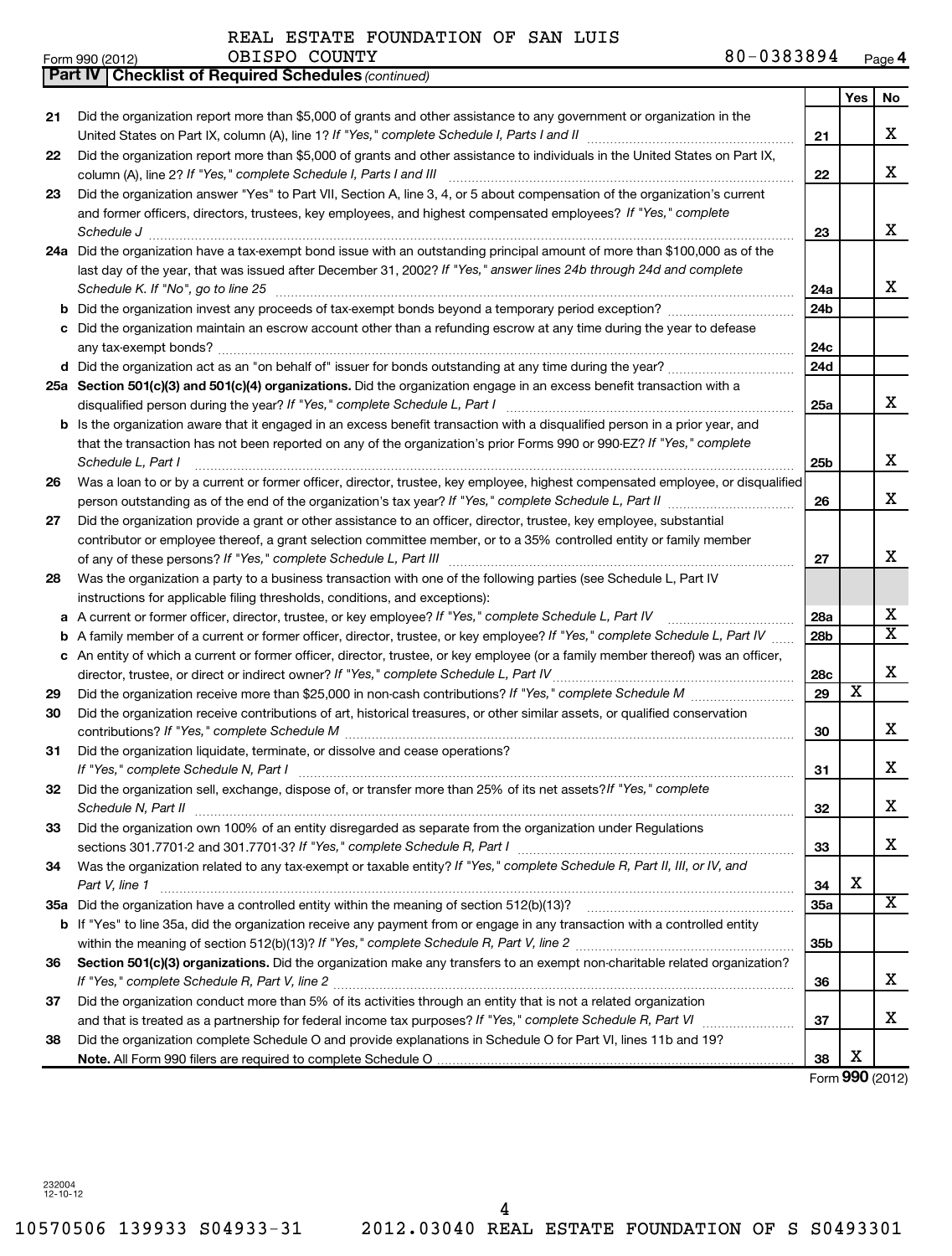|  |  |  | REAL ESTATE FOUNDATION OF SAN LUIS |  |  |  |
|--|--|--|------------------------------------|--|--|--|
|--|--|--|------------------------------------|--|--|--|

| <b>Part V</b> | <b>Statements Regarding Other IRS Filings and Tax Compliance</b><br>Check if Schedule O contains a response to any question in this Part V           |    |          |     |                         |  |  |  |  |
|---------------|------------------------------------------------------------------------------------------------------------------------------------------------------|----|----------|-----|-------------------------|--|--|--|--|
|               |                                                                                                                                                      |    |          | Yes | No                      |  |  |  |  |
|               | 1a                                                                                                                                                   |    |          |     |                         |  |  |  |  |
|               | 1 <sub>b</sub><br>Enter the number of Forms W-2G included in line 1a. Enter -0- if not applicable                                                    |    |          |     |                         |  |  |  |  |
| c             | Did the organization comply with backup withholding rules for reportable payments to vendors and reportable gaming                                   |    |          |     |                         |  |  |  |  |
|               |                                                                                                                                                      |    |          |     |                         |  |  |  |  |
|               | 2a Enter the number of employees reported on Form W-3, Transmittal of Wage and Tax Statements,                                                       |    |          |     |                         |  |  |  |  |
|               | filed for the calendar year ending with or within the year covered by this return<br>2a                                                              | 01 |          |     |                         |  |  |  |  |
|               |                                                                                                                                                      |    | 2b       |     |                         |  |  |  |  |
|               | Note. If the sum of lines 1a and 2a is greater than 250, you may be required to e-file (see instructions)                                            |    |          |     |                         |  |  |  |  |
|               |                                                                                                                                                      |    | За       |     | x                       |  |  |  |  |
|               | <b>b</b> If "Yes," has it filed a Form 990-T for this year? If "No," provide an explanation in Schedule O                                            |    |          |     |                         |  |  |  |  |
|               | 4a At any time during the calendar year, did the organization have an interest in, or a signature or other authority over, a                         |    |          |     |                         |  |  |  |  |
|               | financial account in a foreign country (such as a bank account, securities account, or other financial account)?                                     |    | 4a       |     | x                       |  |  |  |  |
|               | <b>b</b> If "Yes," enter the name of the foreign country:                                                                                            |    |          |     |                         |  |  |  |  |
|               | See instructions for filing requirements for Form TD F 90-22.1, Report of Foreign Bank and Financial Accounts.                                       |    |          |     |                         |  |  |  |  |
| 5а            |                                                                                                                                                      |    | 5а       |     | х                       |  |  |  |  |
| b             |                                                                                                                                                      |    | 5b       |     | $\overline{\textbf{X}}$ |  |  |  |  |
|               |                                                                                                                                                      |    | 5c       |     |                         |  |  |  |  |
|               | 6a Does the organization have annual gross receipts that are normally greater than \$100,000, and did the organization solicit                       |    |          |     |                         |  |  |  |  |
|               | any contributions that were not tax deductible as charitable contributions?                                                                          |    | 6a       |     | x                       |  |  |  |  |
|               | <b>b</b> If "Yes," did the organization include with every solicitation an express statement that such contributions or gifts                        |    |          |     |                         |  |  |  |  |
|               |                                                                                                                                                      |    | 6b       |     |                         |  |  |  |  |
| 7             | Organizations that may receive deductible contributions under section 170(c).                                                                        |    | 7a       |     | x                       |  |  |  |  |
|               | Did the organization receive a payment in excess of \$75 made partly as a contribution and partly for goods and services provided to the payor?<br>a |    |          |     |                         |  |  |  |  |
|               |                                                                                                                                                      |    |          |     |                         |  |  |  |  |
|               | Did the organization sell, exchange, or otherwise dispose of tangible personal property for which it was required<br>с                               |    |          |     |                         |  |  |  |  |
|               |                                                                                                                                                      |    |          |     |                         |  |  |  |  |
|               | 7d                                                                                                                                                   |    |          |     | х                       |  |  |  |  |
|               | Did the organization receive any funds, directly or indirectly, to pay premiums on a personal benefit contract?                                      |    | 7е<br>7f |     | $\overline{\text{X}}$   |  |  |  |  |
| f             | If the organization received a contribution of qualified intellectual property, did the organization file Form 8899 as required?                     |    |          |     |                         |  |  |  |  |
| h             | If the organization received a contribution of cars, boats, airplanes, or other vehicles, did the organization file a Form 1098-C?                   |    | 7g<br>7h |     |                         |  |  |  |  |
| 8             | Sponsoring organizations maintaining donor advised funds and section $509(a)(3)$ supporting organizations. Did the supporting                        |    |          |     |                         |  |  |  |  |
|               | organization, or a donor advised fund maintained by a sponsoring organization, have excess business holdings at any time during the year?            |    | 8        |     |                         |  |  |  |  |
| 9             |                                                                                                                                                      |    |          |     |                         |  |  |  |  |
|               | Sponsoring organizations maintaining donor advised funds.                                                                                            |    |          |     |                         |  |  |  |  |
|               | <b>b</b> Did the organization make a distribution to a donor, donor advisor, or related person?                                                      |    | υа<br>9b |     |                         |  |  |  |  |
| 10            | Section 501(c)(7) organizations. Enter:                                                                                                              |    |          |     |                         |  |  |  |  |
| а             | 10a                                                                                                                                                  |    |          |     |                         |  |  |  |  |
|               | 10 <sub>b</sub><br><b>b</b> Gross receipts, included on Form 990, Part VIII, line 12, for public use of club facilities <i>manumum</i>               |    |          |     |                         |  |  |  |  |
| 11            | Section 501(c)(12) organizations. Enter:                                                                                                             |    |          |     |                         |  |  |  |  |
| а             | 11a                                                                                                                                                  |    |          |     |                         |  |  |  |  |
|               | <b>b</b> Gross income from other sources (Do not net amounts due or paid to other sources against                                                    |    |          |     |                         |  |  |  |  |
|               | amounts due or received from them.)<br>11b                                                                                                           |    |          |     |                         |  |  |  |  |
|               | 12a Section 4947(a)(1) non-exempt charitable trusts. Is the organization filing Form 990 in lieu of Form 1041?                                       |    |          |     |                         |  |  |  |  |
|               | <b>b</b> If "Yes," enter the amount of tax-exempt interest received or accrued during the year<br>12b                                                |    |          |     |                         |  |  |  |  |
| 13            | Section 501(c)(29) qualified nonprofit health insurance issuers.                                                                                     |    |          |     |                         |  |  |  |  |
|               | a Is the organization licensed to issue qualified health plans in more than one state?                                                               |    | 13a      |     |                         |  |  |  |  |
|               | Note. See the instructions for additional information the organization must report on Schedule O.                                                    |    |          |     |                         |  |  |  |  |
|               | <b>b</b> Enter the amount of reserves the organization is required to maintain by the states in which the                                            |    |          |     |                         |  |  |  |  |
|               | 13b                                                                                                                                                  |    |          |     |                         |  |  |  |  |
|               | 13 <sub>c</sub>                                                                                                                                      |    |          |     |                         |  |  |  |  |
|               | 14a Did the organization receive any payments for indoor tanning services during the tax year?                                                       |    | 14a      |     | х                       |  |  |  |  |
|               | <b>b</b> If "Yes," has it filed a Form 720 to report these payments? If "No," provide an explanation in Schedule O                                   |    | 14b      |     |                         |  |  |  |  |

Form **990** (2012)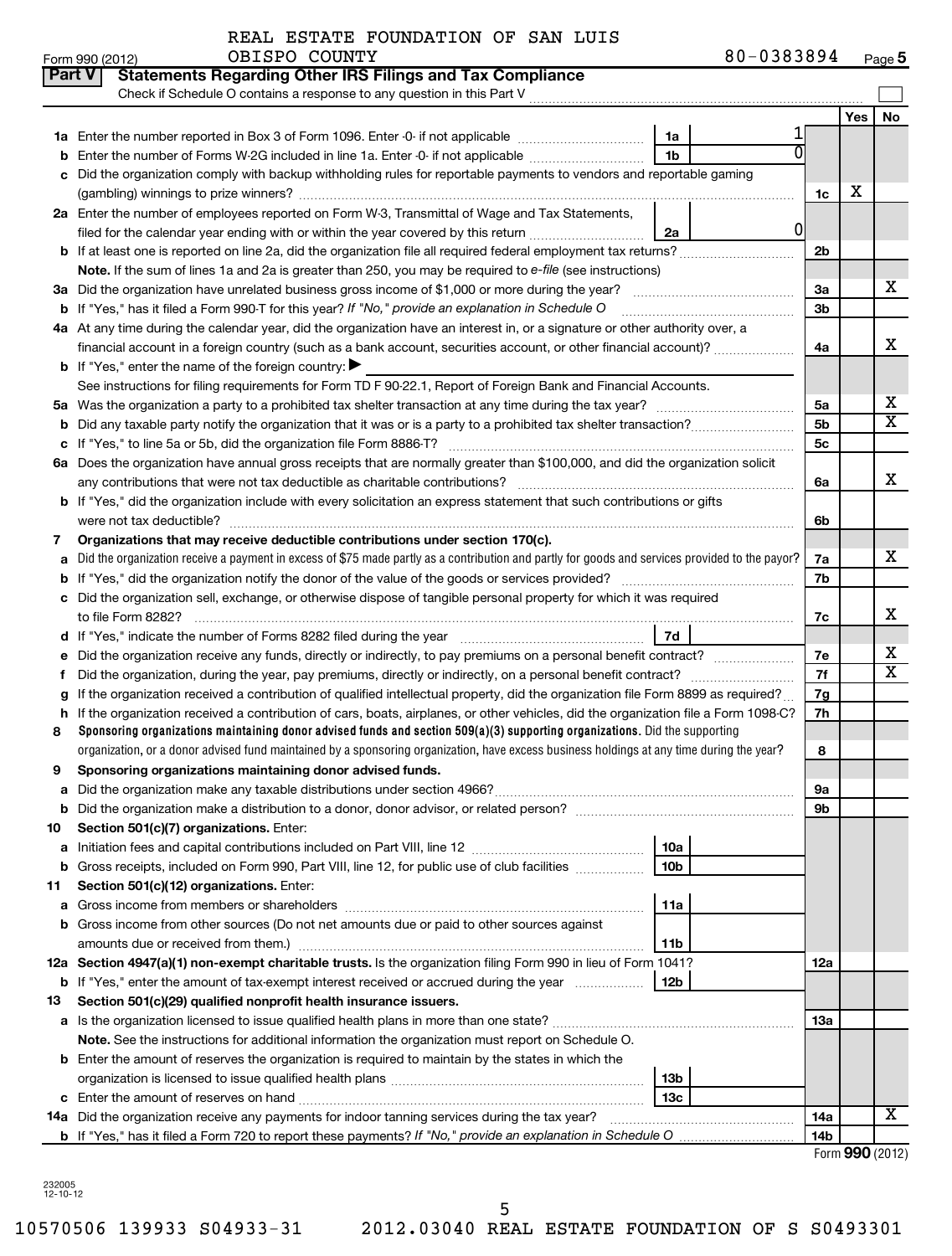**Part VI** Governance, Management, and Disclosure For each "Yes" response to lines 2 through 7b below, and for a "No" response *to line 8a, 8b, or 10b below, describe the circumstances, processes, or changes in Schedule O. See instructions.* Form 990 (2012)  $OBISPO$   $COUNTY$   $80-0383894$   $Page$ **6**

| to mic oa, ob, or Tob below, acsembe the circumstances, processes, or changes in ochealic O. Occ instructions. |  |
|----------------------------------------------------------------------------------------------------------------|--|
| Check if Schedule O contains a response to any question in this Part VI                                        |  |

 $\lfloor x \rfloor$ 

|                    | <b>Section A. Governing Body and Management</b>                                                                                                                           |    |  |                 |        |                              |  |  |  |  |
|--------------------|---------------------------------------------------------------------------------------------------------------------------------------------------------------------------|----|--|-----------------|--------|------------------------------|--|--|--|--|
|                    |                                                                                                                                                                           |    |  |                 | Yes    | No                           |  |  |  |  |
|                    | <b>1a</b> Enter the number of voting members of the governing body at the end of the tax year                                                                             | 1a |  | 3               |        |                              |  |  |  |  |
|                    | If there are material differences in voting rights among members of the governing body, or if the governing                                                               |    |  |                 |        |                              |  |  |  |  |
|                    | body delegated broad authority to an executive committee or similar committee, explain in Schedule O.                                                                     |    |  |                 |        |                              |  |  |  |  |
| b                  | Enter the number of voting members included in line 1a, above, who are independent                                                                                        | 1b |  | 3               |        |                              |  |  |  |  |
| 2                  | Did any officer, director, trustee, or key employee have a family relationship or a business relationship with any other                                                  |    |  |                 |        | x                            |  |  |  |  |
|                    | officer, director, trustee, or key employee?                                                                                                                              |    |  | 2               |        |                              |  |  |  |  |
| 3                  | Did the organization delegate control over management duties customarily performed by or under the direct supervision                                                     |    |  | 3               |        | х                            |  |  |  |  |
|                    | Did the organization make any significant changes to its governing documents since the prior Form 990 was filed?                                                          |    |  |                 |        |                              |  |  |  |  |
| 4                  | 5                                                                                                                                                                         |    |  |                 |        |                              |  |  |  |  |
|                    |                                                                                                                                                                           |    |  | 5<br>6          |        | $\overline{\mathbf{X}}$<br>X |  |  |  |  |
|                    | Did the organization have members or stockholders?<br>6<br>Did the organization have members, stockholders, or other persons who had the power to elect or appoint one or |    |  |                 |        |                              |  |  |  |  |
|                    | 7а                                                                                                                                                                        |    |  |                 |        |                              |  |  |  |  |
| b                  | Are any governance decisions of the organization reserved to (or subject to approval by) members, stockholders, or                                                        |    |  | 7a              |        | х                            |  |  |  |  |
|                    | persons other than the governing body?                                                                                                                                    |    |  | 7b              |        | x                            |  |  |  |  |
| 8                  | Did the organization contemporaneously document the meetings held or written actions undertaken during the year by the following:                                         |    |  |                 |        |                              |  |  |  |  |
| а                  |                                                                                                                                                                           |    |  | 8а              | х      |                              |  |  |  |  |
| b                  |                                                                                                                                                                           |    |  | 8b              | X      |                              |  |  |  |  |
| 9                  | Is there any officer, director, trustee, or key employee listed in Part VII, Section A, who cannot be reached at the                                                      |    |  |                 |        |                              |  |  |  |  |
|                    |                                                                                                                                                                           |    |  | 9               |        | x                            |  |  |  |  |
|                    | <b>Section B. Policies</b> (This Section B requests information about policies not required by the Internal Revenue Code.)                                                |    |  |                 |        |                              |  |  |  |  |
|                    |                                                                                                                                                                           |    |  |                 | Yes    | No                           |  |  |  |  |
|                    |                                                                                                                                                                           |    |  | 10a             | х      |                              |  |  |  |  |
|                    | <b>b</b> If "Yes," did the organization have written policies and procedures governing the activities of such chapters, affiliates,                                       |    |  |                 |        |                              |  |  |  |  |
|                    |                                                                                                                                                                           |    |  | 10 <sub>b</sub> | x      |                              |  |  |  |  |
|                    | 11a Has the organization provided a complete copy of this Form 990 to all members of its governing body before filing the form?                                           |    |  | 11a             | х      |                              |  |  |  |  |
| b                  | Describe in Schedule O the process, if any, used by the organization to review this Form 990.                                                                             |    |  |                 |        |                              |  |  |  |  |
| 12a                | Did the organization have a written conflict of interest policy? If "No," go to line 13                                                                                   |    |  | 12a             | х<br>х |                              |  |  |  |  |
| b                  | Were officers, directors, or trustees, and key employees required to disclose annually interests that could give rise to conflicts?                                       |    |  |                 |        |                              |  |  |  |  |
| c                  | Did the organization regularly and consistently monitor and enforce compliance with the policy? If "Yes," describe                                                        |    |  |                 |        |                              |  |  |  |  |
|                    | in Schedule O how this was done                                                                                                                                           |    |  | 12c             | х      |                              |  |  |  |  |
| 13                 |                                                                                                                                                                           |    |  | 13              | х      |                              |  |  |  |  |
| 14                 |                                                                                                                                                                           |    |  | 14              | х      |                              |  |  |  |  |
| 15                 | Did the process for determining compensation of the following persons include a review and approval by independent                                                        |    |  |                 |        |                              |  |  |  |  |
|                    | persons, comparability data, and contemporaneous substantiation of the deliberation and decision?                                                                         |    |  |                 |        |                              |  |  |  |  |
|                    |                                                                                                                                                                           |    |  | 15a             |        | X<br>$\overline{\text{x}}$   |  |  |  |  |
|                    |                                                                                                                                                                           |    |  | 15 <sub>b</sub> |        |                              |  |  |  |  |
|                    | If "Yes" to line 15a or 15b, describe the process in Schedule O (see instructions).                                                                                       |    |  |                 |        |                              |  |  |  |  |
|                    | <b>16a</b> Did the organization invest in, contribute assets to, or participate in a joint venture or similar arrangement with a                                          |    |  |                 |        | х                            |  |  |  |  |
|                    | taxable entity during the year?<br>b If "Yes," did the organization follow a written policy or procedure requiring the organization to evaluate its participation         |    |  | 16a             |        |                              |  |  |  |  |
|                    | in joint venture arrangements under applicable federal tax law, and take steps to safeguard the organization's                                                            |    |  |                 |        |                              |  |  |  |  |
|                    | exempt status with respect to such arrangements?                                                                                                                          |    |  | 16b             |        |                              |  |  |  |  |
|                    | <b>Section C. Disclosure</b>                                                                                                                                              |    |  |                 |        |                              |  |  |  |  |
| 17                 | List the states with which a copy of this Form 990 is required to be filed $\blacktriangleright$ CA                                                                       |    |  |                 |        |                              |  |  |  |  |
| 18                 | Section 6104 requires an organization to make its Forms 1023 (or 1024 if applicable), 990, and 990-T (Section 501(c)(3)s only) available                                  |    |  |                 |        |                              |  |  |  |  |
|                    | for public inspection. Indicate how you made these available. Check all that apply.                                                                                       |    |  |                 |        |                              |  |  |  |  |
|                    | $\lfloor x \rfloor$ Another's website<br>$\lfloor \underline{X} \rfloor$ Upon request<br>$ \underline{X} $ Own website<br>Other (explain in Schedule O)                   |    |  |                 |        |                              |  |  |  |  |
| 19                 | Describe in Schedule O whether (and if so, how), the organization made its governing documents, conflict of interest policy, and financial                                |    |  |                 |        |                              |  |  |  |  |
|                    | statements available to the public during the tax year.                                                                                                                   |    |  |                 |        |                              |  |  |  |  |
| 20                 | State the name, physical address, and telephone number of the person who possesses the books and records of the organization:                                             |    |  |                 |        |                              |  |  |  |  |
|                    | $HOLLY$ CORBETT - $(805)$ 543-2323                                                                                                                                        |    |  |                 |        |                              |  |  |  |  |
|                    | 93401<br>550 DANA STREET,<br>SAN LUIS OBISPO,<br>CA                                                                                                                       |    |  |                 |        |                              |  |  |  |  |
| 232006<br>12-10-12 |                                                                                                                                                                           |    |  |                 |        | Form 990 (2012)              |  |  |  |  |
|                    | 6                                                                                                                                                                         |    |  |                 |        |                              |  |  |  |  |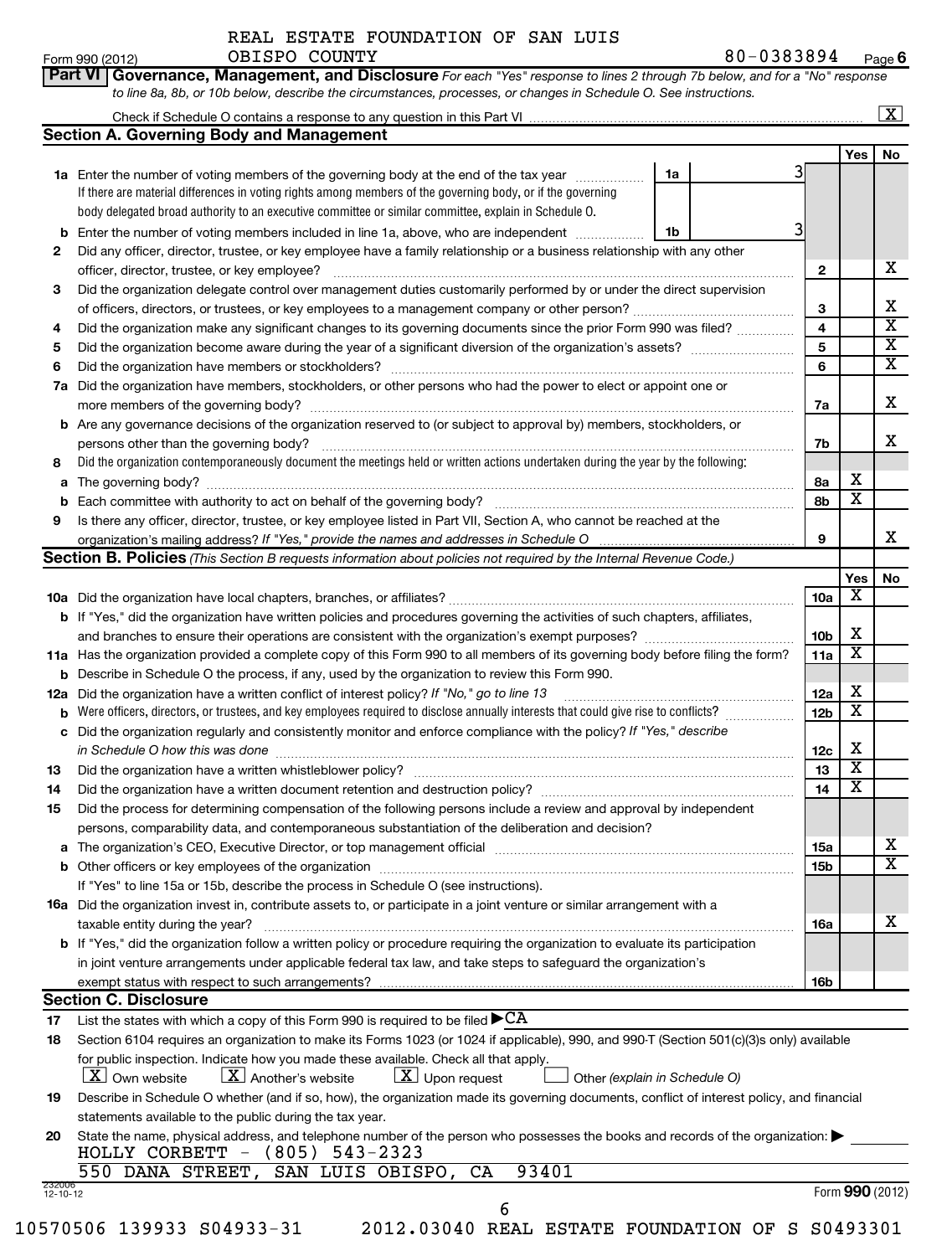$\sim$ 

| Part VII Compensation of Officers, Directors, Trustees, Key Employees, Highest Compensated |
|--------------------------------------------------------------------------------------------|
| <b>Employees, and Independent Contractors</b>                                              |

Check if Schedule O contains a response to any question in this Part VII

**Section A. Officers, Directors, Trustees, Key Employees, and Highest Compensated Employees**

**1a**  Complete this table for all persons required to be listed. Report compensation for the calendar year ending with or within the organization's tax year.

• List all of the organization's current officers, directors, trustees (whether individuals or organizations), regardless of amount of compensation. Enter -0- in columns  $(D)$ ,  $(E)$ , and  $(F)$  if no compensation was paid.

**•** List all of the organization's **current** key employees, if any. See instructions for definition of "key employee."

 $\bullet$  List the organization's five  $\tt current$  highest compensated employees (other than an officer, director, trustee, or key employee) who received reportable

compensation (Box 5 of Form W-2 and/or Box 7 of Form 1099-MISC) of more than \$100,000 from the organization and any related organizations .

 $\bullet$  List all of the organization's former officers, key employees, and highest compensated employees who received more than \$100,000 of reportable compensation from the organization and any related organizations.

**•** List all of the organization's former directors or trustees that received, in the capacity as a former director or trustee of the organization, more than \$10,000 of reportable compensation from the organization and any related organizations.

List persons in the following order: individual trustees or directors; institutional trustees; officers; key employees; highest compensated employees; and former such persons.

Check this box if neither the organization nor any related organization compensated any current officer, director, or trustee.  $\left\vert \cdot\right\vert$ 

| (A)                        | (B)                                                                          |                                                                                                                                                                |                       |         |              |                                   |        | (D)                                            | (E)                                              | (F)                                                                               |
|----------------------------|------------------------------------------------------------------------------|----------------------------------------------------------------------------------------------------------------------------------------------------------------|-----------------------|---------|--------------|-----------------------------------|--------|------------------------------------------------|--------------------------------------------------|-----------------------------------------------------------------------------------|
| Name and Title             | Average<br>hours per                                                         | (C)<br>Position<br>Reportable<br>Reportable<br>(do not check more than one<br>compensation<br>box, unless person is both an<br>officer and a director/trustee) |                       |         |              |                                   |        |                                                | compensation                                     | Estimated<br>amount of                                                            |
|                            | week<br>(list any<br>hours for<br>related<br>organizations<br>below<br>line) | Individual trustee or director                                                                                                                                 | Institutional trustee | Officer | Key employee | Highest compensated<br>  employee | Former | from<br>the<br>organization<br>(W-2/1099-MISC) | from related<br>organizations<br>(W-2/1099-MISC) | other<br>compensation<br>from the<br>organization<br>and related<br>organizations |
| (1) STEVE MCCARTY          | 2.00                                                                         |                                                                                                                                                                |                       |         |              |                                   |        |                                                |                                                  |                                                                                   |
| PRESIDENT                  |                                                                              | X                                                                                                                                                              |                       |         |              |                                   |        | 0.                                             | $\mathbf 0$ .                                    | $0\cdot$                                                                          |
| (2) BARRY VANDERKELEN      | 2.00                                                                         |                                                                                                                                                                |                       |         |              |                                   |        |                                                |                                                  |                                                                                   |
| VICE PRESIDENT & TREASURER |                                                                              | $\mathbf X$                                                                                                                                                    |                       |         |              |                                   |        | 0.                                             | 117,185.                                         | $\mathbf 0$ .                                                                     |
| (3) BILL BROADBENT         | 2.00                                                                         |                                                                                                                                                                |                       |         |              |                                   |        |                                                |                                                  |                                                                                   |
| <b>SECRETARY</b>           |                                                                              | $\mathbf X$                                                                                                                                                    |                       |         |              |                                   |        | 0.                                             | $\mathbf 0$ .                                    | $\mathbf 0$ .                                                                     |
|                            |                                                                              |                                                                                                                                                                |                       |         |              |                                   |        |                                                |                                                  |                                                                                   |
|                            |                                                                              |                                                                                                                                                                |                       |         |              |                                   |        |                                                |                                                  |                                                                                   |
|                            |                                                                              |                                                                                                                                                                |                       |         |              |                                   |        |                                                |                                                  |                                                                                   |
|                            |                                                                              |                                                                                                                                                                |                       |         |              |                                   |        |                                                |                                                  |                                                                                   |
|                            |                                                                              |                                                                                                                                                                |                       |         |              |                                   |        |                                                |                                                  |                                                                                   |
|                            |                                                                              |                                                                                                                                                                |                       |         |              |                                   |        |                                                |                                                  |                                                                                   |
|                            |                                                                              |                                                                                                                                                                |                       |         |              |                                   |        |                                                |                                                  |                                                                                   |
|                            |                                                                              |                                                                                                                                                                |                       |         |              |                                   |        |                                                |                                                  |                                                                                   |
|                            |                                                                              |                                                                                                                                                                |                       |         |              |                                   |        |                                                |                                                  |                                                                                   |
|                            |                                                                              |                                                                                                                                                                |                       |         |              |                                   |        |                                                |                                                  |                                                                                   |
|                            |                                                                              |                                                                                                                                                                |                       |         |              |                                   |        |                                                |                                                  |                                                                                   |
|                            |                                                                              |                                                                                                                                                                |                       |         |              |                                   |        |                                                |                                                  |                                                                                   |
|                            |                                                                              |                                                                                                                                                                |                       |         |              |                                   |        |                                                |                                                  |                                                                                   |
|                            |                                                                              |                                                                                                                                                                |                       |         |              |                                   |        |                                                |                                                  |                                                                                   |
|                            |                                                                              |                                                                                                                                                                |                       |         |              |                                   |        |                                                |                                                  |                                                                                   |
|                            |                                                                              |                                                                                                                                                                |                       |         |              |                                   |        |                                                |                                                  |                                                                                   |
|                            |                                                                              |                                                                                                                                                                |                       |         |              |                                   |        |                                                |                                                  |                                                                                   |
| 232007 12-10-12            |                                                                              |                                                                                                                                                                |                       |         |              |                                   |        |                                                |                                                  | Form 990 (2012)                                                                   |

7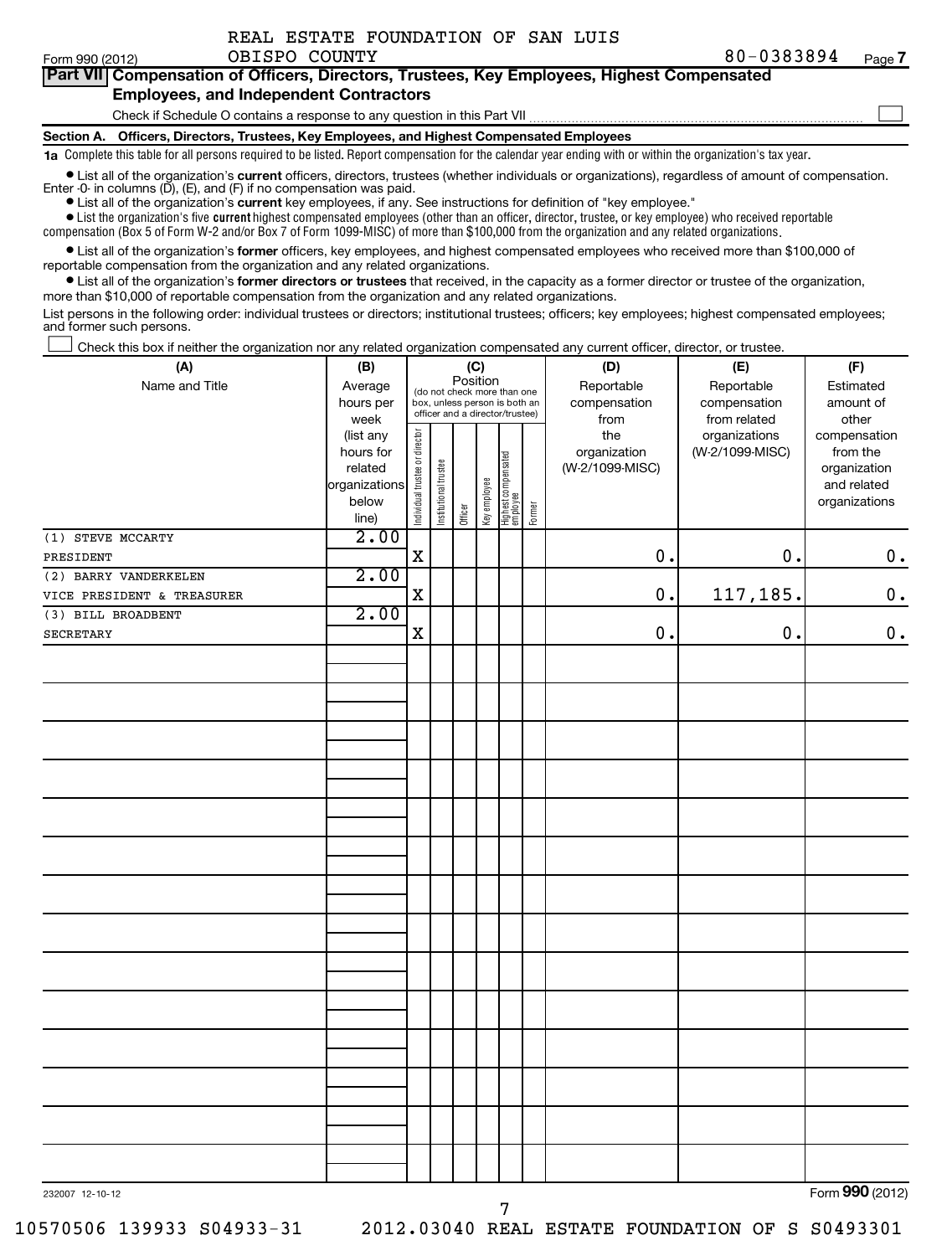|                 | OBISPO COUNTY<br>Form 990 (2012)                                                                                                                                                                                                                                                                                                                                                                                      | EUIAIE IOUNDAIION                                                                                           |                                |                       |                     |                     |                                                                                                                                     |        |                                                                                     | 80-0383894                                                                            |                     |                                                                                                                    | Page 8                      |
|-----------------|-----------------------------------------------------------------------------------------------------------------------------------------------------------------------------------------------------------------------------------------------------------------------------------------------------------------------------------------------------------------------------------------------------------------------|-------------------------------------------------------------------------------------------------------------|--------------------------------|-----------------------|---------------------|---------------------|-------------------------------------------------------------------------------------------------------------------------------------|--------|-------------------------------------------------------------------------------------|---------------------------------------------------------------------------------------|---------------------|--------------------------------------------------------------------------------------------------------------------|-----------------------------|
| <b>Part VII</b> | Section A. Officers, Directors, Trustees, Key Employees, and Highest Compensated Employees (continued)                                                                                                                                                                                                                                                                                                                |                                                                                                             |                                |                       |                     |                     |                                                                                                                                     |        |                                                                                     |                                                                                       |                     |                                                                                                                    |                             |
|                 | (A)<br>Name and title                                                                                                                                                                                                                                                                                                                                                                                                 | (B)<br>Average<br>hours per<br>week<br>(list any<br>hours for<br>related<br>organizations<br>below<br>line) | Individual trustee or director | Institutional trustee | Position<br>Officer | (C)<br>Key employee | (do not check more than one<br>box, unless person is both an<br>officer and a director/trustee)<br>Highest compensated<br> employee | Former | (D)<br>Reportable<br>compensation<br>from<br>the<br>organization<br>(W-2/1099-MISC) | (E)<br>Reportable<br>compensation<br>from related<br>organizations<br>(W-2/1099-MISC) |                     | (F)<br>Estimated<br>amount of<br>other<br>compensation<br>from the<br>organization<br>and related<br>organizations |                             |
|                 |                                                                                                                                                                                                                                                                                                                                                                                                                       |                                                                                                             |                                |                       |                     |                     |                                                                                                                                     |        |                                                                                     |                                                                                       |                     |                                                                                                                    |                             |
|                 | 1b Sub-total                                                                                                                                                                                                                                                                                                                                                                                                          |                                                                                                             |                                |                       |                     |                     |                                                                                                                                     |        | $\overline{0}$ .                                                                    | 117,185.                                                                              |                     |                                                                                                                    | $0$ .                       |
|                 | Total from continuation sheets to Part VII, Section A                                                                                                                                                                                                                                                                                                                                                                 |                                                                                                             |                                |                       |                     |                     |                                                                                                                                     |        | $\overline{0}$ .                                                                    |                                                                                       | 0.                  |                                                                                                                    | $\overline{\mathfrak{o}}$ . |
|                 |                                                                                                                                                                                                                                                                                                                                                                                                                       |                                                                                                             |                                |                       |                     |                     |                                                                                                                                     |        | σ.                                                                                  | 117, 185.                                                                             |                     |                                                                                                                    | σ.                          |
| 2               | Total number of individuals (including but not limited to those listed above) who received more than \$100,000 of reportable<br>compensation from the organization                                                                                                                                                                                                                                                    |                                                                                                             |                                |                       |                     |                     |                                                                                                                                     |        |                                                                                     |                                                                                       |                     |                                                                                                                    | 0                           |
| З<br>4          | Did the organization list any former officer, director, or trustee, key employee, or highest compensated employee on<br>line 1a? If "Yes," complete Schedule J for such individual<br>For any individual listed on line 1a, is the sum of reportable compensation and other compensation from the organization<br>and related organizations greater than \$150,000? If "Yes," complete Schedule J for such individual |                                                                                                             |                                |                       |                     |                     |                                                                                                                                     |        |                                                                                     |                                                                                       | 3<br>4              | <b>Yes</b>                                                                                                         | No<br>х<br>x                |
| 5               | Did any person listed on line 1a receive or accrue compensation from any unrelated organization or individual for services                                                                                                                                                                                                                                                                                            |                                                                                                             |                                |                       |                     |                     |                                                                                                                                     |        |                                                                                     |                                                                                       |                     |                                                                                                                    | x                           |
|                 | rendered to the organization? If "Yes," complete Schedule J for such person<br><b>Section B. Independent Contractors</b>                                                                                                                                                                                                                                                                                              |                                                                                                             |                                |                       |                     |                     |                                                                                                                                     |        |                                                                                     |                                                                                       | 5                   |                                                                                                                    |                             |
| 1               | Complete this table for your five highest compensated independent contractors that received more than \$100,000 of compensation from<br>the organization. Report compensation for the calendar year ending with or within the organization's tax year.                                                                                                                                                                |                                                                                                             |                                |                       |                     |                     |                                                                                                                                     |        |                                                                                     |                                                                                       |                     |                                                                                                                    |                             |
|                 | (B)<br>(A)<br>Name and business address<br>Description of services<br><b>NONE</b>                                                                                                                                                                                                                                                                                                                                     |                                                                                                             |                                |                       |                     |                     |                                                                                                                                     |        |                                                                                     |                                                                                       | (C)<br>Compensation |                                                                                                                    |                             |
|                 |                                                                                                                                                                                                                                                                                                                                                                                                                       |                                                                                                             |                                |                       |                     |                     |                                                                                                                                     |        |                                                                                     |                                                                                       |                     |                                                                                                                    |                             |
|                 |                                                                                                                                                                                                                                                                                                                                                                                                                       |                                                                                                             |                                |                       |                     |                     |                                                                                                                                     |        |                                                                                     |                                                                                       |                     |                                                                                                                    |                             |
|                 |                                                                                                                                                                                                                                                                                                                                                                                                                       |                                                                                                             |                                |                       |                     |                     |                                                                                                                                     |        |                                                                                     |                                                                                       |                     |                                                                                                                    |                             |

**2** Total number of independent contractors (including but not limited to those listed above) who received more than \$100,000 of compensation from the organization 0

Form (2012) **990**

232008 12-10-12

8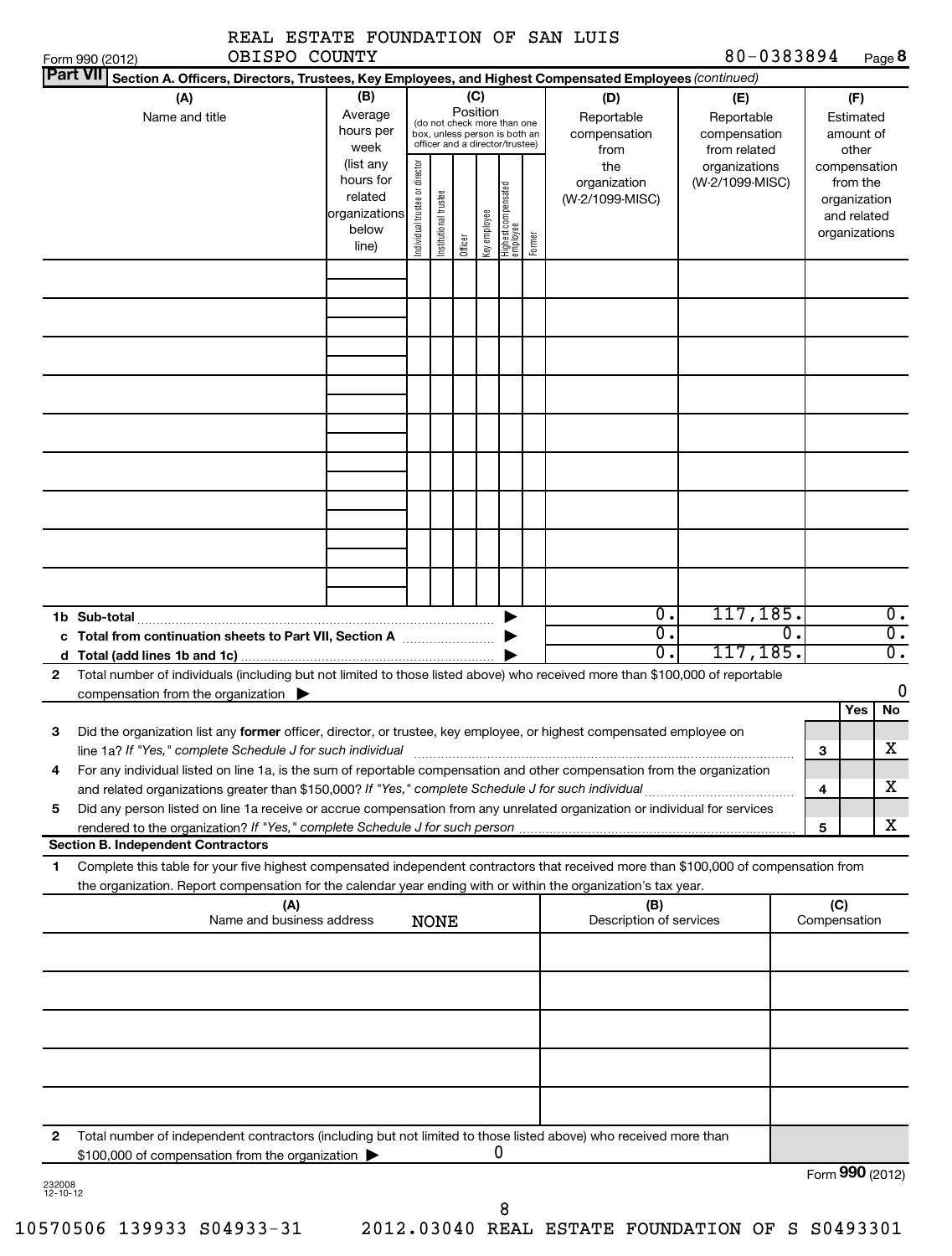|  | -nrm 990 (2012) |  |
|--|-----------------|--|

| Form 990 (2012) | <b>COUNTY</b><br>OBISPC | 1383894<br>n n<br>n<br>$\alpha U$ =<br>. | $\overline{\phantom{a}}$<br>$P$ age $\zeta$ |
|-----------------|-------------------------|------------------------------------------|---------------------------------------------|
|-----------------|-------------------------|------------------------------------------|---------------------------------------------|

|                                                           | <b>Part VIII</b> |   | <b>Statement of Revenue</b>                                                               |                |                        |               |                                                                                        |                                                    |                                                                           |
|-----------------------------------------------------------|------------------|---|-------------------------------------------------------------------------------------------|----------------|------------------------|---------------|----------------------------------------------------------------------------------------|----------------------------------------------------|---------------------------------------------------------------------------|
|                                                           |                  |   | Check if Schedule O contains a response to any question in this Part VIII                 |                |                        |               | $\begin{array}{c c c c c c} \hline & & \text{(B)} & & \text{(C)} \\\hline \end{array}$ |                                                    |                                                                           |
|                                                           |                  |   |                                                                                           |                |                        | Total revenue | Related or<br>exempt function<br>revenue                                               | $\overline{C}$<br>Unrelated<br>business<br>revenue | (D)<br>Revenue excluded<br>from tax under<br>sections 512,<br>513, or 514 |
|                                                           |                  |   | 1 a Federated campaigns                                                                   | 1a             |                        |               |                                                                                        |                                                    |                                                                           |
| Contributions, Gifts, Grants<br>and Other Similar Amounts |                  |   |                                                                                           | 1 <sub>b</sub> |                        |               |                                                                                        |                                                    |                                                                           |
|                                                           |                  |   | c Fundraising events                                                                      | 1 <sub>c</sub> |                        |               |                                                                                        |                                                    |                                                                           |
|                                                           |                  |   | d Related organizations                                                                   | 1 <sub>d</sub> |                        |               |                                                                                        |                                                    |                                                                           |
|                                                           |                  |   | e Government grants (contributions)                                                       | 1e             |                        |               |                                                                                        |                                                    |                                                                           |
|                                                           |                  |   | f All other contributions, gifts, grants, and                                             |                |                        |               |                                                                                        |                                                    |                                                                           |
|                                                           |                  |   | similar amounts not included above                                                        | 1f             | 149,000.               |               |                                                                                        |                                                    |                                                                           |
|                                                           |                  |   | Noncash contributions included in lines 1a-1f: \$                                         |                | 149,000.               |               |                                                                                        |                                                    |                                                                           |
|                                                           |                  |   |                                                                                           |                |                        | 149,000.      |                                                                                        |                                                    |                                                                           |
|                                                           |                  |   |                                                                                           |                | <b>Business Code</b>   |               |                                                                                        |                                                    |                                                                           |
|                                                           | 2a               |   |                                                                                           |                |                        |               |                                                                                        |                                                    |                                                                           |
|                                                           |                  | b | <u> 1989 - Johann Barbara, martxa alemaniar a</u>                                         |                |                        |               |                                                                                        |                                                    |                                                                           |
|                                                           |                  |   | <u> 1989 - Johann John Stein, mars an deus Amerikaansk kommunister (</u>                  |                |                        |               |                                                                                        |                                                    |                                                                           |
|                                                           |                  | d | the contract of the contract of the contract of the contract of the contract of           |                |                        |               |                                                                                        |                                                    |                                                                           |
| Program Service<br>Revenue                                |                  |   |                                                                                           |                |                        |               |                                                                                        |                                                    |                                                                           |
|                                                           |                  |   | f All other program service revenue  [                                                    |                |                        |               |                                                                                        |                                                    |                                                                           |
|                                                           |                  |   |                                                                                           |                | ▶                      |               |                                                                                        |                                                    |                                                                           |
|                                                           | З                |   | Investment income (including dividends, interest, and                                     |                |                        |               | 15, 136.                                                                               |                                                    |                                                                           |
|                                                           |                  |   |                                                                                           |                | ▶                      | 15, 136.      |                                                                                        |                                                    |                                                                           |
|                                                           | 4                |   | Income from investment of tax-exempt bond proceeds                                        |                |                        |               |                                                                                        |                                                    |                                                                           |
|                                                           | 5                |   |                                                                                           |                |                        |               |                                                                                        |                                                    |                                                                           |
|                                                           |                  |   |                                                                                           | (i) Real       | (ii) Personal          |               |                                                                                        |                                                    |                                                                           |
|                                                           |                  |   | 6 a Gross rents                                                                           |                |                        |               |                                                                                        |                                                    |                                                                           |
|                                                           |                  |   | b Less: rental expenses                                                                   |                |                        |               |                                                                                        |                                                    |                                                                           |
|                                                           |                  |   | c Rental income or (loss)                                                                 |                | ▶                      |               |                                                                                        |                                                    |                                                                           |
|                                                           |                  |   | 7 a Gross amount from sales of                                                            |                |                        |               |                                                                                        |                                                    |                                                                           |
|                                                           |                  |   | assets other than inventory                                                               | (i) Securities | (ii) Other<br>888,500. |               |                                                                                        |                                                    |                                                                           |
|                                                           |                  |   | <b>b</b> Less: cost or other basis                                                        |                |                        |               |                                                                                        |                                                    |                                                                           |
|                                                           |                  |   | and sales expenses                                                                        |                | 915, 186.              |               |                                                                                        |                                                    |                                                                           |
|                                                           |                  |   |                                                                                           |                | $-26,686.$             |               |                                                                                        |                                                    |                                                                           |
|                                                           |                  |   |                                                                                           |                | $\blacktriangleright$  |               | $-26,686.$ $-26,686.$                                                                  |                                                    |                                                                           |
|                                                           |                  |   | 8 a Gross income from fundraising events (not                                             |                |                        |               |                                                                                        |                                                    |                                                                           |
|                                                           |                  |   | including \$<br><u>of</u> of                                                              |                |                        |               |                                                                                        |                                                    |                                                                           |
|                                                           |                  |   | contributions reported on line 1c). See                                                   |                |                        |               |                                                                                        |                                                    |                                                                           |
|                                                           |                  |   |                                                                                           |                |                        |               |                                                                                        |                                                    |                                                                           |
| <b>Other Revenue</b>                                      |                  |   |                                                                                           | b              |                        |               |                                                                                        |                                                    |                                                                           |
|                                                           |                  |   | c Net income or (loss) from fundraising events                                            |                | ▶<br>.                 |               |                                                                                        |                                                    |                                                                           |
|                                                           |                  |   | 9 a Gross income from gaming activities. See                                              |                |                        |               |                                                                                        |                                                    |                                                                           |
|                                                           |                  |   |                                                                                           |                |                        |               |                                                                                        |                                                    |                                                                           |
|                                                           |                  |   |                                                                                           |                |                        |               |                                                                                        |                                                    |                                                                           |
|                                                           |                  |   | c Net income or (loss) from gaming activities                                             |                | ▶                      |               |                                                                                        |                                                    |                                                                           |
|                                                           |                  |   | 10 a Gross sales of inventory, less returns                                               |                |                        |               |                                                                                        |                                                    |                                                                           |
|                                                           |                  |   | and allowances $\ldots$ , $\ldots$ , $\ldots$ , $\ldots$ , $\ldots$ , $\ldots$ , $\ldots$ |                |                        |               |                                                                                        |                                                    |                                                                           |
|                                                           |                  |   | <b>b</b> Less: cost of goods sold $\ldots$ <b>b</b>                                       |                |                        |               |                                                                                        |                                                    |                                                                           |
|                                                           |                  |   | c Net income or (loss) from sales of inventory                                            |                |                        |               |                                                                                        |                                                    |                                                                           |
|                                                           |                  |   | Miscellaneous Revenue                                                                     |                | Business Code          |               |                                                                                        |                                                    |                                                                           |
|                                                           | 11a              |   | the control of the control of the control of the control of the control of                |                |                        |               |                                                                                        |                                                    |                                                                           |
|                                                           |                  | b | the control of the control of the control of the control of the control of                |                |                        |               |                                                                                        |                                                    |                                                                           |
|                                                           |                  | с | <u> 1989 - Johann Barbara, martxa alemaniar a</u>                                         |                |                        |               |                                                                                        |                                                    |                                                                           |
|                                                           |                  | d |                                                                                           |                |                        |               |                                                                                        |                                                    |                                                                           |
|                                                           |                  |   |                                                                                           |                |                        |               |                                                                                        |                                                    |                                                                           |
|                                                           | 12               |   |                                                                                           |                |                        | 137,450.      | $-11,550.$                                                                             | $\overline{0}$ .                                   | 0.                                                                        |
| 232009<br>12-10-12                                        |                  |   |                                                                                           |                |                        |               |                                                                                        |                                                    | Form 990 (2012)                                                           |

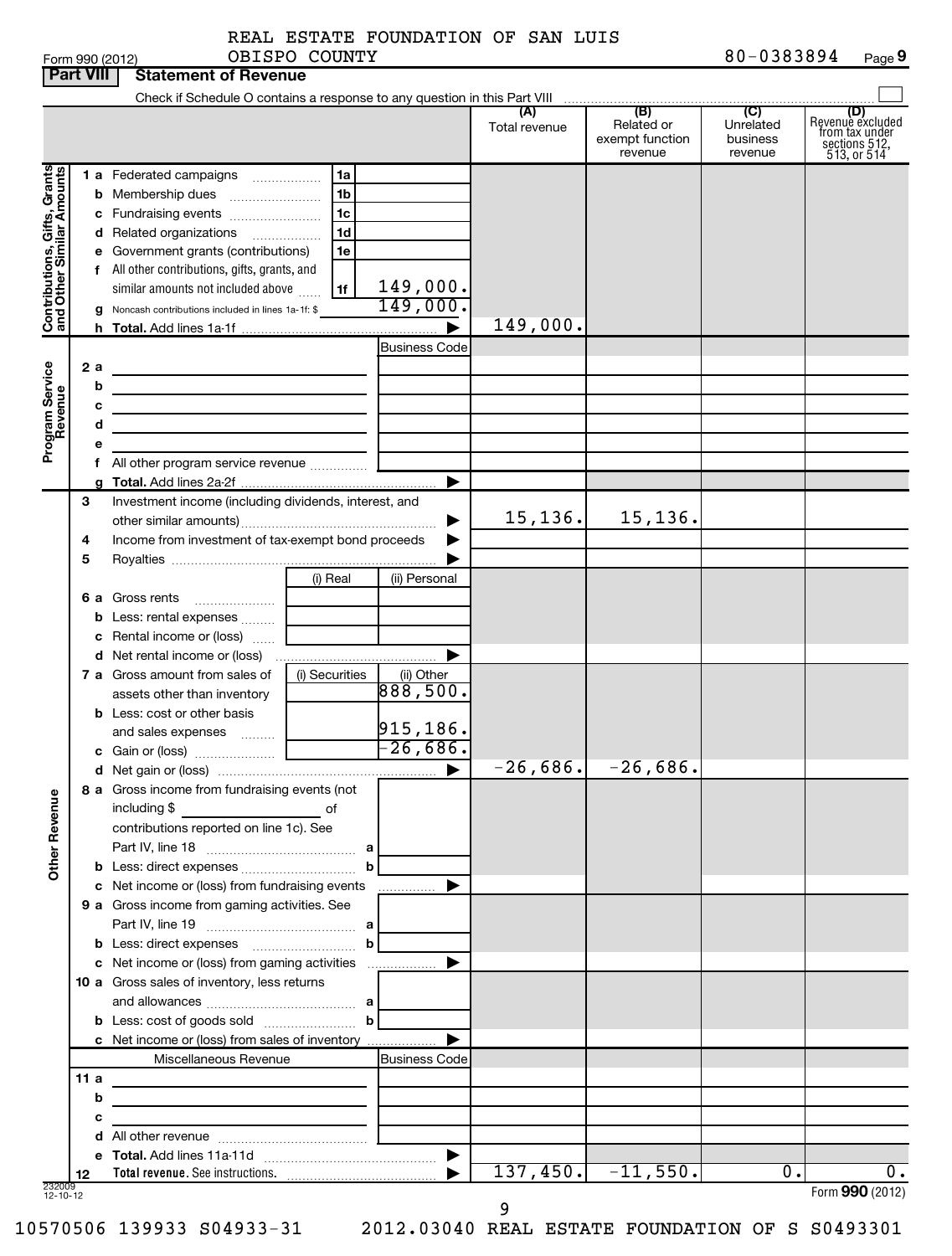Form 990 (2012) OBISPO\_COUNTY 8 U − U 3 8 3 8 9 4 Page 80-0383894 Page 10 OBISPO COUNTY and the set of the set of the set of the set of the set of the set of the set of the set of the s

|    | Part IX   Statement of Functional Expenses                                                                                 |                       |                                    |                                                               |                                |
|----|----------------------------------------------------------------------------------------------------------------------------|-----------------------|------------------------------------|---------------------------------------------------------------|--------------------------------|
|    | Section 501(c)(3) and 501(c)(4) organizations must complete all columns. All other organizations must complete column (A). |                       |                                    |                                                               |                                |
|    | Check if Schedule O contains a response to any question in this Part IX                                                    |                       |                                    |                                                               |                                |
|    | Do not include amounts reported on lines 6b,<br>7b, 8b, 9b, and 10b of Part VIII.                                          | (A)<br>Total expenses | (B)<br>Program service<br>expenses | $\overline{\text{(C)}}$<br>Management and<br>general expenses | (D)<br>Fundraising<br>expenses |
| 1. | Grants and other assistance to governments and                                                                             |                       |                                    |                                                               |                                |
|    | organizations in the United States. See Part IV, line 21                                                                   |                       |                                    |                                                               |                                |
| 2  | Grants and other assistance to individuals in<br>the United States. See Part IV, line 22                                   |                       |                                    |                                                               |                                |
|    | Grants and other assistance to governments,                                                                                |                       |                                    |                                                               |                                |
| 3  |                                                                                                                            |                       |                                    |                                                               |                                |
|    | organizations, and individuals outside the                                                                                 |                       |                                    |                                                               |                                |
|    | United States. See Part IV, lines 15 and 16                                                                                |                       |                                    |                                                               |                                |
| 4  | Benefits paid to or for members                                                                                            |                       |                                    |                                                               |                                |
| 5  | Compensation of current officers, directors,                                                                               |                       |                                    |                                                               |                                |
|    | trustees, and key employees                                                                                                |                       |                                    |                                                               |                                |
| 6  | Compensation not included above, to disqualified                                                                           |                       |                                    |                                                               |                                |
|    | persons (as defined under section 4958(f)(1)) and                                                                          |                       |                                    |                                                               |                                |
|    | persons described in section 4958(c)(3)(B)                                                                                 |                       |                                    |                                                               |                                |
| 7  | Other salaries and wages                                                                                                   |                       |                                    |                                                               |                                |
| 8  | Pension plan accruals and contributions (include                                                                           |                       |                                    |                                                               |                                |
|    | section 401(k) and 403(b) employer contributions)                                                                          |                       |                                    |                                                               |                                |
| 9  |                                                                                                                            |                       |                                    |                                                               |                                |
| 10 |                                                                                                                            |                       |                                    |                                                               |                                |
| 11 | Fees for services (non-employees):                                                                                         |                       |                                    |                                                               |                                |
| a  |                                                                                                                            |                       |                                    |                                                               |                                |
| b  |                                                                                                                            |                       |                                    |                                                               |                                |
| с  |                                                                                                                            | 1,000.                |                                    | 1,000.                                                        |                                |
| d  |                                                                                                                            |                       |                                    |                                                               |                                |
|    | Professional fundraising services. See Part IV, line 17                                                                    |                       |                                    |                                                               |                                |
| f  | Investment management fees                                                                                                 |                       |                                    |                                                               |                                |
| a  | Other. (If line 11g amount exceeds 10% of line 25,                                                                         |                       |                                    |                                                               |                                |
|    | column (A) amount, list line 11g expenses on Sch O.)                                                                       | 701.                  |                                    | 701.                                                          |                                |
| 12 |                                                                                                                            |                       |                                    |                                                               |                                |
| 13 |                                                                                                                            |                       |                                    |                                                               |                                |
| 14 |                                                                                                                            | 134.                  | 63.                                | 47.                                                           | 24.                            |
| 15 |                                                                                                                            |                       |                                    |                                                               |                                |
| 16 |                                                                                                                            | 20,677.               | 20,677.                            |                                                               |                                |
| 17 | Travel                                                                                                                     |                       |                                    |                                                               |                                |
| 18 | Payments of travel or entertainment expenses                                                                               |                       |                                    |                                                               |                                |
|    | for any federal, state, or local public officials                                                                          |                       |                                    |                                                               |                                |
| 19 | Conferences, conventions, and meetings                                                                                     |                       |                                    |                                                               |                                |
| 20 | Interest                                                                                                                   |                       |                                    |                                                               |                                |
| 21 |                                                                                                                            |                       |                                    |                                                               |                                |
| 22 | Depreciation, depletion, and amortization                                                                                  |                       |                                    |                                                               |                                |
| 23 | Insurance                                                                                                                  | 6, 231.               | 6, 231.                            |                                                               |                                |
| 24 | Other expenses. Itemize expenses not covered                                                                               |                       |                                    |                                                               |                                |
|    | above. (List miscellaneous expenses in line 24e. If line                                                                   |                       |                                    |                                                               |                                |
|    | 24e amount exceeds 10% of line 25, column (A)<br>amount, list line 24e expenses on Schedule O.) [                          |                       |                                    |                                                               |                                |
| a  | PERMITS AND FEES                                                                                                           | 6,133.                | 6,072.                             | 61.                                                           |                                |
| b  | <b>MISCELLANEOUS</b>                                                                                                       | 2,936.                | 2,936.                             |                                                               |                                |
| c  |                                                                                                                            |                       |                                    |                                                               |                                |
| d  |                                                                                                                            |                       |                                    |                                                               |                                |
|    | e All other expenses                                                                                                       |                       |                                    |                                                               |                                |
| 25 | Total functional expenses. Add lines 1 through 24e                                                                         | 37,812.               | 35,979.                            | 1,809.                                                        | $\overline{24}$ .              |
| 26 | <b>Joint costs.</b> Complete this line only if the organization                                                            |                       |                                    |                                                               |                                |
|    | reported in column (B) joint costs from a combined                                                                         |                       |                                    |                                                               |                                |
|    | educational campaign and fundraising solicitation.                                                                         |                       |                                    |                                                               |                                |
|    | Check here $\blacktriangleright$<br>if following SOP 98-2 (ASC 958-720)                                                    |                       |                                    |                                                               |                                |
|    |                                                                                                                            |                       |                                    |                                                               |                                |

232010 12-10-12

Form **990** (2012)

10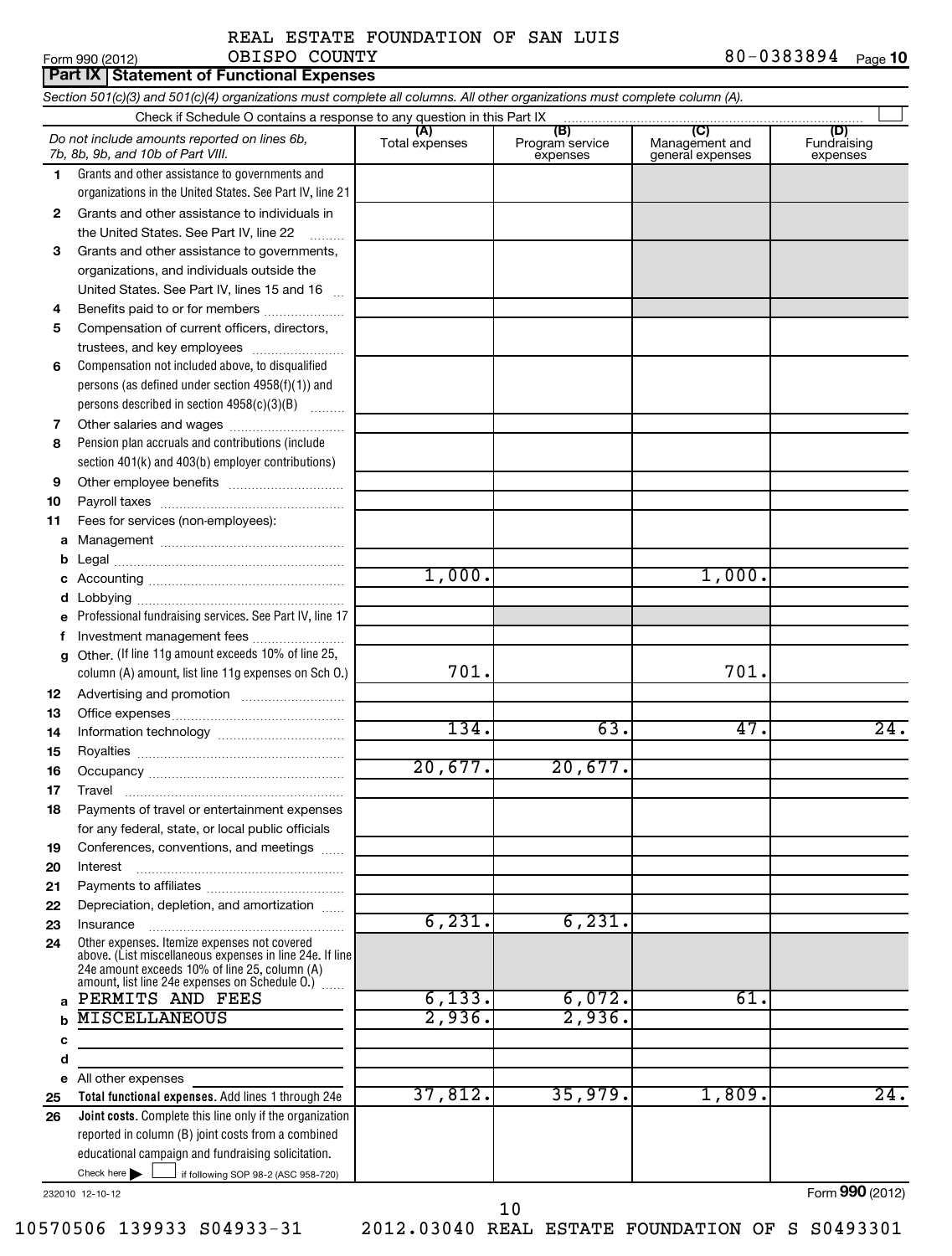Form 990 (2012) **OBISPO** COUNTY 8 0-0 3 8 3 8 9 4 <sub>Page</sub> **11** REAL ESTATE FOUNDATION OF SAN LUIS OBISPO COUNTY

|                             |    | <b>Part X   Balance Sheet</b>                                                                                                                                 |                          |                |                    |
|-----------------------------|----|---------------------------------------------------------------------------------------------------------------------------------------------------------------|--------------------------|----------------|--------------------|
|                             |    |                                                                                                                                                               |                          |                |                    |
|                             |    |                                                                                                                                                               | (A)<br>Beginning of year |                | (B)<br>End of year |
|                             | 1  |                                                                                                                                                               | 42, 256.                 | 1              | 186,094.           |
|                             | 2  |                                                                                                                                                               |                          | $\mathbf{2}$   |                    |
|                             | 3  |                                                                                                                                                               |                          | 3              |                    |
|                             | 4  |                                                                                                                                                               |                          | 4              |                    |
|                             | 5  | Loans and other receivables from current and former officers, directors,                                                                                      |                          |                |                    |
|                             |    | trustees, key employees, and highest compensated employees. Complete                                                                                          |                          |                |                    |
|                             |    | Part II of Schedule L                                                                                                                                         |                          | 5              |                    |
|                             | 6  | Loans and other receivables from other disqualified persons (as defined under                                                                                 |                          |                |                    |
|                             |    | section 4958(f)(1)), persons described in section 4958(c)(3)(B), and contributing                                                                             |                          |                |                    |
|                             |    | employers and sponsoring organizations of section 501(c)(9) voluntary                                                                                         |                          |                |                    |
|                             |    | employees' beneficiary organizations (see instr). Complete Part II of Sch L                                                                                   |                          | 6              |                    |
| Assets                      | 7  |                                                                                                                                                               | $\overline{253,718.}$    | $\overline{7}$ | 250,508.           |
|                             | 8  |                                                                                                                                                               |                          | 8              |                    |
|                             | 9  |                                                                                                                                                               |                          | 9              |                    |
|                             |    | 10a Land, buildings, and equipment: cost or other                                                                                                             |                          |                |                    |
|                             |    | basis. Complete Part VI of Schedule D    10a                                                                                                                  |                          |                |                    |
|                             |    | 10b                                                                                                                                                           |                          | 10c            |                    |
|                             | 11 |                                                                                                                                                               |                          | 11             |                    |
|                             | 12 |                                                                                                                                                               |                          | 12             |                    |
|                             | 13 |                                                                                                                                                               |                          | 13             |                    |
|                             | 14 |                                                                                                                                                               |                          | 14             |                    |
|                             | 15 |                                                                                                                                                               | 735,000.                 | 15             | 0.                 |
|                             | 16 |                                                                                                                                                               | 1,030,974.               | 16             | 436,602.           |
|                             | 17 |                                                                                                                                                               | 8,000.                   | 17             |                    |
|                             | 18 |                                                                                                                                                               |                          | 18             |                    |
|                             | 19 |                                                                                                                                                               |                          | 19             |                    |
|                             | 20 |                                                                                                                                                               |                          | 20             |                    |
|                             | 21 | Escrow or custodial account liability. Complete Part IV of Schedule D                                                                                         |                          | 21             |                    |
| Liabilities                 | 22 | Loans and other payables to current and former officers, directors, trustees,                                                                                 |                          |                |                    |
|                             |    | key employees, highest compensated employees, and disqualified persons.                                                                                       |                          |                |                    |
|                             |    |                                                                                                                                                               |                          | 22             |                    |
|                             | 23 | Secured mortgages and notes payable to unrelated third parties <i>manumum</i>                                                                                 |                          | 23             |                    |
|                             | 24 |                                                                                                                                                               |                          | 24             |                    |
|                             | 25 | Other liabilities (including federal income tax, payables to related third<br>parties, and other liabilities not included on lines 17-24). Complete Part X of |                          |                |                    |
|                             |    | Schedule D                                                                                                                                                    | 10,000.                  | 25             | $0$ .              |
|                             | 26 |                                                                                                                                                               | 18,000.                  | 26             | $\overline{0}$ .   |
|                             |    | Organizations that follow SFAS 117 (ASC 958), check here<br>and                                                                                               |                          |                |                    |
|                             |    | complete lines 27 through 29, and lines 33 and 34.                                                                                                            |                          |                |                    |
|                             | 27 |                                                                                                                                                               |                          | 27             |                    |
|                             | 28 |                                                                                                                                                               |                          | 28             |                    |
|                             | 29 | Permanently restricted net assets                                                                                                                             |                          | 29             |                    |
|                             |    | Organizations that do not follow SFAS 117 (ASC 958), check here $\blacktriangleright \lfloor \underline{X} \rfloor$                                           |                          |                |                    |
|                             |    | and complete lines 30 through 34.                                                                                                                             |                          |                |                    |
| Net Assets or Fund Balances | 30 |                                                                                                                                                               | 0.                       | 30             | 0.                 |
|                             | 31 | Paid-in or capital surplus, or land, building, or equipment fund                                                                                              | $\overline{0}$ .         | 31             | $\overline{0}$ .   |
|                             | 32 | Retained earnings, endowment, accumulated income, or other funds                                                                                              | 1,012,974.               | 32             | 436,602.           |
|                             | 33 |                                                                                                                                                               | 1,012,974.               | 33             | 436,602.           |
|                             | 34 |                                                                                                                                                               | 1,030,974.               | 34             | 436,602.           |
|                             |    |                                                                                                                                                               |                          |                | Form 990 (2012)    |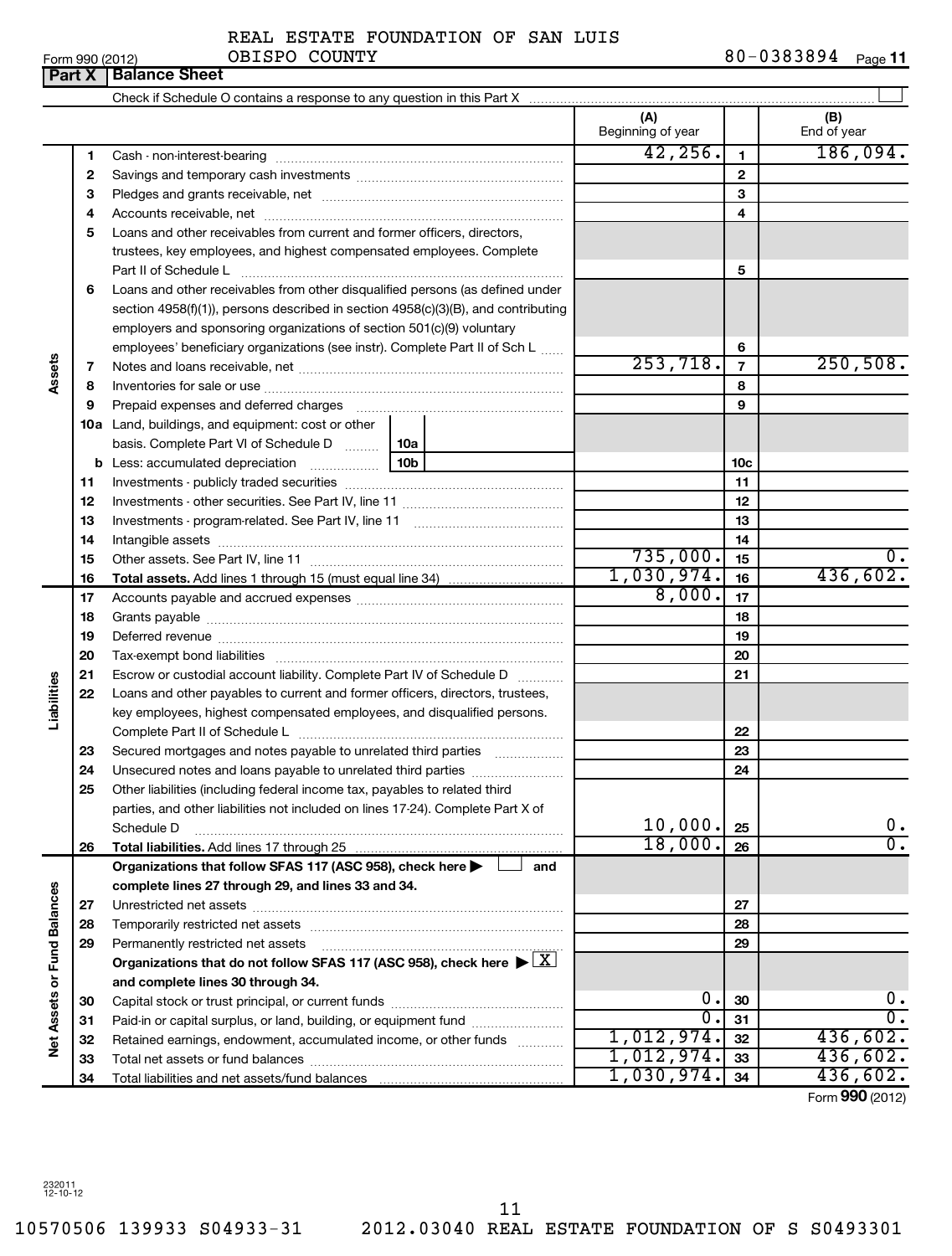1383894 **Pegg 12** 

|                 | REAL ESTATE FOUNDATION OF SAN LUIS |            |      |
|-----------------|------------------------------------|------------|------|
| Form 990 (2012) | OBISPO COUNTY                      | 80-0383894 | Page |

|    | Form 990 (2012)<br>ODIDIO COONII                                                                                                                                                                                                    |                | o o — o jo jo j <del>i</del> |          | Page i∠                 |  |  |  |
|----|-------------------------------------------------------------------------------------------------------------------------------------------------------------------------------------------------------------------------------------|----------------|------------------------------|----------|-------------------------|--|--|--|
|    | <b>Part XI Reconciliation of Net Assets</b>                                                                                                                                                                                         |                |                              |          |                         |  |  |  |
|    |                                                                                                                                                                                                                                     |                |                              |          | $\boxed{\mathbf{X}}$    |  |  |  |
|    |                                                                                                                                                                                                                                     |                |                              |          |                         |  |  |  |
| 1. |                                                                                                                                                                                                                                     | $\mathbf{1}$   |                              | 137,450. |                         |  |  |  |
| 2  |                                                                                                                                                                                                                                     | $\overline{2}$ |                              |          | 37,812.                 |  |  |  |
| з  | Revenue less expenses. Subtract line 2 from line 1                                                                                                                                                                                  | $\mathbf{3}$   |                              |          | 99,638.                 |  |  |  |
| 4  |                                                                                                                                                                                                                                     | $\overline{4}$ | 1,012,974.                   |          |                         |  |  |  |
| 5  | 5<br>Net unrealized gains (losses) on investments [111] matter in the contract of the contract of the contract of the contract of the contract of the contract of the contract of the contract of the contract of the contract of t |                |                              |          |                         |  |  |  |
| 6  | Donated services and use of facilities                                                                                                                                                                                              | 6              |                              |          |                         |  |  |  |
| 7  | Investment expenses                                                                                                                                                                                                                 | $\overline{7}$ |                              |          |                         |  |  |  |
| 8  | Prior period adjustments                                                                                                                                                                                                            | 8              |                              |          |                         |  |  |  |
| 9  |                                                                                                                                                                                                                                     | 9              | $-676,010.$                  |          |                         |  |  |  |
| 10 | Net assets or fund balances at end of year. Combine lines 3 through 9 (must equal Part X, line 33,                                                                                                                                  |                |                              |          |                         |  |  |  |
|    | column (B))                                                                                                                                                                                                                         | 10             |                              |          | 436,602.                |  |  |  |
|    | Part XII Financial Statements and Reporting                                                                                                                                                                                         |                |                              |          |                         |  |  |  |
|    |                                                                                                                                                                                                                                     |                |                              |          | $\overline{\mathbf{x}}$ |  |  |  |
|    |                                                                                                                                                                                                                                     |                |                              | Yes      | <b>No</b>               |  |  |  |
| 1. | Accounting method used to prepare the Form 990: $\Box$ Cash $\Box X$ Accrual<br>Other                                                                                                                                               |                |                              |          |                         |  |  |  |
|    | If the organization changed its method of accounting from a prior year or checked "Other," explain in Schedule O.                                                                                                                   |                |                              |          |                         |  |  |  |
|    |                                                                                                                                                                                                                                     |                | 2a                           |          | x                       |  |  |  |
|    | If "Yes," check a box below to indicate whether the financial statements for the year were compiled or reviewed on a                                                                                                                |                |                              |          |                         |  |  |  |
|    | separate basis, consolidated basis, or both:                                                                                                                                                                                        |                |                              |          |                         |  |  |  |
|    | Separate basis<br>Consolidated basis<br>Both consolidated and separate basis                                                                                                                                                        |                |                              |          |                         |  |  |  |
|    |                                                                                                                                                                                                                                     |                | 2 <sub>b</sub>               | х        |                         |  |  |  |
|    | If "Yes," check a box below to indicate whether the financial statements for the year were audited on a separate basis,                                                                                                             |                |                              |          |                         |  |  |  |
|    | consolidated basis, or both:                                                                                                                                                                                                        |                |                              |          |                         |  |  |  |
|    | $\lfloor x \rfloor$ Consolidated basis<br>Separate basis<br>Both consolidated and separate basis                                                                                                                                    |                |                              |          |                         |  |  |  |
|    | c If "Yes" to line 2a or 2b, does the organization have a committee that assumes responsibility for oversight of the audit,                                                                                                         |                |                              |          |                         |  |  |  |
|    |                                                                                                                                                                                                                                     |                | 2c                           | x        |                         |  |  |  |
|    | If the organization changed either its oversight process or selection process during the tax year, explain in Schedule O.                                                                                                           |                |                              |          |                         |  |  |  |
|    | 3a As a result of a federal award, was the organization required to undergo an audit or audits as set forth in the Single Audit                                                                                                     |                |                              |          |                         |  |  |  |
|    |                                                                                                                                                                                                                                     |                | За                           |          | x                       |  |  |  |
|    | b If "Yes," did the organization undergo the required audit or audits? If the organization did not undergo the required audit                                                                                                       |                |                              |          |                         |  |  |  |
|    |                                                                                                                                                                                                                                     |                | 3 <sub>b</sub>               |          |                         |  |  |  |

Form **990** (2012)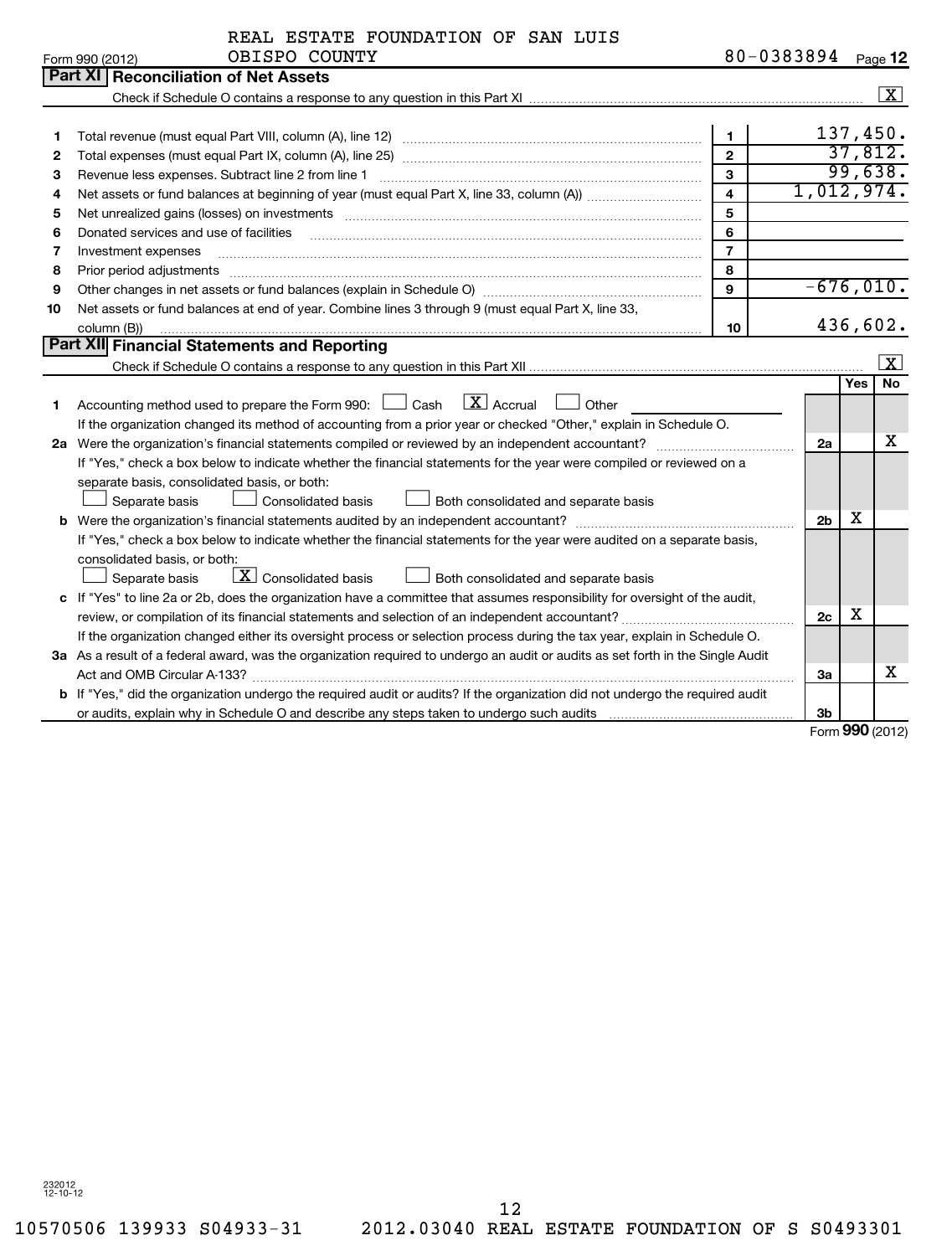| Internal Revenue Service  | <b>SCHEDULE A</b><br>(Form 990 or 990-EZ)<br>Department of the Treasury                                                                                        |                                               |                                                                                                                                               | <b>Public Charity Status and Public Support</b><br>Complete if the organization is a section 501(c)(3) organization or a section<br>4947(a)(1) nonexempt charitable trust.<br>Attach to Form 990 or Form 990-EZ. See separate instructions. |                                                 |     |                                                                        |                                                             |       |                                                     |         |                         |  |
|---------------------------|----------------------------------------------------------------------------------------------------------------------------------------------------------------|-----------------------------------------------|-----------------------------------------------------------------------------------------------------------------------------------------------|---------------------------------------------------------------------------------------------------------------------------------------------------------------------------------------------------------------------------------------------|-------------------------------------------------|-----|------------------------------------------------------------------------|-------------------------------------------------------------|-------|-----------------------------------------------------|---------|-------------------------|--|
|                           | Name of the organization                                                                                                                                       |                                               | REAL ESTATE FOUNDATION OF SAN LUIS                                                                                                            |                                                                                                                                                                                                                                             |                                                 |     |                                                                        |                                                             |       | <b>Employer identification number</b><br>80-0383894 |         |                         |  |
| Part I                    |                                                                                                                                                                | OBISPO COUNTY                                 | Reason for Public Charity Status (All organizations must complete this part.) See instructions.                                               |                                                                                                                                                                                                                                             |                                                 |     |                                                                        |                                                             |       |                                                     |         |                         |  |
|                           |                                                                                                                                                                |                                               | The organization is not a private foundation because it is: (For lines 1 through 11, check only one box.)                                     |                                                                                                                                                                                                                                             |                                                 |     |                                                                        |                                                             |       |                                                     |         |                         |  |
| 1                         |                                                                                                                                                                |                                               | A church, convention of churches, or association of churches described in section 170(b)(1)(A)(i).                                            |                                                                                                                                                                                                                                             |                                                 |     |                                                                        |                                                             |       |                                                     |         |                         |  |
| 2                         |                                                                                                                                                                |                                               | A school described in section 170(b)(1)(A)(ii). (Attach Schedule E.)                                                                          |                                                                                                                                                                                                                                             |                                                 |     |                                                                        |                                                             |       |                                                     |         |                         |  |
| 3                         |                                                                                                                                                                |                                               | A hospital or a cooperative hospital service organization described in section 170(b)(1)(A)(iii).                                             |                                                                                                                                                                                                                                             |                                                 |     |                                                                        |                                                             |       |                                                     |         |                         |  |
| 4                         |                                                                                                                                                                |                                               |                                                                                                                                               |                                                                                                                                                                                                                                             |                                                 |     |                                                                        |                                                             |       |                                                     |         |                         |  |
|                           | A medical research organization operated in conjunction with a hospital described in section 170(b)(1)(A)(iii). Enter the hospital's name,<br>city, and state: |                                               |                                                                                                                                               |                                                                                                                                                                                                                                             |                                                 |     |                                                                        |                                                             |       |                                                     |         |                         |  |
| 5                         | An organization operated for the benefit of a college or university owned or operated by a governmental unit described in                                      |                                               |                                                                                                                                               |                                                                                                                                                                                                                                             |                                                 |     |                                                                        |                                                             |       |                                                     |         |                         |  |
|                           |                                                                                                                                                                | section 170(b)(1)(A)(iv). (Complete Part II.) |                                                                                                                                               |                                                                                                                                                                                                                                             |                                                 |     |                                                                        |                                                             |       |                                                     |         |                         |  |
| 6                         |                                                                                                                                                                |                                               | A federal, state, or local government or governmental unit described in section 170(b)(1)(A)(v).                                              |                                                                                                                                                                                                                                             |                                                 |     |                                                                        |                                                             |       |                                                     |         |                         |  |
| $\overline{7}$            |                                                                                                                                                                |                                               | An organization that normally receives a substantial part of its support from a governmental unit or from the general public described in     |                                                                                                                                                                                                                                             |                                                 |     |                                                                        |                                                             |       |                                                     |         |                         |  |
|                           |                                                                                                                                                                | section 170(b)(1)(A)(vi). (Complete Part II.) |                                                                                                                                               |                                                                                                                                                                                                                                             |                                                 |     |                                                                        |                                                             |       |                                                     |         |                         |  |
| 8                         |                                                                                                                                                                |                                               | A community trust described in section 170(b)(1)(A)(vi). (Complete Part II.)                                                                  |                                                                                                                                                                                                                                             |                                                 |     |                                                                        |                                                             |       |                                                     |         |                         |  |
| 9                         |                                                                                                                                                                |                                               | An organization that normally receives: (1) more than 33 1/3% of its support from contributions, membership fees, and gross receipts from     |                                                                                                                                                                                                                                             |                                                 |     |                                                                        |                                                             |       |                                                     |         |                         |  |
|                           |                                                                                                                                                                |                                               | activities related to its exempt functions - subject to certain exceptions, and (2) no more than 33 1/3% of its support from gross investment |                                                                                                                                                                                                                                             |                                                 |     |                                                                        |                                                             |       |                                                     |         |                         |  |
|                           |                                                                                                                                                                |                                               | income and unrelated business taxable income (less section 511 tax) from businesses acquired by the organization after June 30, 1975.         |                                                                                                                                                                                                                                             |                                                 |     |                                                                        |                                                             |       |                                                     |         |                         |  |
|                           |                                                                                                                                                                | See section 509(a)(2). (Complete Part III.)   |                                                                                                                                               |                                                                                                                                                                                                                                             |                                                 |     |                                                                        |                                                             |       |                                                     |         |                         |  |
| 10                        |                                                                                                                                                                |                                               | An organization organized and operated exclusively to test for public safety. See section 509(a)(4).                                          |                                                                                                                                                                                                                                             |                                                 |     |                                                                        |                                                             |       |                                                     |         |                         |  |
| $\lfloor x \rfloor$<br>11 |                                                                                                                                                                |                                               | An organization organized and operated exclusively for the benefit of, to perform the functions of, or to carry out the purposes of one or    |                                                                                                                                                                                                                                             |                                                 |     |                                                                        |                                                             |       |                                                     |         |                         |  |
|                           |                                                                                                                                                                |                                               | more publicly supported organizations described in section 509(a)(1) or section 509(a)(2). See section 509(a)(3). Check the box that          |                                                                                                                                                                                                                                             |                                                 |     |                                                                        |                                                             |       |                                                     |         |                         |  |
|                           |                                                                                                                                                                |                                               | describes the type of supporting organization and complete lines 11e through 11h.                                                             |                                                                                                                                                                                                                                             |                                                 |     |                                                                        |                                                             |       |                                                     |         |                         |  |
|                           | $a \perp X$ Type I                                                                                                                                             | bl                                            | 」Туре II<br>c l                                                                                                                               | Type III - Functionally integrated                                                                                                                                                                                                          |                                                 |     |                                                                        | d l                                                         |       | Type III - Non-functionally integrated              |         |                         |  |
| e[X]                      |                                                                                                                                                                |                                               | By checking this box, I certify that the organization is not controlled directly or indirectly by one or more disqualified persons other than |                                                                                                                                                                                                                                             |                                                 |     |                                                                        |                                                             |       |                                                     |         |                         |  |
|                           |                                                                                                                                                                |                                               | foundation managers and other than one or more publicly supported organizations described in section 509(a)(1) or section 509(a)(2).          |                                                                                                                                                                                                                                             |                                                 |     |                                                                        |                                                             |       |                                                     |         |                         |  |
| f                         |                                                                                                                                                                |                                               | If the organization received a written determination from the IRS that it is a Type I, Type II, or Type III                                   |                                                                                                                                                                                                                                             |                                                 |     |                                                                        |                                                             |       |                                                     |         |                         |  |
|                           |                                                                                                                                                                | supporting organization, check this box       |                                                                                                                                               |                                                                                                                                                                                                                                             |                                                 |     |                                                                        |                                                             |       |                                                     |         | $\overline{\mathbf{x}}$ |  |
| g                         |                                                                                                                                                                |                                               | Since August 17, 2006, has the organization accepted any gift or contribution from any of the following persons?                              |                                                                                                                                                                                                                                             |                                                 |     |                                                                        |                                                             |       |                                                     |         |                         |  |
|                           | (i)                                                                                                                                                            |                                               | A person who directly or indirectly controls, either alone or together with persons described in (ii) and (iii) below,                        |                                                                                                                                                                                                                                             |                                                 |     |                                                                        |                                                             |       |                                                     | Yes     | No                      |  |
|                           |                                                                                                                                                                |                                               |                                                                                                                                               |                                                                                                                                                                                                                                             |                                                 |     |                                                                        |                                                             |       | 11g(i)                                              |         | $\overline{\textbf{X}}$ |  |
|                           |                                                                                                                                                                |                                               | (ii) A family member of a person described in (i) above?                                                                                      |                                                                                                                                                                                                                                             |                                                 |     |                                                                        |                                                             |       | 11g(ii)                                             |         | $\overline{\text{x}}$   |  |
|                           |                                                                                                                                                                |                                               |                                                                                                                                               |                                                                                                                                                                                                                                             |                                                 |     |                                                                        |                                                             |       | 11g(iii)                                            |         | $\overline{\mathbf{X}}$ |  |
| h                         |                                                                                                                                                                |                                               | Provide the following information about the supported organization(s).                                                                        |                                                                                                                                                                                                                                             |                                                 |     |                                                                        |                                                             |       |                                                     |         |                         |  |
|                           |                                                                                                                                                                |                                               |                                                                                                                                               |                                                                                                                                                                                                                                             |                                                 |     |                                                                        |                                                             |       |                                                     |         |                         |  |
|                           | (i) Name of supported<br>organization                                                                                                                          | (ii) EIN                                      | (iii) Type of organization<br>(described on lines 1-9<br>above or IRC section<br>(see instructions))                                          | in col. (i) listed in your                                                                                                                                                                                                                  | (iv) Is the organization<br>governing document? |     | (v) Did you notify the<br>organization in col.<br>(i) of your support? | (vi) Is the<br>organization in col.<br>(i) organized in the | U.S.? | (vii) Amount of monetary                            | support |                         |  |
|                           |                                                                                                                                                                |                                               |                                                                                                                                               | Yes                                                                                                                                                                                                                                         | No                                              | Yes | No                                                                     | Yes                                                         | No    |                                                     |         |                         |  |
| SAN LUIS                  |                                                                                                                                                                |                                               |                                                                                                                                               |                                                                                                                                                                                                                                             |                                                 |     |                                                                        |                                                             |       |                                                     |         |                         |  |
|                           |                                                                                                                                                                | OBISPO COUNT77-0496500                        | 7                                                                                                                                             | Χ                                                                                                                                                                                                                                           |                                                 |     |                                                                        | Х                                                           |       |                                                     |         | 676,010.                |  |

| Total                                                            |                     |  |  |  |  |  |  |  | 676.010.                             |
|------------------------------------------------------------------|---------------------|--|--|--|--|--|--|--|--------------------------------------|
| LHA For Paperwork Reduction Act Notice, see the Instructions for |                     |  |  |  |  |  |  |  | Schedule A (Form 990 or 990-EZ) 2012 |
|                                                                  | Form 990 or 990-EZ. |  |  |  |  |  |  |  |                                      |

232021 12-04-12

13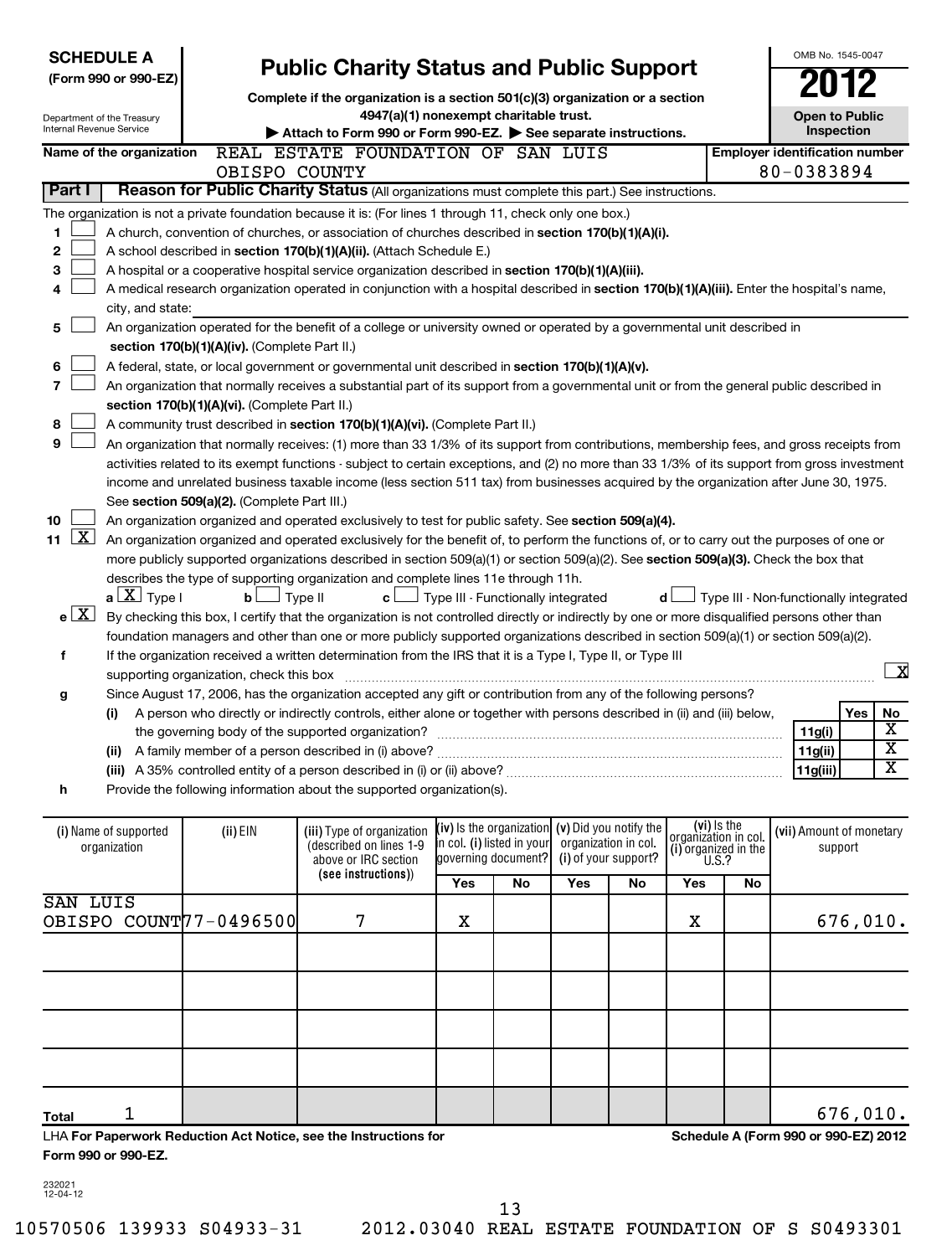### Schedule A (Form 990 or 990-EZ) 2012

| <b>OUTCAULT IT UITE JU</b> |  |     |
|----------------------------|--|-----|
| 10.411                     |  | $P$ |

(Complete only if you checked the box on line 5, 7, or 8 of Part I or if the organization failed to qualify under Part III. If the organization fails to qualify under the tests listed below, please complete Part III.) **Part II** | Support Schedule for Organizations Described in Sections 170(b)(1)(A)(iv) and 170(b)(1)(A)(vi)

|   | <b>Section A. Public Support</b>                                                                                                                                                                                               |          |          |            |            |                                      |           |
|---|--------------------------------------------------------------------------------------------------------------------------------------------------------------------------------------------------------------------------------|----------|----------|------------|------------|--------------------------------------|-----------|
|   | Calendar year (or fiscal year beginning in) $\blacktriangleright$                                                                                                                                                              | (a) 2008 | (b) 2009 | (c) 2010   | $(d)$ 2011 | (e) 2012                             | (f) Total |
|   | <b>1</b> Gifts, grants, contributions, and                                                                                                                                                                                     |          |          |            |            |                                      |           |
|   | membership fees received. (Do not                                                                                                                                                                                              |          |          |            |            |                                      |           |
|   | include any "unusual grants.")                                                                                                                                                                                                 |          |          |            |            |                                      |           |
|   | 2 Tax revenues levied for the organ-                                                                                                                                                                                           |          |          |            |            |                                      |           |
|   | ization's benefit and either paid to                                                                                                                                                                                           |          |          |            |            |                                      |           |
|   | or expended on its behalf                                                                                                                                                                                                      |          |          |            |            |                                      |           |
|   | 3 The value of services or facilities                                                                                                                                                                                          |          |          |            |            |                                      |           |
|   | furnished by a governmental unit to                                                                                                                                                                                            |          |          |            |            |                                      |           |
|   | the organization without charge                                                                                                                                                                                                |          |          |            |            |                                      |           |
|   | 4 Total. Add lines 1 through 3                                                                                                                                                                                                 |          |          |            |            |                                      |           |
|   | 5 The portion of total contributions                                                                                                                                                                                           |          |          |            |            |                                      |           |
|   | by each person (other than a                                                                                                                                                                                                   |          |          |            |            |                                      |           |
|   | governmental unit or publicly                                                                                                                                                                                                  |          |          |            |            |                                      |           |
|   | supported organization) included                                                                                                                                                                                               |          |          |            |            |                                      |           |
|   | on line 1 that exceeds 2% of the                                                                                                                                                                                               |          |          |            |            |                                      |           |
|   | amount shown on line 11,                                                                                                                                                                                                       |          |          |            |            |                                      |           |
|   | column (f)                                                                                                                                                                                                                     |          |          |            |            |                                      |           |
|   | 6 Public support. Subtract line 5 from line 4.                                                                                                                                                                                 |          |          |            |            |                                      |           |
|   | <b>Section B. Total Support</b>                                                                                                                                                                                                |          |          |            |            |                                      |           |
|   | Calendar year (or fiscal year beginning in)                                                                                                                                                                                    | (a) 2008 | (b) 2009 | $(c)$ 2010 | $(d)$ 2011 | (e) 2012                             | (f) Total |
|   | 7 Amounts from line 4                                                                                                                                                                                                          |          |          |            |            |                                      |           |
| 8 | Gross income from interest,                                                                                                                                                                                                    |          |          |            |            |                                      |           |
|   | dividends, payments received on                                                                                                                                                                                                |          |          |            |            |                                      |           |
|   | securities loans, rents, royalties                                                                                                                                                                                             |          |          |            |            |                                      |           |
|   | and income from similar sources                                                                                                                                                                                                |          |          |            |            |                                      |           |
| 9 | Net income from unrelated business                                                                                                                                                                                             |          |          |            |            |                                      |           |
|   | activities, whether or not the                                                                                                                                                                                                 |          |          |            |            |                                      |           |
|   | business is regularly carried on                                                                                                                                                                                               |          |          |            |            |                                      |           |
|   | <b>10</b> Other income. Do not include gain                                                                                                                                                                                    |          |          |            |            |                                      |           |
|   | or loss from the sale of capital                                                                                                                                                                                               |          |          |            |            |                                      |           |
|   | assets (Explain in Part IV.)                                                                                                                                                                                                   |          |          |            |            |                                      |           |
|   | <b>11 Total support.</b> Add lines 7 through 10                                                                                                                                                                                |          |          |            |            |                                      |           |
|   | <b>12</b> Gross receipts from related activities, etc. (see instructions)                                                                                                                                                      |          |          |            |            | 12                                   |           |
|   | 13 First five years. If the Form 990 is for the organization's first, second, third, fourth, or fifth tax year as a section 501(c)(3)                                                                                          |          |          |            |            |                                      |           |
|   | organization, check this box and stop here manufactured and content to the state of the state of the state of                                                                                                                  |          |          |            |            |                                      |           |
|   | Section C. Computation of Public Support Percentage                                                                                                                                                                            |          |          |            |            |                                      |           |
|   |                                                                                                                                                                                                                                |          |          |            |            | 14                                   | %         |
|   |                                                                                                                                                                                                                                |          |          |            |            | 15                                   | %         |
|   | 16a 33 1/3% support test - 2012. If the organization did not check the box on line 13, and line 14 is 33 1/3% or more, check this box and                                                                                      |          |          |            |            |                                      |           |
|   | stop here. The organization qualifies as a publicly supported organization manufaction contains an announcement of the state of the state of the state of the state of the state of the state of the state of the state of the |          |          |            |            |                                      |           |
|   | b 33 1/3% support test - 2011. If the organization did not check a box on line 13 or 16a, and line 15 is 33 1/3% or more, check this box                                                                                       |          |          |            |            |                                      |           |
|   | and stop here. The organization qualifies as a publicly supported organization manufaction manufacture. The organization of the state of the state of the state of the state of the state of the state of the state of the sta |          |          |            |            |                                      |           |
|   | 17a 10% -facts-and-circumstances test - 2012. If the organization did not check a box on line 13, 16a, or 16b, and line 14 is 10% or more,                                                                                     |          |          |            |            |                                      |           |
|   | and if the organization meets the "facts-and-circumstances" test, check this box and stop here. Explain in Part IV how the organization                                                                                        |          |          |            |            |                                      |           |
|   |                                                                                                                                                                                                                                |          |          |            |            |                                      |           |
|   | b 10% -facts-and-circumstances test - 2011. If the organization did not check a box on line 13, 16a, 16b, or 17a, and line 15 is 10% or                                                                                        |          |          |            |            |                                      |           |
|   | more, and if the organization meets the "facts-and-circumstances" test, check this box and stop here. Explain in Part IV how the                                                                                               |          |          |            |            |                                      |           |
|   | organization meets the "facts-and-circumstances" test. The organization qualifies as a publicly supported organization                                                                                                         |          |          |            |            |                                      |           |
|   | 18 Private foundation. If the organization did not check a box on line 13, 16a, 16b, 17a, or 17b, check this box and see instructions                                                                                          |          |          |            |            | Cahadula A (Faum 000 av 000 EZ) 0040 |           |

**Schedule A (Form 990 or 990-EZ) 2012**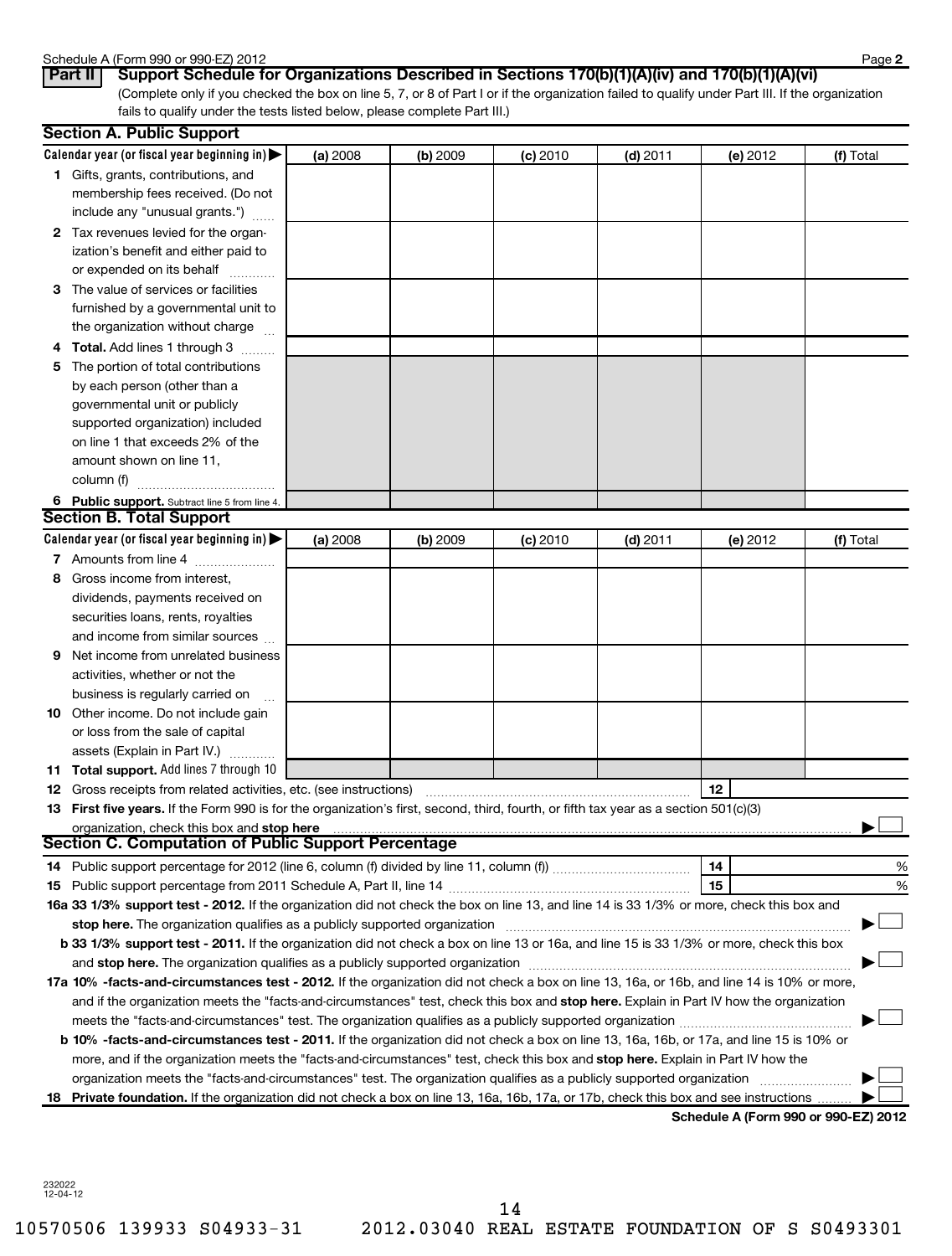# **Part III** Support Schedule for Organizations Described in Section 509(a)(2)

(Complete only if you checked the box on line 9 of Part I or if the organization failed to qualify under Part II. If the organization fails to qualify under the tests listed below, please complete Part II.)

| <b>Section A. Public Support</b>                                                                                                                                                                                               |          |          |            |            |          |                                      |
|--------------------------------------------------------------------------------------------------------------------------------------------------------------------------------------------------------------------------------|----------|----------|------------|------------|----------|--------------------------------------|
| Calendar year (or fiscal year beginning in) $\blacktriangleright$                                                                                                                                                              | (a) 2008 | (b) 2009 | $(c)$ 2010 | $(d)$ 2011 | (e) 2012 | (f) Total                            |
| 1 Gifts, grants, contributions, and                                                                                                                                                                                            |          |          |            |            |          |                                      |
| membership fees received. (Do not                                                                                                                                                                                              |          |          |            |            |          |                                      |
| include any "unusual grants.")                                                                                                                                                                                                 |          |          |            |            |          |                                      |
| 2 Gross receipts from admissions,<br>merchandise sold or services per-<br>formed, or facilities furnished in<br>any activity that is related to the<br>organization's tax-exempt purpose                                       |          |          |            |            |          |                                      |
| 3 Gross receipts from activities that<br>are not an unrelated trade or bus-                                                                                                                                                    |          |          |            |            |          |                                      |
| iness under section 513                                                                                                                                                                                                        |          |          |            |            |          |                                      |
| 4 Tax revenues levied for the organ-<br>ization's benefit and either paid to<br>or expended on its behalf                                                                                                                      |          |          |            |            |          |                                      |
| 5 The value of services or facilities                                                                                                                                                                                          |          |          |            |            |          |                                      |
| furnished by a governmental unit to<br>the organization without charge                                                                                                                                                         |          |          |            |            |          |                                      |
| 6 Total. Add lines 1 through 5                                                                                                                                                                                                 |          |          |            |            |          |                                      |
| <b>7a</b> Amounts included on lines 1, 2, and                                                                                                                                                                                  |          |          |            |            |          |                                      |
| 3 received from disqualified persons                                                                                                                                                                                           |          |          |            |            |          |                                      |
| <b>b</b> Amounts included on lines 2 and 3 received<br>from other than disqualified persons that<br>exceed the greater of \$5,000 or 1% of the<br>amount on line 13 for the year                                               |          |          |            |            |          |                                      |
| c Add lines 7a and 7b                                                                                                                                                                                                          |          |          |            |            |          |                                      |
| 8 Public support (Subtract line 7c from line 6.)                                                                                                                                                                               |          |          |            |            |          |                                      |
| <b>Section B. Total Support</b>                                                                                                                                                                                                |          |          |            |            |          |                                      |
| Calendar year (or fiscal year beginning in)                                                                                                                                                                                    | (a) 2008 | (b) 2009 | $(c)$ 2010 | $(d)$ 2011 | (e) 2012 | (f) Total                            |
| 9 Amounts from line 6                                                                                                                                                                                                          |          |          |            |            |          |                                      |
| <b>10a</b> Gross income from interest,<br>dividends, payments received on<br>securities loans, rents, royalties<br>and income from similar sources                                                                             |          |          |            |            |          |                                      |
| <b>b</b> Unrelated business taxable income                                                                                                                                                                                     |          |          |            |            |          |                                      |
| (less section 511 taxes) from businesses<br>acquired after June 30, 1975                                                                                                                                                       |          |          |            |            |          |                                      |
| c Add lines 10a and 10b                                                                                                                                                                                                        |          |          |            |            |          |                                      |
| <b>11</b> Net income from unrelated business<br>activities not included in line 10b,<br>whether or not the business is<br>regularly carried on                                                                                 |          |          |            |            |          |                                      |
| <b>12</b> Other income. Do not include gain<br>or loss from the sale of capital<br>assets (Explain in Part IV.) $\cdots$                                                                                                       |          |          |            |            |          |                                      |
| 13 Total support. (Add lines 9, 10c, 11, and 12.)                                                                                                                                                                              |          |          |            |            |          |                                      |
| 14 First five years. If the Form 990 is for the organization's first, second, third, fourth, or fifth tax year as a section 501(c)(3) organization,                                                                            |          |          |            |            |          |                                      |
| check this box and stop here with the continuum control of the state of the state of the state of the state of the state of the state of the state of the state of the state of the state of the state of the state of the sta |          |          |            |            |          |                                      |
| Section C. Computation of Public Support Percentage                                                                                                                                                                            |          |          |            |            |          |                                      |
|                                                                                                                                                                                                                                |          |          |            |            | 15       | %                                    |
|                                                                                                                                                                                                                                |          |          |            |            | 16       | %                                    |
| Section D. Computation of Investment Income Percentage                                                                                                                                                                         |          |          |            |            |          |                                      |
|                                                                                                                                                                                                                                |          |          |            |            | 17       | %                                    |
| 18 Investment income percentage from 2011 Schedule A, Part III, line 17                                                                                                                                                        |          |          |            |            | 18       | %                                    |
| 19a 33 1/3% support tests - 2012. If the organization did not check the box on line 14, and line 15 is more than 33 1/3%, and line 17 is not                                                                                   |          |          |            |            |          |                                      |
| more than 33 1/3%, check this box and stop here. The organization qualifies as a publicly supported organization                                                                                                               |          |          |            |            |          |                                      |
| b 33 1/3% support tests - 2011. If the organization did not check a box on line 14 or line 19a, and line 16 is more than 33 1/3%, and                                                                                          |          |          |            |            |          |                                      |
| line 18 is not more than 33 1/3%, check this box and stop here. The organization qualifies as a publicly supported organization                                                                                                |          |          |            |            |          |                                      |
| 232023 12-04-12                                                                                                                                                                                                                |          |          |            |            |          | Schedule A (Form 990 or 990-EZ) 2012 |
|                                                                                                                                                                                                                                |          |          | 15         |            |          |                                      |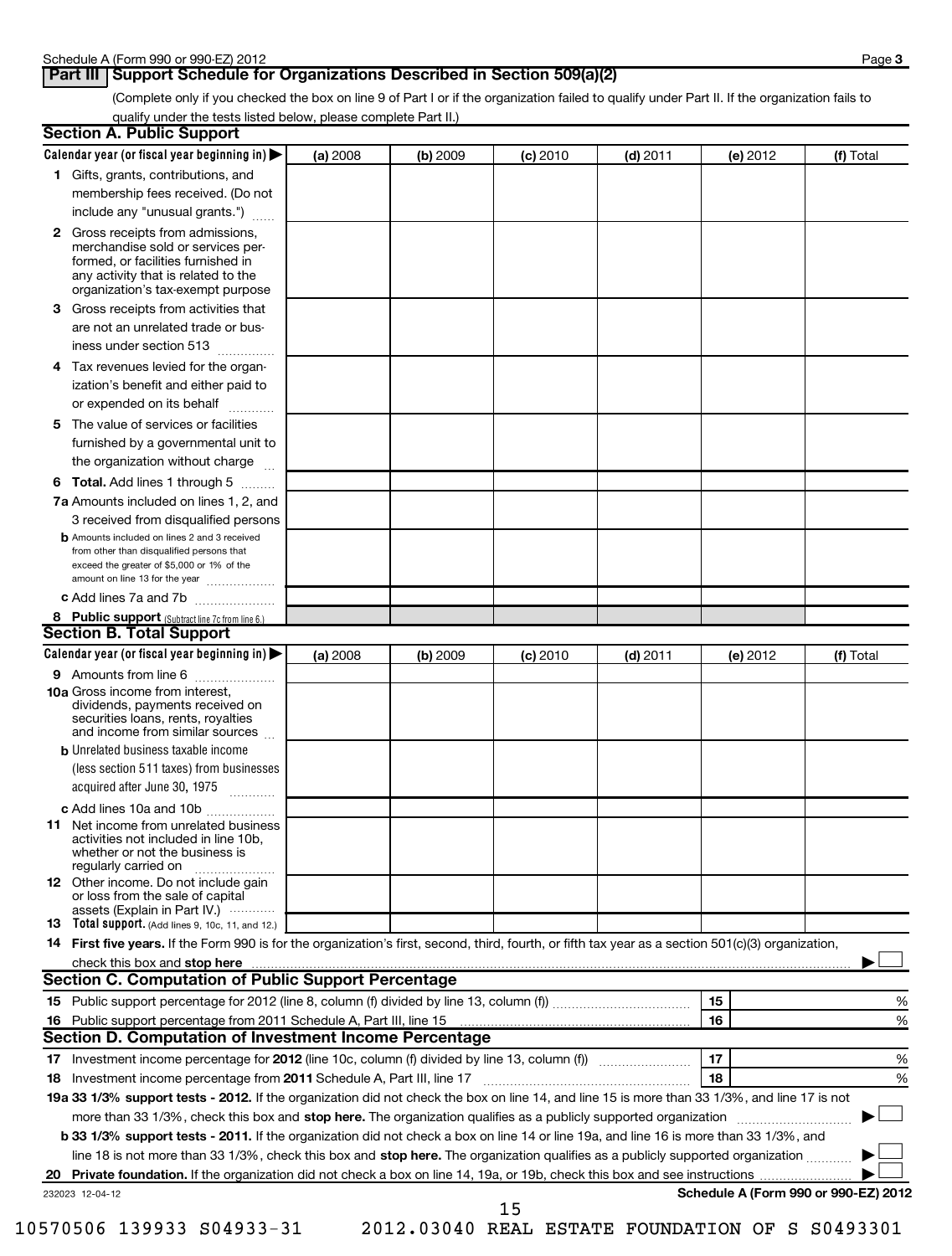Department of the Treasury Internal Revenue Service **(Form 990, 990-EZ,**

# **Schedule B Schedule of Contributors**

**or 990-PF) | Attach to Form 990, Form 990-EZ, or Form 990-PF.**

OMB No. 1545-0047

**2012**

# **Name of the organization Employer identification number**

REAL ESTATE FOUNDATION OF SAN LUIS OBISPO COUNTY 80-0383894

**Organization type** (check one):

| Filers of:         | <b>Section:</b>                                                           |
|--------------------|---------------------------------------------------------------------------|
| Form 990 or 990-FZ | $\lfloor \underline{X} \rfloor$ 501(c)( 3) (enter number) organization    |
|                    | 4947(a)(1) nonexempt charitable trust not treated as a private foundation |
|                    | 527 political organization                                                |
| Form 990-PF        | 501(c)(3) exempt private foundation                                       |
|                    | 4947(a)(1) nonexempt charitable trust treated as a private foundation     |
|                    | 501(c)(3) taxable private foundation                                      |

Check if your organization is covered by the General Rule or a Special Rule. **Note.**  Only a section 501(c)(7), (8), or (10) organization can check boxes for both the General Rule and a Special Rule. See instructions.

### **General Rule**

 $\boxed{\text{X}}$  For an organization filing Form 990, 990-EZ, or 990-PF that received, during the year, \$5,000 or more (in money or property) from any one contributor. Complete Parts I and II.

### **Special Rules**

509(a)(1) and 170(b)(1)(A)(vi) and received from any one contributor, during the year, a contribution of the greater of (1**)** \$5,000 or (**2**) 2% For a section 501(c)(3) organization filing Form 990 or 990-EZ that met the 33 1/3% support test of the regulations under sections of the amount on (i) Form 990, Part VIII, line 1h, or (ii) Form 990-EZ, line 1. Complete Parts I and II.  $\left\vert \cdot\right\vert$ 

total contributions of more than \$1,000 for use exclusively for religious, charitable, scientific, literary, or educational purposes, or For a section 501(c)(7), (8), or (10) organization filing Form 990 or 990-EZ that received from any one contributor, during the year, the prevention of cruelty to children or animals. Complete Parts I, II, and III.  $\left\vert \cdot\right\vert$ 

purpose. Do not complete any of the parts unless the General Rule applies to this organization because it received nonexclusively contributions for use exclusively for religious, charitable, etc., purposes, but these contributions did not total to more than \$1,000. If this box is checked, enter here the total contributions that were received during the year for an exclusively religious, charitable, etc., For a section 501(c)(7), (8), or (10) organization filing Form 990 or 990-EZ that received from any one contributor, during the year, religious, charitable, etc., contributions of \$5,000 or more during the year  $\ldots$   $\ldots$   $\ldots$   $\ldots$   $\ldots$   $\ldots$   $\ldots$   $\ldots$   $\blacktriangleright$   $\uparrow$  $\left\vert \cdot\right\vert$ 

**Caution.** An organization that is not covered by the General Rule and/or the Special Rules does not file Schedule B (Form 990, 990-EZ, or 990-PF), but it **must** answer "No" on Part IV, line 2, of its Form 990; or check the box on line H of its Form 990-EZ or on Part I, line 2 of its Form 990-PF, to certify that it does not meet the filing requirements of Schedule B (Form 990, 990-EZ, or 990-PF).

LHA For Paperwork Reduction Act Notice, see the Instructions for Form 990, 990-EZ, or 990-PF. Schedule B (Form 990, 990-EZ, or 990-PF) (2012)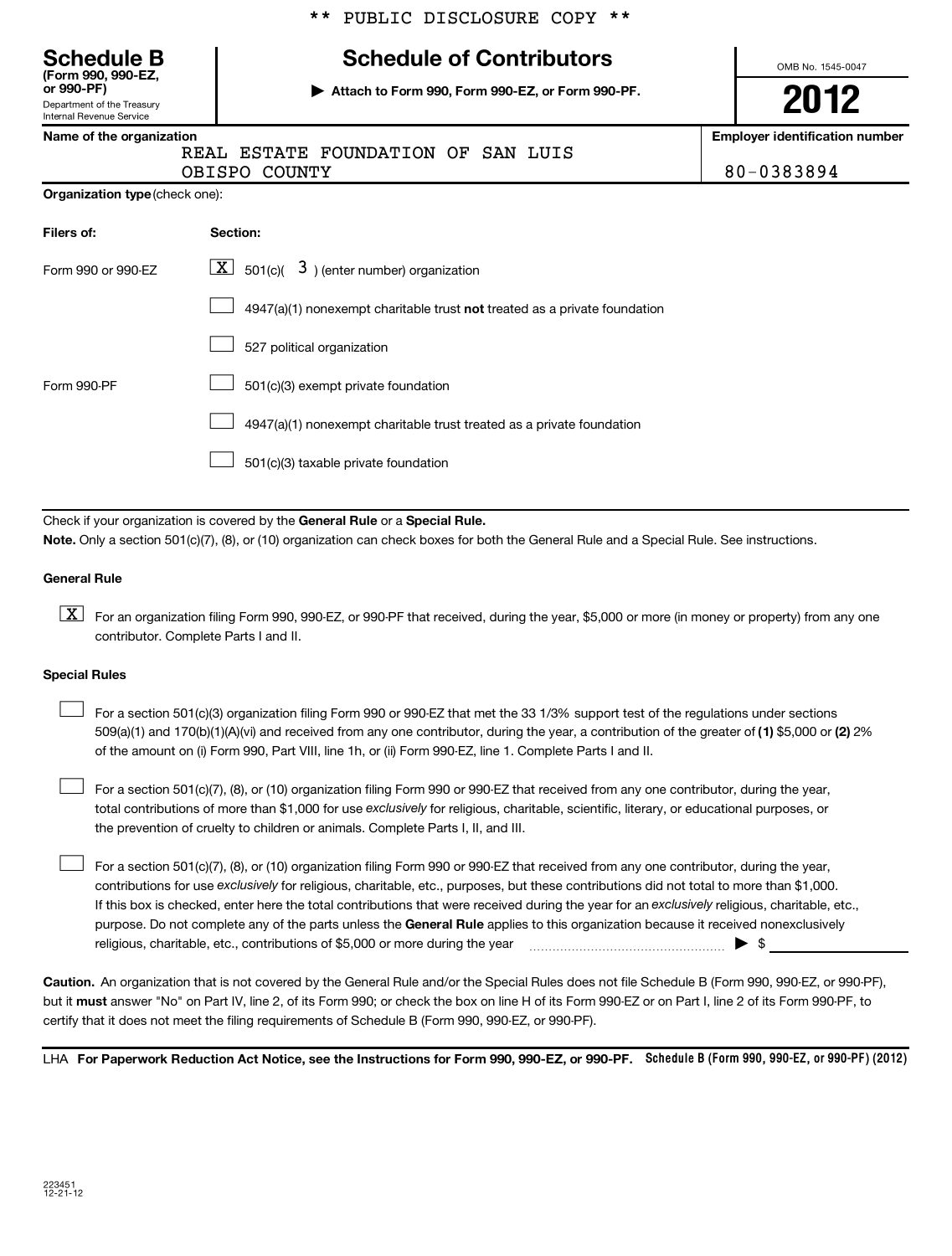|            | REAL ESTATE FOUNDATION OF SAN LUIS<br>OBISPO COUNTY                                                   |                                   | 80-0383894                                                                                                                 |
|------------|-------------------------------------------------------------------------------------------------------|-----------------------------------|----------------------------------------------------------------------------------------------------------------------------|
| Part I     | <b>Contributors</b> (see instructions). Use duplicate copies of Part I if additional space is needed. |                                   |                                                                                                                            |
| (a)<br>No. | (b)<br>Name, address, and $ZIP + 4$                                                                   | (c)<br><b>Total contributions</b> | (d)<br>Type of contribu                                                                                                    |
|            |                                                                                                       | 149,000.<br>\$                    | <u> X</u><br>Person<br><b>Payroll</b><br>$\overline{\mathbf{x}}$<br>Noncash<br>(Complete Part II if<br>is a noncash contri |
| (a)<br>No. | (b)<br>Name, address, and $ZIP + 4$                                                                   | (c)<br><b>Total contributions</b> | (d)<br>Type of contribu                                                                                                    |
|            |                                                                                                       | \$                                | Person<br>Payroll<br><b>Noncash</b><br>(Complete Part II if<br>is a noncash contri                                         |

| (b)                                 | (c)                               | (d)<br>Type of contribution                                                               |
|-------------------------------------|-----------------------------------|-------------------------------------------------------------------------------------------|
|                                     | \$                                | Person<br>Payroll<br>Noncash<br>(Complete Part II if there<br>is a noncash contribution.) |
| (b)<br>Name, address, and ZIP + 4   | (c)<br><b>Total contributions</b> | (d)<br>Type of contribution                                                               |
|                                     | \$                                | Person<br>Payroll<br>Noncash<br>(Complete Part II if there<br>is a noncash contribution.) |
| (b)<br>Name, address, and ZIP + 4   | (c)<br><b>Total contributions</b> | (d)<br>Type of contribution                                                               |
|                                     | \$                                | Person<br>Payroll<br>Noncash<br>(Complete Part II if there<br>is a noncash contribution.) |
| (b)<br>Name, address, and ZIP + 4   | (c)<br><b>Total contributions</b> | (d)<br>Type of contribution                                                               |
|                                     | \$                                | Person<br>Payroll<br>Noncash<br>(Complete Part II if there<br>is a noncash contribution.) |
| (b)<br>Name, address, and $ZIP + 4$ | (c)<br><b>Total contributions</b> | (d)<br><b>Type of contribution</b>                                                        |
|                                     | \$                                | Person<br>Payroll<br>Noncash                                                              |
|                                     | Name, address, and ZIP + 4        | <b>Total contributions</b>                                                                |

**(d) Type of contribution**

> $\boxed{\mathbf{X}}$  $\Box$  $\overline{X}$

**2**

(Complete Part II if there is a noncash contribution.)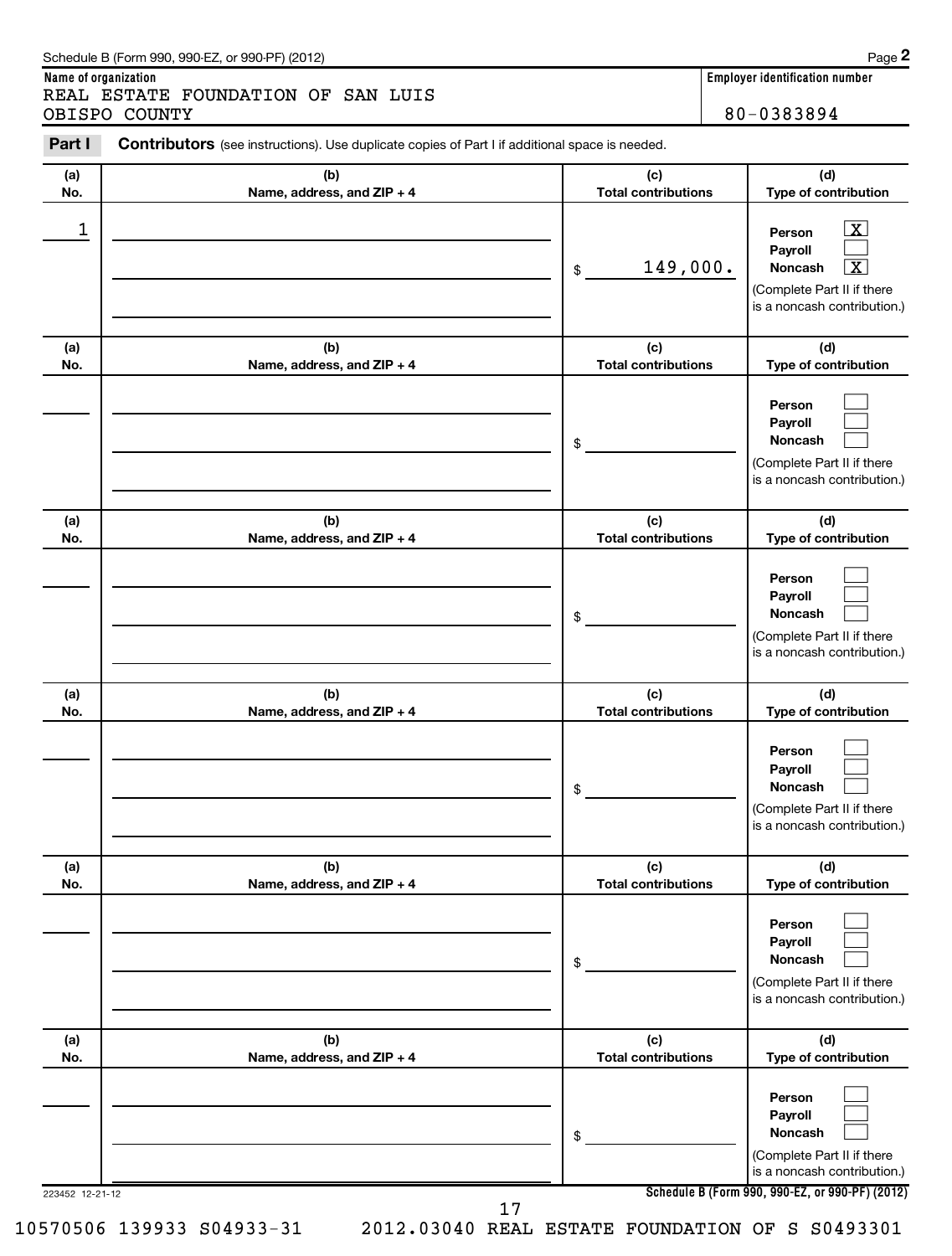| Schedule B (Form 990, 990-EZ, or 990-PF) (2012) | Page |
|-------------------------------------------------|------|
|-------------------------------------------------|------|

**3**

| Name of organization               | Emplover identification number |
|------------------------------------|--------------------------------|
| REAL ESTATE FOUNDATION OF SAN LUIS |                                |
| OBISPO COUNTY                      | 80-0383894                     |

Part II Noncash Property (see instructions). Use duplicate copies of Part II if additional space is needed.

| (a)<br>No.<br>from<br>Part I | (b)<br>Description of noncash property given                                                               | (c)<br>FMV (or estimate)<br>(see instructions) | (d)<br>Date received                            |
|------------------------------|------------------------------------------------------------------------------------------------------------|------------------------------------------------|-------------------------------------------------|
| 1                            | 25% OF REAL ESTATE PROPERTY LOCATED ON<br>MONTEREY STREET, IN SAN LUIS OBISPO,<br>$\overline{\text{CA}}$ . | 149,000.<br>\$                                 | 12/21/12                                        |
| (a)<br>No.<br>from<br>Part I | (b)<br>Description of noncash property given                                                               | (c)<br>FMV (or estimate)<br>(see instructions) | (d)<br>Date received                            |
|                              |                                                                                                            | \$                                             |                                                 |
| (a)<br>No.<br>from<br>Part I | (b)<br>Description of noncash property given                                                               | (c)<br>FMV (or estimate)<br>(see instructions) | (d)<br>Date received                            |
|                              |                                                                                                            | \$                                             |                                                 |
| (a)<br>No.<br>from<br>Part I | (b)<br>Description of noncash property given                                                               | (c)<br>FMV (or estimate)<br>(see instructions) | (d)<br>Date received                            |
|                              |                                                                                                            | \$                                             |                                                 |
| (a)<br>No.<br>from<br>Part I | (b)<br>Description of noncash property given                                                               | (c)<br>FMV (or estimate)<br>(see instructions) | (d)<br>Date received                            |
|                              |                                                                                                            | \$                                             |                                                 |
| (a)<br>No.<br>from<br>Part I | (b)<br>Description of noncash property given                                                               | (c)<br>FMV (or estimate)<br>(see instructions) | (d)<br>Date received                            |
| 223453 12-21-12              | 18                                                                                                         | \$                                             | Schedule B (Form 990, 990-EZ, or 990-PF) (2012) |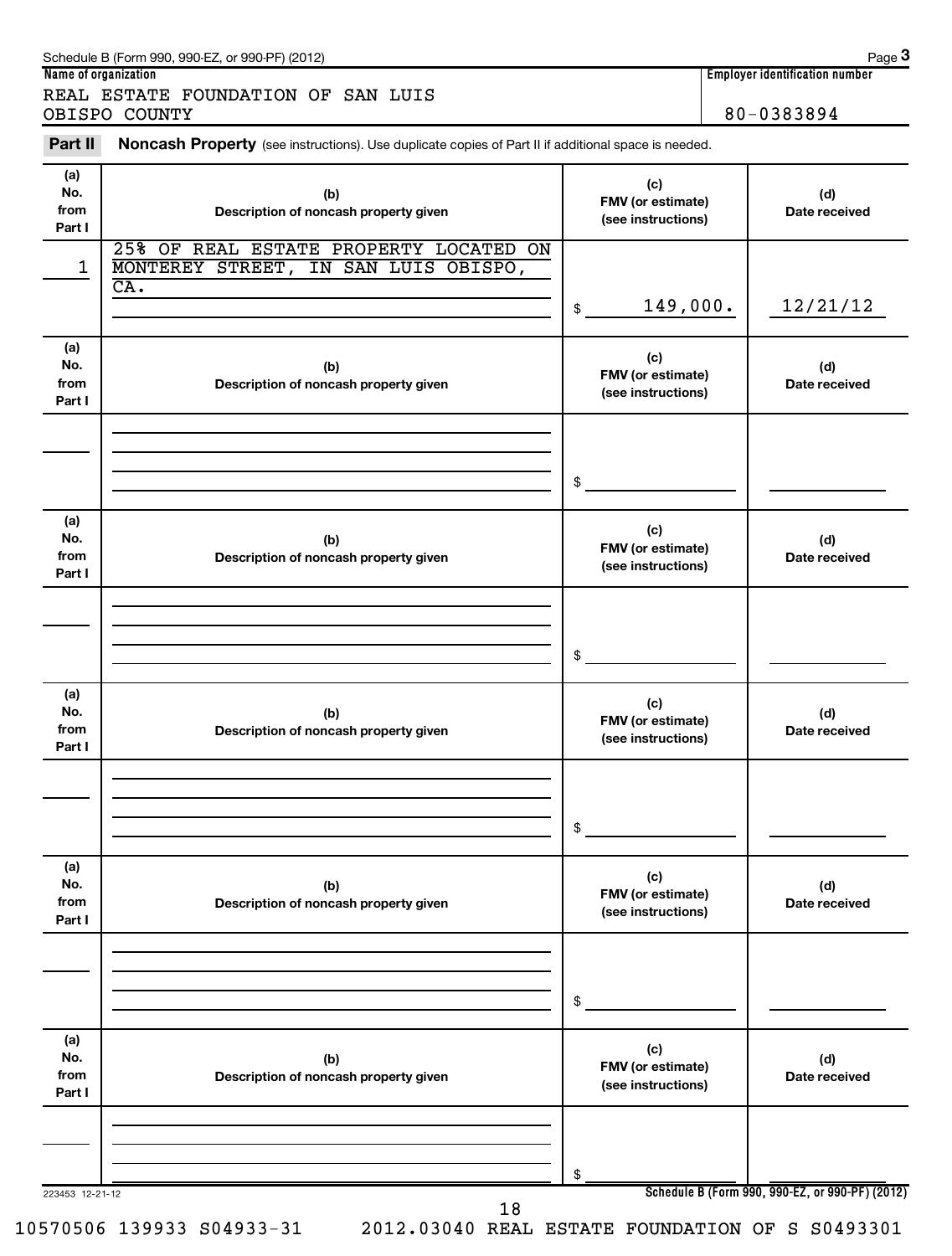| Name of organization      |                                                                                                                                                                                                                                 |                      | <b>Employer identification number</b>                                                                                                                                                                                              |  |  |  |
|---------------------------|---------------------------------------------------------------------------------------------------------------------------------------------------------------------------------------------------------------------------------|----------------------|------------------------------------------------------------------------------------------------------------------------------------------------------------------------------------------------------------------------------------|--|--|--|
|                           | REAL ESTATE FOUNDATION OF SAN LUIS<br>OBISPO COUNTY                                                                                                                                                                             |                      | 80-0383894                                                                                                                                                                                                                         |  |  |  |
| Part III                  |                                                                                                                                                                                                                                 |                      | Exclusively religious, charitable, etc., individual contributions to section 501(c)(7), (8), or (10) organizations that total more than \$1,000 for the<br>year. Complete columns (a) through (e) and the following line entry. Fo |  |  |  |
|                           | the total of exclusively religious, charitable, etc., contributions of \$1,000 or less for the year. (Enter this information once.) $\blacktriangleright$ \$<br>Use duplicate copies of Part III if additional space is needed. |                      |                                                                                                                                                                                                                                    |  |  |  |
| (a) No.<br>from<br>Part I | (b) Purpose of gift                                                                                                                                                                                                             | (c) Use of gift      | (d) Description of how gift is held                                                                                                                                                                                                |  |  |  |
|                           |                                                                                                                                                                                                                                 | (e) Transfer of gift |                                                                                                                                                                                                                                    |  |  |  |
|                           |                                                                                                                                                                                                                                 |                      |                                                                                                                                                                                                                                    |  |  |  |
|                           | Transferee's name, address, and ZIP + 4                                                                                                                                                                                         |                      | Relationship of transferor to transferee                                                                                                                                                                                           |  |  |  |
| (a) No.<br>from<br>Part I | (b) Purpose of gift                                                                                                                                                                                                             | (c) Use of gift      | (d) Description of how gift is held                                                                                                                                                                                                |  |  |  |
|                           |                                                                                                                                                                                                                                 |                      |                                                                                                                                                                                                                                    |  |  |  |
|                           | (e) Transfer of gift                                                                                                                                                                                                            |                      |                                                                                                                                                                                                                                    |  |  |  |
|                           | Transferee's name, address, and ZIP + 4                                                                                                                                                                                         |                      | Relationship of transferor to transferee                                                                                                                                                                                           |  |  |  |
|                           |                                                                                                                                                                                                                                 |                      |                                                                                                                                                                                                                                    |  |  |  |
|                           |                                                                                                                                                                                                                                 |                      |                                                                                                                                                                                                                                    |  |  |  |
|                           |                                                                                                                                                                                                                                 |                      |                                                                                                                                                                                                                                    |  |  |  |
| (a) No.<br>from<br>Part I | (b) Purpose of gift                                                                                                                                                                                                             | (c) Use of gift      | (d) Description of how gift is held                                                                                                                                                                                                |  |  |  |
|                           |                                                                                                                                                                                                                                 |                      |                                                                                                                                                                                                                                    |  |  |  |
|                           |                                                                                                                                                                                                                                 | (e) Transfer of gift |                                                                                                                                                                                                                                    |  |  |  |
|                           | Transferee's name, address, and ZIP + 4                                                                                                                                                                                         |                      | Relationship of transferor to transferee                                                                                                                                                                                           |  |  |  |
|                           |                                                                                                                                                                                                                                 |                      |                                                                                                                                                                                                                                    |  |  |  |
| (a) No.<br>from           | (b) Purpose of gift                                                                                                                                                                                                             | (c) Use of gift      | (d) Description of how gift is held                                                                                                                                                                                                |  |  |  |
| Part I                    |                                                                                                                                                                                                                                 |                      |                                                                                                                                                                                                                                    |  |  |  |
|                           |                                                                                                                                                                                                                                 |                      |                                                                                                                                                                                                                                    |  |  |  |
|                           | (e) Transfer of gift                                                                                                                                                                                                            |                      |                                                                                                                                                                                                                                    |  |  |  |
|                           | Transferee's name, address, and ZIP + 4                                                                                                                                                                                         |                      | Relationship of transferor to transferee                                                                                                                                                                                           |  |  |  |
|                           |                                                                                                                                                                                                                                 |                      |                                                                                                                                                                                                                                    |  |  |  |
|                           |                                                                                                                                                                                                                                 |                      |                                                                                                                                                                                                                                    |  |  |  |
| 223454 12-21-12           |                                                                                                                                                                                                                                 | 19                   | Schedule B (Form 990, 990-EZ, or 990-PF) (2012)                                                                                                                                                                                    |  |  |  |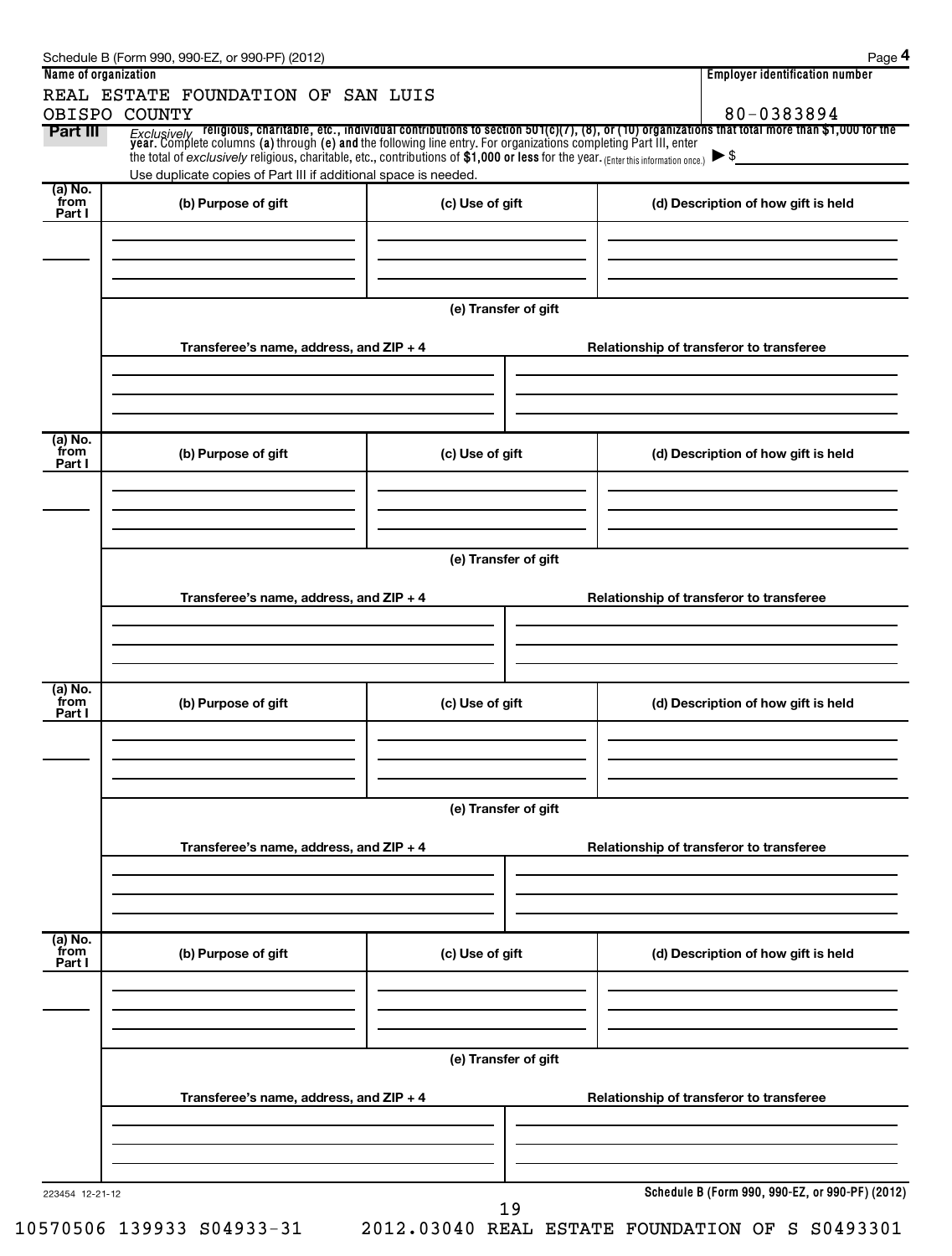|                    | <b>SCHEDULE D</b>                         |                                                                                                        | <b>Supplemental Financial Statements</b>                                                                                                                                                                                                                |                         | OMB No. 1545-0047                                   |
|--------------------|-------------------------------------------|--------------------------------------------------------------------------------------------------------|---------------------------------------------------------------------------------------------------------------------------------------------------------------------------------------------------------------------------------------------------------|-------------------------|-----------------------------------------------------|
|                    | (Form 990)                                |                                                                                                        | Complete if the organization answered "Yes," to Form 990,                                                                                                                                                                                               |                         |                                                     |
|                    | Department of the Treasury                |                                                                                                        | Part IV, line 6, 7, 8, 9, 10, 11a, 11b, 11c, 11d, 11e, 11f, 12a, or 12b.                                                                                                                                                                                |                         | <b>Open to Public</b>                               |
|                    | Internal Revenue Service                  |                                                                                                        | Attach to Form 990. See separate instructions.                                                                                                                                                                                                          |                         | Inspection                                          |
|                    | Name of the organization                  | REAL ESTATE FOUNDATION OF SAN LUIS<br>OBISPO COUNTY                                                    |                                                                                                                                                                                                                                                         |                         | <b>Employer identification number</b><br>80-0383894 |
|                    | Part I                                    |                                                                                                        | Organizations Maintaining Donor Advised Funds or Other Similar Funds or Accounts. Complete if the                                                                                                                                                       |                         |                                                     |
|                    |                                           | organization answered "Yes" to Form 990, Part IV, line 6.                                              |                                                                                                                                                                                                                                                         |                         |                                                     |
|                    |                                           |                                                                                                        | (a) Donor advised funds                                                                                                                                                                                                                                 |                         | (b) Funds and other accounts                        |
| 1                  |                                           |                                                                                                        |                                                                                                                                                                                                                                                         |                         |                                                     |
| 2                  |                                           |                                                                                                        |                                                                                                                                                                                                                                                         |                         |                                                     |
| З<br>4             |                                           |                                                                                                        |                                                                                                                                                                                                                                                         |                         |                                                     |
| 5                  |                                           |                                                                                                        | Did the organization inform all donors and donor advisors in writing that the assets held in donor advised funds                                                                                                                                        |                         |                                                     |
|                    |                                           |                                                                                                        |                                                                                                                                                                                                                                                         |                         | Yes<br><b>No</b>                                    |
| 6                  |                                           |                                                                                                        | Did the organization inform all grantees, donors, and donor advisors in writing that grant funds can be used only                                                                                                                                       |                         |                                                     |
|                    |                                           |                                                                                                        | for charitable purposes and not for the benefit of the donor or donor advisor, or for any other purpose conferring                                                                                                                                      |                         |                                                     |
|                    | impermissible private benefit?<br>Part II |                                                                                                        |                                                                                                                                                                                                                                                         |                         | Yes<br>No                                           |
| 1.                 |                                           | Purpose(s) of conservation easements held by the organization (check all that apply).                  | Conservation Easements. Complete if the organization answered "Yes" to Form 990, Part IV, line 7.                                                                                                                                                       |                         |                                                     |
|                    |                                           | Preservation of land for public use (e.g., recreation or education)                                    | Preservation of an historically important land area                                                                                                                                                                                                     |                         |                                                     |
|                    |                                           | Protection of natural habitat                                                                          | Preservation of a certified historic structure                                                                                                                                                                                                          |                         |                                                     |
|                    |                                           | Preservation of open space                                                                             |                                                                                                                                                                                                                                                         |                         |                                                     |
| 2                  |                                           |                                                                                                        | Complete lines 2a through 2d if the organization held a qualified conservation contribution in the form of a conservation easement on the last                                                                                                          |                         |                                                     |
|                    | day of the tax year.                      |                                                                                                        |                                                                                                                                                                                                                                                         |                         |                                                     |
|                    |                                           |                                                                                                        |                                                                                                                                                                                                                                                         |                         | Held at the End of the Tax Year                     |
| а                  |                                           |                                                                                                        |                                                                                                                                                                                                                                                         | 2a                      |                                                     |
| b                  |                                           | Total acreage restricted by conservation easements                                                     |                                                                                                                                                                                                                                                         | 2 <sub>b</sub>          |                                                     |
| с                  |                                           |                                                                                                        | d Number of conservation easements included in (c) acquired after 8/17/06, and not on a historic structure                                                                                                                                              | 2c                      |                                                     |
|                    |                                           |                                                                                                        | listed in the National Register [111] Marshall Register [11] Marshall Register [11] Marshall Register [11] Marshall Register [11] Marshall Register [11] Marshall Register [11] Marshall Register [11] Marshall Register [11]                           | 2d                      |                                                     |
| 3                  |                                           |                                                                                                        | Number of conservation easements modified, transferred, released, extinguished, or terminated by the organization during the tax                                                                                                                        |                         |                                                     |
|                    | $year \triangleright$                     |                                                                                                        |                                                                                                                                                                                                                                                         |                         |                                                     |
| 4                  |                                           | Number of states where property subject to conservation easement is located >                          |                                                                                                                                                                                                                                                         |                         |                                                     |
| 5                  |                                           | Does the organization have a written policy regarding the periodic monitoring, inspection, handling of |                                                                                                                                                                                                                                                         |                         |                                                     |
|                    |                                           | violations, and enforcement of the conservation easements it holds?                                    |                                                                                                                                                                                                                                                         |                         | Yes<br><b>No</b>                                    |
| 6                  |                                           |                                                                                                        | Staff and volunteer hours devoted to monitoring, inspecting, and enforcing conservation easements during the year                                                                                                                                       |                         |                                                     |
| 7                  |                                           |                                                                                                        | Amount of expenses incurred in monitoring, inspecting, and enforcing conservation easements during the year $\blacktriangleright$ \$<br>Does each conservation easement reported on line 2(d) above satisfy the requirements of section 170(h)(4)(B)(i) |                         |                                                     |
| 8                  |                                           |                                                                                                        |                                                                                                                                                                                                                                                         |                         | Yes<br>No                                           |
| 9                  |                                           |                                                                                                        | In Part XIII, describe how the organization reports conservation easements in its revenue and expense statement, and balance sheet, and                                                                                                                 |                         |                                                     |
|                    |                                           |                                                                                                        | include, if applicable, the text of the footnote to the organization's financial statements that describes the organization's accounting for                                                                                                            |                         |                                                     |
|                    | conservation easements.                   |                                                                                                        |                                                                                                                                                                                                                                                         |                         |                                                     |
|                    | Part III                                  |                                                                                                        | Organizations Maintaining Collections of Art, Historical Treasures, or Other Similar Assets.                                                                                                                                                            |                         |                                                     |
|                    |                                           | Complete if the organization answered "Yes" to Form 990, Part IV, line 8.                              |                                                                                                                                                                                                                                                         |                         |                                                     |
|                    |                                           |                                                                                                        | 1a If the organization elected, as permitted under SFAS 116 (ASC 958), not to report in its revenue statement and balance sheet works of art,                                                                                                           |                         |                                                     |
|                    |                                           |                                                                                                        | historical treasures, or other similar assets held for public exhibition, education, or research in furtherance of public service, provide, in Part XIII,                                                                                               |                         |                                                     |
|                    |                                           | the text of the footnote to its financial statements that describes these items.                       | b If the organization elected, as permitted under SFAS 116 (ASC 958), to report in its revenue statement and balance sheet works of art, historical                                                                                                     |                         |                                                     |
|                    |                                           |                                                                                                        | treasures, or other similar assets held for public exhibition, education, or research in furtherance of public service, provide the following amounts                                                                                                   |                         |                                                     |
|                    | relating to these items:                  |                                                                                                        |                                                                                                                                                                                                                                                         |                         |                                                     |
|                    |                                           |                                                                                                        |                                                                                                                                                                                                                                                         |                         |                                                     |
|                    |                                           |                                                                                                        |                                                                                                                                                                                                                                                         | $\blacktriangleright$ s |                                                     |
| 2                  |                                           |                                                                                                        | If the organization received or held works of art, historical treasures, or other similar assets for financial gain, provide                                                                                                                            |                         |                                                     |
|                    |                                           | the following amounts required to be reported under SFAS 116 (ASC 958) relating to these items:        |                                                                                                                                                                                                                                                         |                         |                                                     |
| а                  |                                           |                                                                                                        |                                                                                                                                                                                                                                                         |                         |                                                     |
| b                  |                                           |                                                                                                        |                                                                                                                                                                                                                                                         |                         |                                                     |
|                    |                                           | LHA For Paperwork Reduction Act Notice, see the Instructions for Form 990.                             |                                                                                                                                                                                                                                                         |                         | Schedule D (Form 990) 2012                          |
| 232051<br>12-10-12 |                                           |                                                                                                        |                                                                                                                                                                                                                                                         |                         |                                                     |
|                    |                                           |                                                                                                        | 20                                                                                                                                                                                                                                                      |                         |                                                     |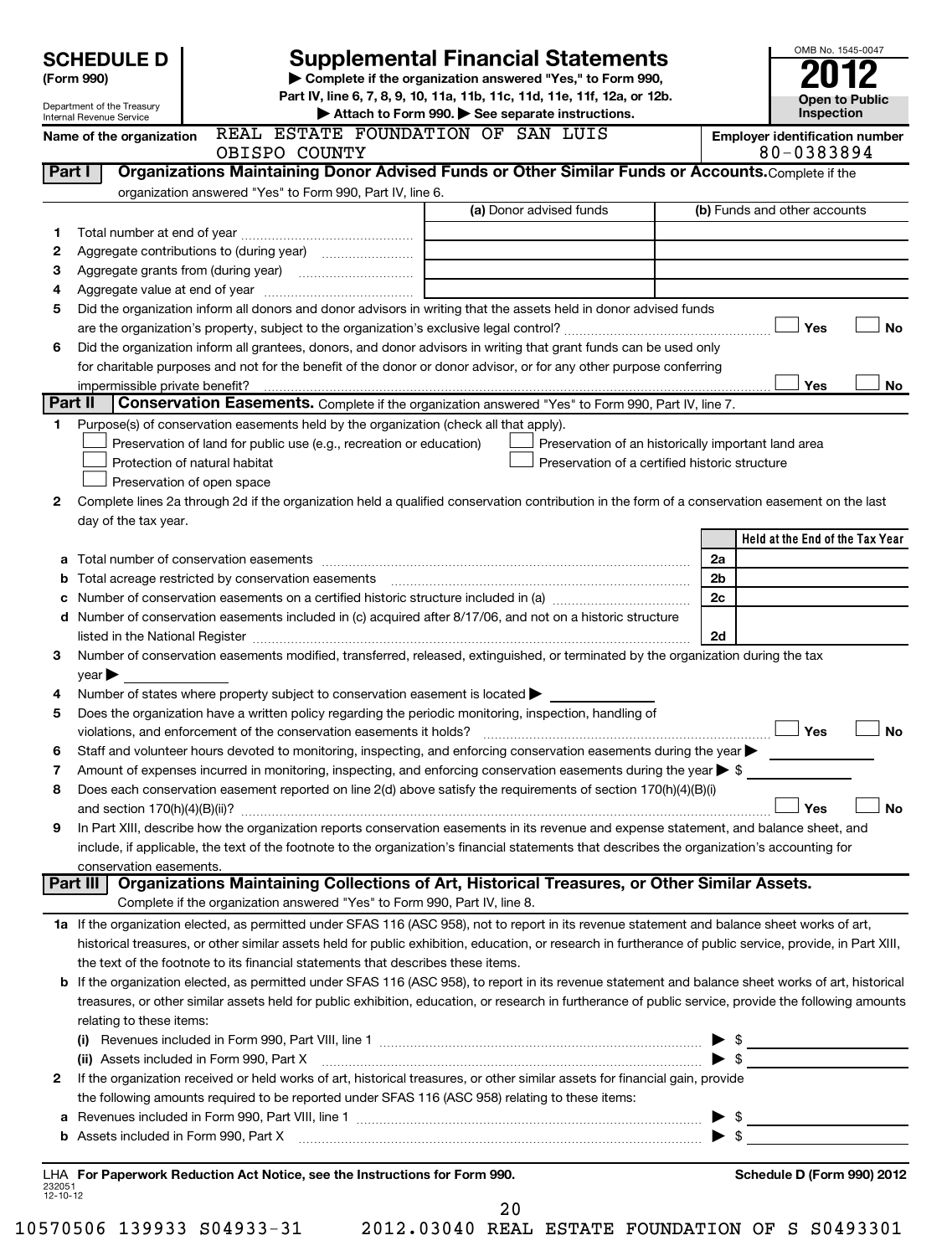|                     |                                                                                                                                                                                                                                | REAL ESTATE FOUNDATION OF SAN LUIS      |   |                |                                                                                                                                                                                                                               |  |                                 |                            |                |     |           |
|---------------------|--------------------------------------------------------------------------------------------------------------------------------------------------------------------------------------------------------------------------------|-----------------------------------------|---|----------------|-------------------------------------------------------------------------------------------------------------------------------------------------------------------------------------------------------------------------------|--|---------------------------------|----------------------------|----------------|-----|-----------|
|                     | OBISPO COUNTY<br>Schedule D (Form 990) 2012                                                                                                                                                                                    |                                         |   |                |                                                                                                                                                                                                                               |  |                                 | 80-0383894 Page 2          |                |     |           |
|                     | Part III   Organizations Maintaining Collections of Art, Historical Treasures, or Other Similar Assets continued)                                                                                                              |                                         |   |                |                                                                                                                                                                                                                               |  |                                 |                            |                |     |           |
| 3                   | Using the organization's acquisition, accession, and other records, check any of the following that are a significant use of its collection items                                                                              |                                         |   |                |                                                                                                                                                                                                                               |  |                                 |                            |                |     |           |
|                     | (check all that apply):                                                                                                                                                                                                        |                                         |   |                |                                                                                                                                                                                                                               |  |                                 |                            |                |     |           |
| a                   | Public exhibition                                                                                                                                                                                                              |                                         |   |                | Loan or exchange programs                                                                                                                                                                                                     |  |                                 |                            |                |     |           |
| b                   | Scholarly research                                                                                                                                                                                                             | e                                       |   |                | Other and the contract of the contract of the contract of the contract of the contract of the contract of the contract of the contract of the contract of the contract of the contract of the contract of the contract of the |  |                                 |                            |                |     |           |
| c                   | Preservation for future generations                                                                                                                                                                                            |                                         |   |                |                                                                                                                                                                                                                               |  |                                 |                            |                |     |           |
| 4                   | Provide a description of the organization's collections and explain how they further the organization's exempt purpose in Part XIII.                                                                                           |                                         |   |                |                                                                                                                                                                                                                               |  |                                 |                            |                |     |           |
| 5                   | During the year, did the organization solicit or receive donations of art, historical treasures, or other similar assets                                                                                                       |                                         |   |                |                                                                                                                                                                                                                               |  |                                 |                            |                |     |           |
|                     |                                                                                                                                                                                                                                |                                         |   |                |                                                                                                                                                                                                                               |  |                                 |                            | Yes            |     | No        |
|                     | Part IV<br>Escrow and Custodial Arrangements. Complete if the organization answered "Yes" to Form 990, Part IV, line 9, or                                                                                                     |                                         |   |                |                                                                                                                                                                                                                               |  |                                 |                            |                |     |           |
|                     | reported an amount on Form 990, Part X, line 21.                                                                                                                                                                               |                                         |   |                |                                                                                                                                                                                                                               |  |                                 |                            |                |     |           |
|                     | 1a Is the organization an agent, trustee, custodian or other intermediary for contributions or other assets not included                                                                                                       |                                         |   |                |                                                                                                                                                                                                                               |  |                                 |                            |                |     |           |
|                     |                                                                                                                                                                                                                                |                                         |   |                |                                                                                                                                                                                                                               |  |                                 |                            | Yes            |     | <b>No</b> |
|                     | b If "Yes," explain the arrangement in Part XIII and complete the following table:                                                                                                                                             |                                         |   |                |                                                                                                                                                                                                                               |  |                                 |                            |                |     |           |
|                     |                                                                                                                                                                                                                                |                                         |   |                |                                                                                                                                                                                                                               |  |                                 |                            | Amount         |     |           |
|                     | c Beginning balance measurements and the contract of the contract of the contract of the contract of the contract of the contract of the contract of the contract of the contract of the contract of the contract of the contr |                                         |   |                |                                                                                                                                                                                                                               |  | 1c                              |                            |                |     |           |
|                     |                                                                                                                                                                                                                                |                                         |   |                |                                                                                                                                                                                                                               |  | 1d                              |                            |                |     |           |
|                     | e Distributions during the year manufactured and continuum and contact the year manufactured and contact the year manufactured and contact the year manufactured and contact the year manufactured and contact the year manufa |                                         |   |                |                                                                                                                                                                                                                               |  | 1e                              |                            |                |     |           |
| f.                  |                                                                                                                                                                                                                                |                                         |   |                |                                                                                                                                                                                                                               |  | 1f                              |                            |                |     |           |
|                     |                                                                                                                                                                                                                                |                                         |   |                |                                                                                                                                                                                                                               |  |                                 |                            | Yes            |     | No        |
|                     |                                                                                                                                                                                                                                |                                         |   |                |                                                                                                                                                                                                                               |  |                                 |                            |                |     |           |
| <b>Part V</b>       | Endowment Funds. Complete if the organization answered "Yes" to Form 990, Part IV, line 10.                                                                                                                                    |                                         |   |                |                                                                                                                                                                                                                               |  |                                 |                            |                |     |           |
|                     |                                                                                                                                                                                                                                | (a) Current year                        |   | (b) Prior year | (c) Two years back $\vert$ (d) Three years back $\vert$ (e) Four years back                                                                                                                                                   |  |                                 |                            |                |     |           |
|                     | 1a Beginning of year balance                                                                                                                                                                                                   |                                         |   |                |                                                                                                                                                                                                                               |  |                                 |                            |                |     |           |
|                     |                                                                                                                                                                                                                                |                                         |   |                |                                                                                                                                                                                                                               |  |                                 |                            |                |     |           |
|                     | c Net investment earnings, gains, and losses                                                                                                                                                                                   |                                         |   |                |                                                                                                                                                                                                                               |  |                                 |                            |                |     |           |
|                     |                                                                                                                                                                                                                                |                                         |   |                |                                                                                                                                                                                                                               |  |                                 |                            |                |     |           |
|                     | e Other expenditures for facilities                                                                                                                                                                                            |                                         |   |                |                                                                                                                                                                                                                               |  |                                 |                            |                |     |           |
|                     | and programs                                                                                                                                                                                                                   |                                         |   |                |                                                                                                                                                                                                                               |  |                                 |                            |                |     |           |
|                     |                                                                                                                                                                                                                                |                                         |   |                |                                                                                                                                                                                                                               |  |                                 |                            |                |     |           |
| g                   | End of year balance <i>[[[[[[[[[[[[[[[[[[[[[[[[[[[[[]]]]</i>                                                                                                                                                                   |                                         |   |                |                                                                                                                                                                                                                               |  |                                 |                            |                |     |           |
| 2                   | Provide the estimated percentage of the current year end balance (line 1g, column (a)) held as:                                                                                                                                |                                         |   |                |                                                                                                                                                                                                                               |  |                                 |                            |                |     |           |
|                     | <b>a</b> Board designated or quasi-endowment $\blacktriangleright$                                                                                                                                                             |                                         | % |                |                                                                                                                                                                                                                               |  |                                 |                            |                |     |           |
| b                   | Permanent endowment                                                                                                                                                                                                            | %                                       |   |                |                                                                                                                                                                                                                               |  |                                 |                            |                |     |           |
|                     | c Temporarily restricted endowment                                                                                                                                                                                             | %                                       |   |                |                                                                                                                                                                                                                               |  |                                 |                            |                |     |           |
|                     |                                                                                                                                                                                                                                |                                         |   |                |                                                                                                                                                                                                                               |  |                                 |                            |                |     |           |
|                     | The percentages in lines 2a, 2b, and 2c should equal 100%.<br>3a Are there endowment funds not in the possession of the organization that are held and administered for the organization                                       |                                         |   |                |                                                                                                                                                                                                                               |  |                                 |                            |                |     |           |
|                     |                                                                                                                                                                                                                                |                                         |   |                |                                                                                                                                                                                                                               |  |                                 |                            |                | Yes | No        |
|                     | by:                                                                                                                                                                                                                            |                                         |   |                |                                                                                                                                                                                                                               |  |                                 |                            |                |     |           |
|                     | (i)                                                                                                                                                                                                                            |                                         |   |                |                                                                                                                                                                                                                               |  |                                 |                            | 3a(i)          |     |           |
|                     |                                                                                                                                                                                                                                |                                         |   |                |                                                                                                                                                                                                                               |  |                                 |                            | 3a(ii)         |     |           |
|                     |                                                                                                                                                                                                                                |                                         |   |                |                                                                                                                                                                                                                               |  |                                 |                            | 3b             |     |           |
| 4<br><b>Part VI</b> | Describe in Part XIII the intended uses of the organization's endowment funds.<br>Land, Buildings, and Equipment. See Form 990, Part X, line 10.                                                                               |                                         |   |                |                                                                                                                                                                                                                               |  |                                 |                            |                |     |           |
|                     |                                                                                                                                                                                                                                |                                         |   |                |                                                                                                                                                                                                                               |  |                                 |                            |                |     |           |
|                     | Description of property                                                                                                                                                                                                        | (a) Cost or other<br>basis (investment) |   |                | (b) Cost or other<br>basis (other)                                                                                                                                                                                            |  | (c) Accumulated<br>depreciation |                            | (d) Book value |     |           |
|                     |                                                                                                                                                                                                                                |                                         |   |                |                                                                                                                                                                                                                               |  |                                 |                            |                |     |           |
|                     |                                                                                                                                                                                                                                |                                         |   |                |                                                                                                                                                                                                                               |  |                                 |                            |                |     |           |
|                     |                                                                                                                                                                                                                                |                                         |   |                |                                                                                                                                                                                                                               |  |                                 |                            |                |     |           |
|                     |                                                                                                                                                                                                                                |                                         |   |                |                                                                                                                                                                                                                               |  |                                 |                            |                |     |           |
|                     |                                                                                                                                                                                                                                |                                         |   |                |                                                                                                                                                                                                                               |  |                                 |                            |                |     |           |
|                     |                                                                                                                                                                                                                                |                                         |   |                |                                                                                                                                                                                                                               |  |                                 |                            |                |     |           |
|                     | Total. Add lines 1a through 1e. (Column (d) must equal Form 990, Part X, column (B), line 10(c).)                                                                                                                              |                                         |   |                |                                                                                                                                                                                                                               |  |                                 |                            |                |     | 0.        |
|                     |                                                                                                                                                                                                                                |                                         |   |                |                                                                                                                                                                                                                               |  |                                 | Schedule D (Form 990) 2012 |                |     |           |

232052 12-10-12

21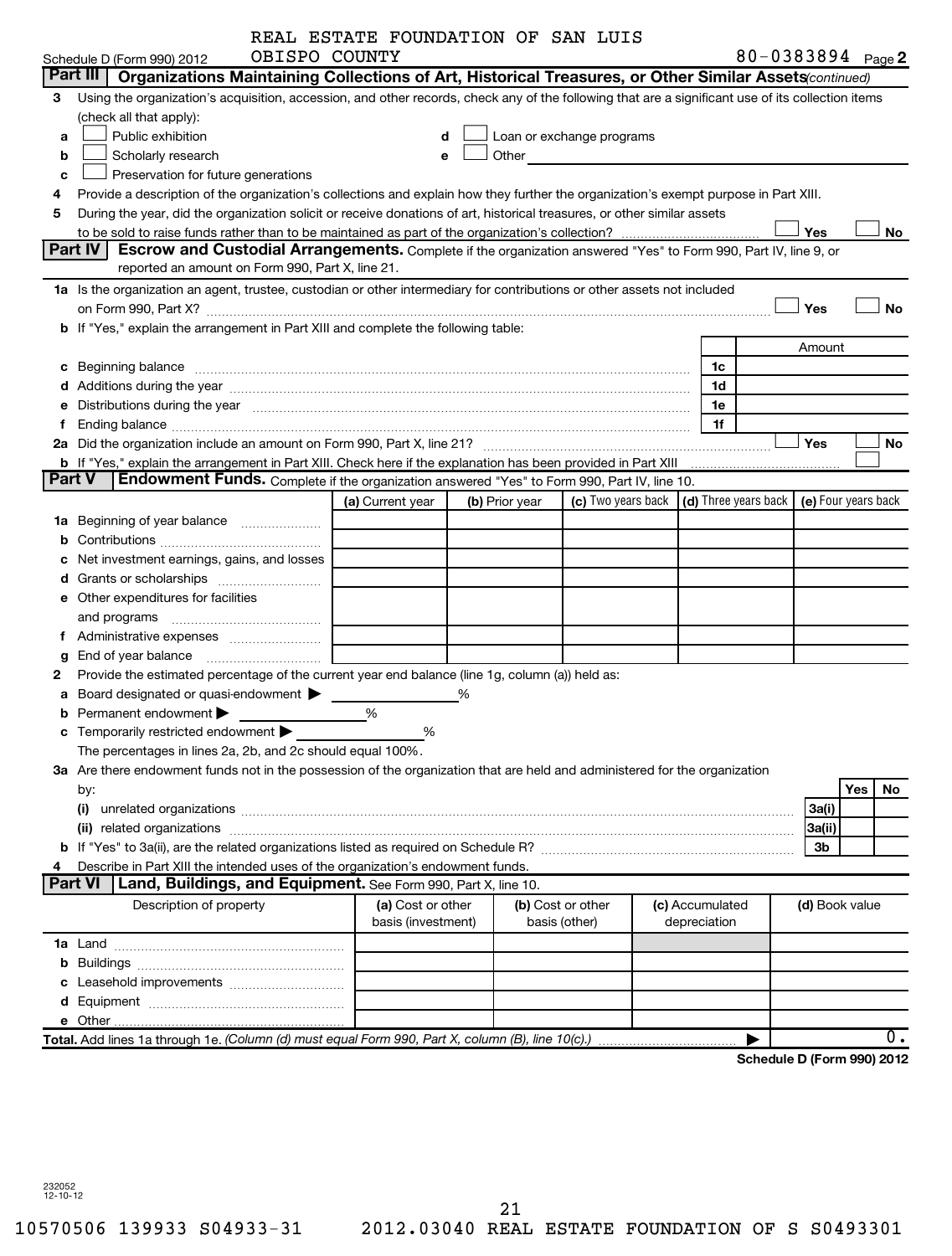## REAL ESTATE FOUNDATION OF SAN LUIS OBISPO COUNTY

| OBISPO COUNTY<br>Schedule D (Form 990) 2012                                                                                                             |                 |                | 80-0383894 $_{Page 3}$                                    |
|---------------------------------------------------------------------------------------------------------------------------------------------------------|-----------------|----------------|-----------------------------------------------------------|
| Part VII Investments - Other Securities. See Form 990, Part X, line 12.                                                                                 |                 |                |                                                           |
| (a) Description of security or category (including name of security)                                                                                    | (b) Book value  |                | (c) Method of valuation: Cost or end-of-year market value |
| (1) Financial derivatives                                                                                                                               |                 |                |                                                           |
|                                                                                                                                                         |                 |                |                                                           |
| (3) Other                                                                                                                                               |                 |                |                                                           |
| (A)                                                                                                                                                     |                 |                |                                                           |
| (B)                                                                                                                                                     |                 |                |                                                           |
| (C)                                                                                                                                                     |                 |                |                                                           |
| (D)                                                                                                                                                     |                 |                |                                                           |
| (E)                                                                                                                                                     |                 |                |                                                           |
| (F)                                                                                                                                                     |                 |                |                                                           |
| (G)                                                                                                                                                     |                 |                |                                                           |
| (H)                                                                                                                                                     |                 |                |                                                           |
| (1)<br>Total. (Col. (b) must equal Form 990, Part X, col. (B) line 12.) $\blacktriangleright$                                                           |                 |                |                                                           |
| Part VIII Investments - Program Related. See Form 990, Part X, line 13.                                                                                 |                 |                |                                                           |
| (a) Description of investment type                                                                                                                      | (b) Book value  |                | (c) Method of valuation: Cost or end-of-year market value |
| (1)                                                                                                                                                     |                 |                |                                                           |
| (2)                                                                                                                                                     |                 |                |                                                           |
| (3)                                                                                                                                                     |                 |                |                                                           |
| (4)                                                                                                                                                     |                 |                |                                                           |
| (5)                                                                                                                                                     |                 |                |                                                           |
| (6)                                                                                                                                                     |                 |                |                                                           |
| (7)                                                                                                                                                     |                 |                |                                                           |
| (8)                                                                                                                                                     |                 |                |                                                           |
| (9)                                                                                                                                                     |                 |                |                                                           |
| (10)                                                                                                                                                    |                 |                |                                                           |
| Total. (Col. (b) must equal Form 990, Part X, col. (B) line 13.)                                                                                        |                 |                |                                                           |
| Part IX<br>Other Assets. See Form 990, Part X, line 15.                                                                                                 |                 |                |                                                           |
|                                                                                                                                                         | (a) Description |                | (b) Book value                                            |
| (1)                                                                                                                                                     |                 |                |                                                           |
| (2)                                                                                                                                                     |                 |                |                                                           |
| (3)                                                                                                                                                     |                 |                |                                                           |
| (4)                                                                                                                                                     |                 |                |                                                           |
| (5)                                                                                                                                                     |                 |                |                                                           |
| (6)                                                                                                                                                     |                 |                |                                                           |
| (7)                                                                                                                                                     |                 |                |                                                           |
| (8)                                                                                                                                                     |                 |                |                                                           |
| (9)                                                                                                                                                     |                 |                |                                                           |
| (10)                                                                                                                                                    |                 |                |                                                           |
| Total. (Column (b) must equal Form 990, Part X, col. (B) line 15.)                                                                                      |                 |                |                                                           |
| Part X<br>Other Liabilities. See Form 990, Part X, line 25.                                                                                             |                 |                |                                                           |
| (a) Description of liability<br>1.                                                                                                                      |                 | (b) Book value |                                                           |
| Federal income taxes<br>(1)                                                                                                                             |                 |                |                                                           |
| (2)                                                                                                                                                     |                 |                |                                                           |
| (3)                                                                                                                                                     |                 |                |                                                           |
| (4)                                                                                                                                                     |                 |                |                                                           |
| (5)                                                                                                                                                     |                 |                |                                                           |
| (6)                                                                                                                                                     |                 |                |                                                           |
| (7)                                                                                                                                                     |                 |                |                                                           |
| (8)                                                                                                                                                     |                 |                |                                                           |
| (9)                                                                                                                                                     |                 |                |                                                           |
| (10)                                                                                                                                                    |                 |                |                                                           |
| (11)                                                                                                                                                    |                 |                |                                                           |
| Total. (Column (b) must equal Form 990, Part X, col. (B) line 25.)                                                                                      |                 |                |                                                           |
| 2. FIN 48 (ASC 740) Footnote. In Part XIII, provide the text of the footnote to the organization's financial statements that reports the organization's |                 |                |                                                           |
| liability for uncertain tax positions under FIN 48 (ASC 740). Check here if the text of the footnote has been provided in Part XIII                     |                 |                | $\mathbf{X}$                                              |

**Schedule D (Form 990) 2012**

232053 12-10-12

22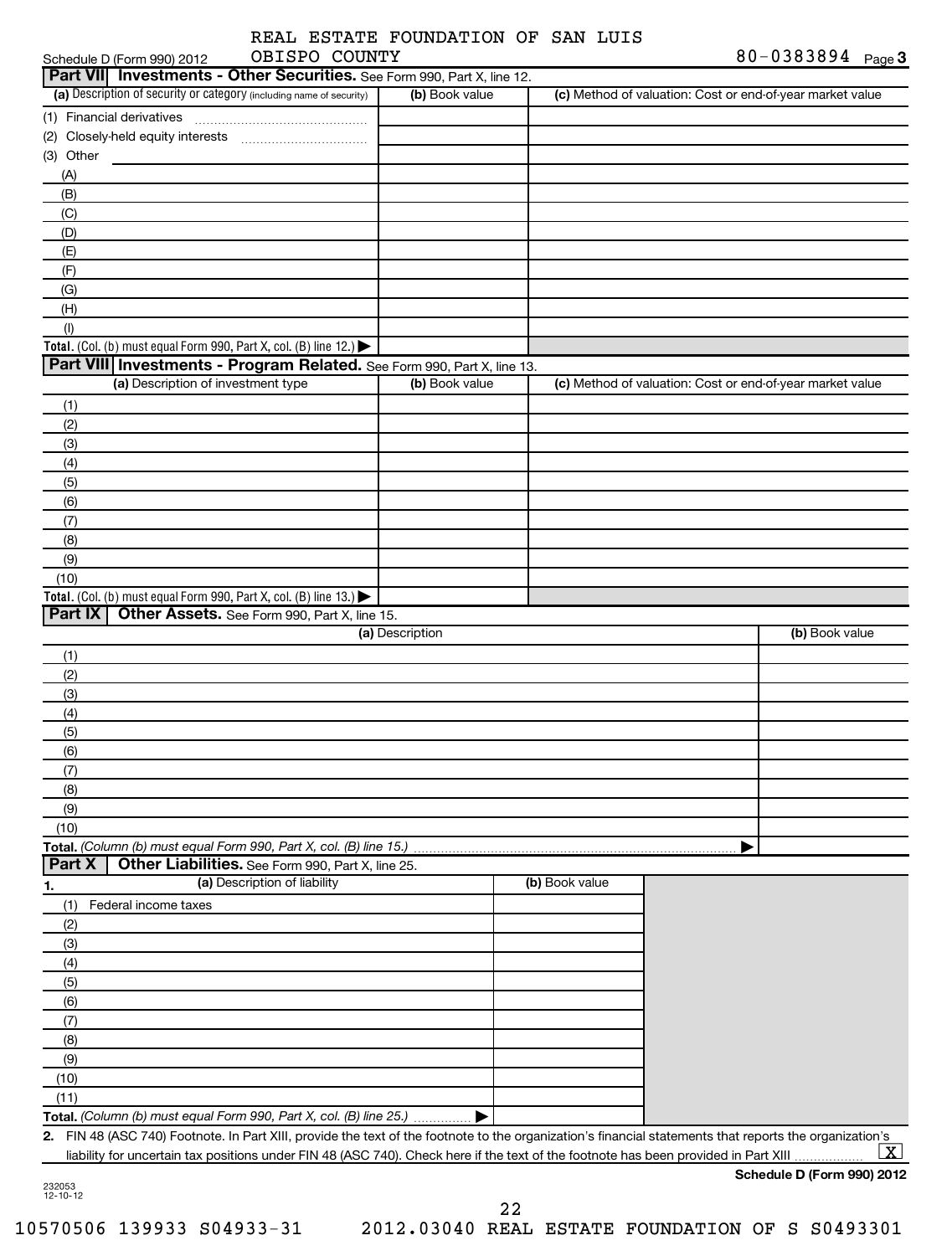| REAL ESTATE FOUNDATION OF SAN LUIS |  |  |  |  |
|------------------------------------|--|--|--|--|
|------------------------------------|--|--|--|--|

|    | OBISPO COUNTY<br>Schedule D (Form 990) 2012                                                                                                                      |                |    | 80-0383894 Page 4 |  |
|----|------------------------------------------------------------------------------------------------------------------------------------------------------------------|----------------|----|-------------------|--|
|    | Reconciliation of Revenue per Audited Financial Statements With Revenue per Return<br>Part XI                                                                    |                |    |                   |  |
| 1  | Total revenue, gains, and other support per audited financial statements                                                                                         |                | 1  |                   |  |
| 2  | Amounts included on line 1 but not on Form 990, Part VIII, line 12:                                                                                              |                |    |                   |  |
| а  | Net unrealized gains on investments [111] www.communicalizations.communically                                                                                    | 2a             |    |                   |  |
| b  |                                                                                                                                                                  | 2 <sub>b</sub> |    |                   |  |
| с  |                                                                                                                                                                  | 2c             |    |                   |  |
| d  |                                                                                                                                                                  | 2d             |    |                   |  |
| е  | Add lines 2a through 2d                                                                                                                                          |                | 2e |                   |  |
| з  |                                                                                                                                                                  |                | 3  |                   |  |
| 4  | Amounts included on Form 990, Part VIII, line 12, but not on line 1:                                                                                             |                |    |                   |  |
| а  |                                                                                                                                                                  |                |    |                   |  |
| b  |                                                                                                                                                                  | 4b             |    |                   |  |
|    | Add lines 4a and 4b                                                                                                                                              |                | 4с |                   |  |
| 5  | Total revenue. Add lines 3 and 4c. (This must equal Form 990, Part I, line 12.)                                                                                  |                | 5  |                   |  |
|    | Part XII   Reconciliation of Expenses per Audited Financial Statements With Expenses per Return                                                                  |                |    |                   |  |
| 1. |                                                                                                                                                                  |                | 1  |                   |  |
| 2  | Amounts included on line 1 but not on Form 990, Part IX, line 25:                                                                                                |                |    |                   |  |
| а  |                                                                                                                                                                  | 2a             |    |                   |  |
| b  |                                                                                                                                                                  | 2 <sub>b</sub> |    |                   |  |
| с  |                                                                                                                                                                  | 2 <sub>c</sub> |    |                   |  |
| d  |                                                                                                                                                                  | 2d             |    |                   |  |
| е  | Add lines 2a through 2d                                                                                                                                          |                | 2e |                   |  |
| з  |                                                                                                                                                                  |                | 3  |                   |  |
| 4  | Amounts included on Form 990, Part IX, line 25, but not on line 1:                                                                                               |                |    |                   |  |
| а  |                                                                                                                                                                  |                |    |                   |  |
| b  |                                                                                                                                                                  | 4 <sub>b</sub> |    |                   |  |
|    | Add lines 4a and 4b                                                                                                                                              |                | 4c |                   |  |
| 5  |                                                                                                                                                                  |                | 5  |                   |  |
|    | Part XIII Supplemental Information                                                                                                                               |                |    |                   |  |
|    | Complete this part to provide the descriptions required for Part II, lines 3, 5, and 9; Part III, lines 1a and 4; Part IV, lines 1b and 2b; Part V, line 4; Part |                |    |                   |  |
|    | X, line 2; Part XI, lines 2d and 4b; and Part XII, lines 2d and 4b. Also complete this part to provide any additional information.                               |                |    |                   |  |
|    | PART X, LINE 2: FROM AUDITED FINANCIAL STATEMENTS FOOTNOTE:                                                                                                      |                |    |                   |  |
|    | THE FOUNDATION'S ACTIVITIES ARE GENERALLY EXEMPT FROM FEDERAL AND STATE                                                                                          |                |    |                   |  |
|    |                                                                                                                                                                  |                |    |                   |  |
|    | INCOME TAXES UNDER SECTION $501(C)(3)$ OF THE INTERNAL REVENUE CODE AND                                                                                          |                |    |                   |  |
|    | SECTION 23701(D) OF THE CALIFORNIA FRANCHISE TAX CODE. SINCE THE                                                                                                 |                |    |                   |  |
|    | FOUNDATION IS EXEMPT FROM FEDERAL AND STATE INCOME TAX LIABILITY, NO                                                                                             |                |    |                   |  |
|    | PROVISION IS MADE FOR CURRENT OR DEFERRED INCOME TAX EXPENSE.                                                                                                    |                |    |                   |  |
|    |                                                                                                                                                                  |                |    |                   |  |
|    |                                                                                                                                                                  |                |    |                   |  |

# FOR THE YEARS ENDED DECEMBER 31, 2012 AND 2011, MANAGEMENT OF THE

**Schedule D (Form 990) 2012**

232054 12-10-12

23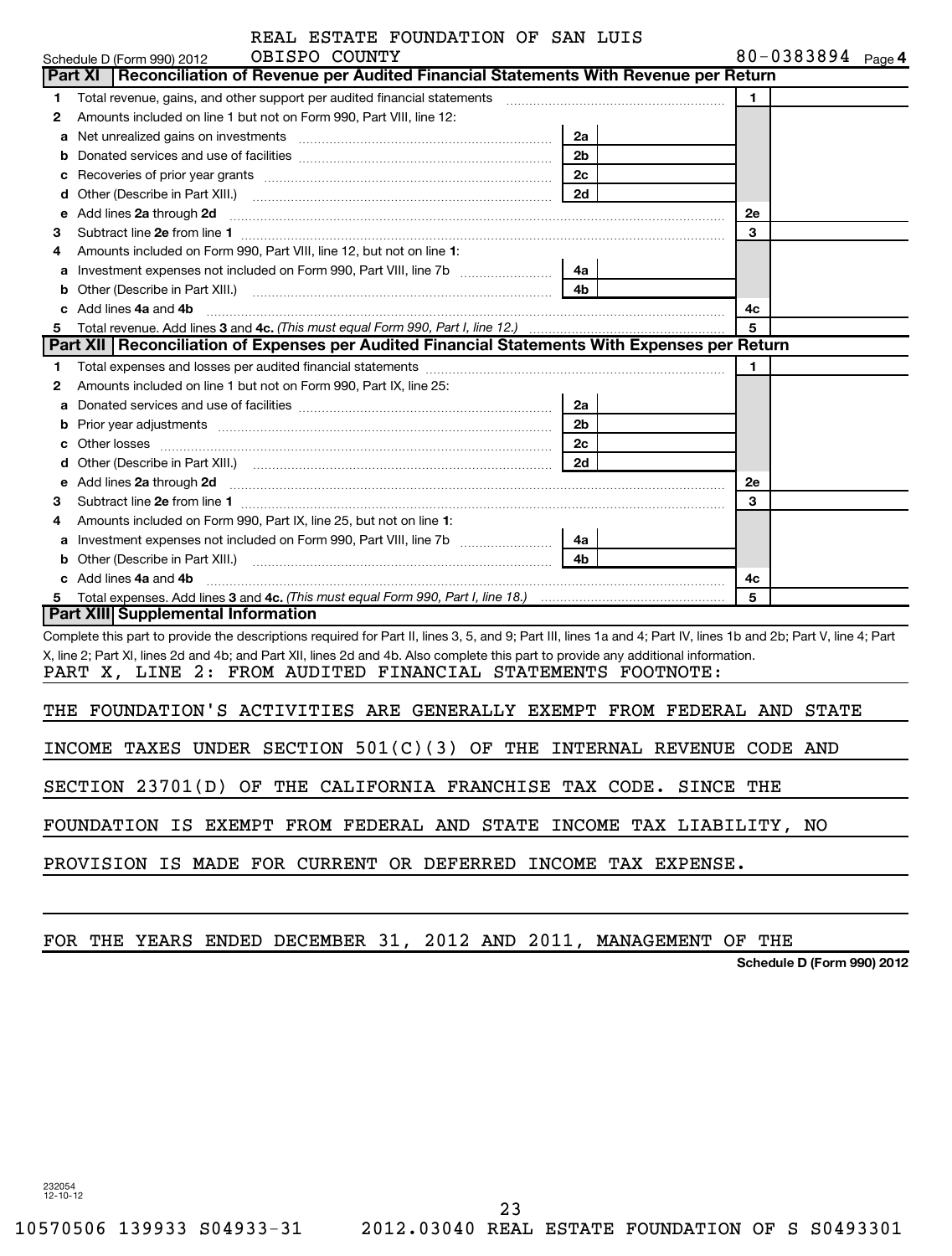80-0383894 <sub>Page 5</sub> **Part XIII | Supplemental Information** (continued) Schedule D (Form 990) 2012 OBISPO COUNTY FOUNDATION IS NOT AWARE OF ANY MATERIAL UNCERTAIN TAX POSITIONS TO BE ACCOUNTED FOR IN THE CONSOLIDATED FINANCIAL STATEMENTS UNDER THE PRINCIPLES OF THE INCOME TAXES TOPIC OF THE FINANCIAL ACCOUNTING STANDARDS BOARD (FASB) ACCOUNTING STANDARDS CODIFICATION (ASC). THE FOUNDATION RECOGNIZES INTEREST AND PENALTIES, IF ANY, RELATED TO UNRECOGNIZED TAX BENEFITS IN INTEREST EXPENSE.

REAL ESTATE FOUNDATION OF SAN LUIS

ALL TAX EXEMPT ENTITIES ARE SUBJECT TO REVIEW AND AUDIT BY FEDERAL, STATE AND OTHER APPLICABLE AGENCIES. SUCH AGENCIES MAY REVIEW THE TAXABILITY OF UNRELATED BUSINESS INCOME, OR THE QUALIFICATION OF THE TAX-EXEMPT ENTITY UNDER THE INTERNAL REVENUE CODE AND APPLICABLE STATE STATUTES. WITH FEW EXCEPTIONS, THE FOUNDATION IS NO LONGER SUBJECT TO U.S. FEDERAL INCOME TAX EXAMINATIONS FOR YEARS BEFORE 2009 OR STATE INCOME TAX EXAMINATIONS FOR YEARS BEFORE 2008.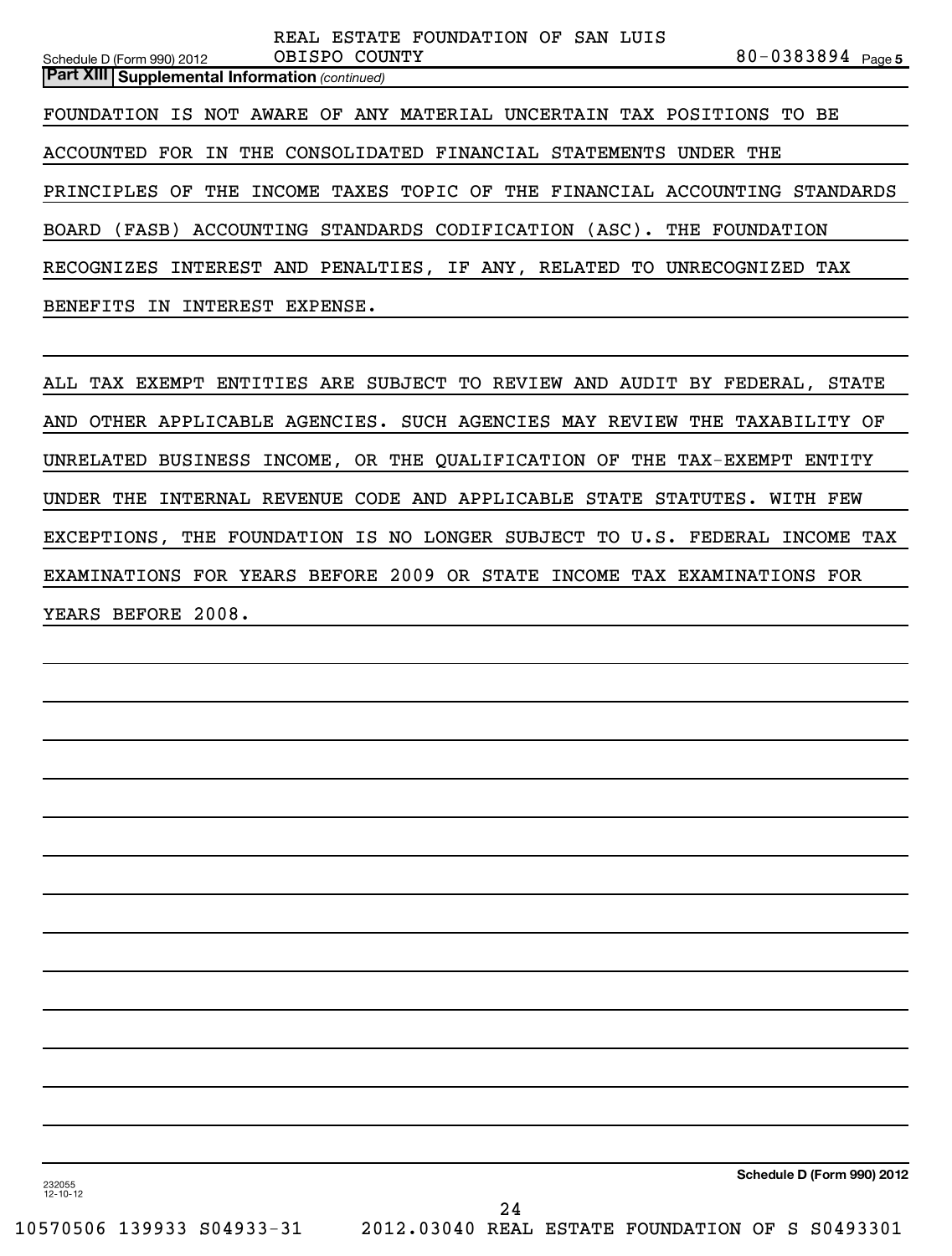## **SCHEDULE M (Form 990)**

# **Noncash Contributions**

**Complete if the organizations answered "Yes" on Form** <sup>J</sup>**2012**

Department of the Treasury Internal Revenue Service

# **990, Part IV, lines 29 or 30. Open to Public Unspection**<br> **■** Attach to Form 990

OMB No. 1545-0047

**Inspection Inspection Inspection Inspection Inspection** 

| Name of the organization             |               | REAL ESTATE FOUNDATION OF SAN LUIS |  |  | l Emplover identification number |
|--------------------------------------|---------------|------------------------------------|--|--|----------------------------------|
|                                      | OBISPO COUNTY |                                    |  |  | 80-0383894                       |
| l Part I<br><b>Types of Property</b> |               |                                    |  |  |                                  |

|    |                                                                                                                                                                                                                                                                                                                                                                                                                                              | (a)<br>Check if<br>applicable | (b)<br>Number of<br>contributions or | (c)<br>Noncash contribution<br>amounts reported on | (d)<br>Method of determining<br>noncash contribution amounts |            |     |    |
|----|----------------------------------------------------------------------------------------------------------------------------------------------------------------------------------------------------------------------------------------------------------------------------------------------------------------------------------------------------------------------------------------------------------------------------------------------|-------------------------------|--------------------------------------|----------------------------------------------------|--------------------------------------------------------------|------------|-----|----|
|    |                                                                                                                                                                                                                                                                                                                                                                                                                                              |                               |                                      | items contributed Form 990, Part VIII, line 1g     |                                                              |            |     |    |
| 1. |                                                                                                                                                                                                                                                                                                                                                                                                                                              |                               |                                      |                                                    |                                                              |            |     |    |
| 2  |                                                                                                                                                                                                                                                                                                                                                                                                                                              |                               |                                      |                                                    |                                                              |            |     |    |
| 3  |                                                                                                                                                                                                                                                                                                                                                                                                                                              |                               |                                      |                                                    |                                                              |            |     |    |
| 4  |                                                                                                                                                                                                                                                                                                                                                                                                                                              |                               |                                      |                                                    |                                                              |            |     |    |
| 5  | Clothing and household goods                                                                                                                                                                                                                                                                                                                                                                                                                 |                               |                                      |                                                    |                                                              |            |     |    |
| 6  |                                                                                                                                                                                                                                                                                                                                                                                                                                              |                               |                                      |                                                    |                                                              |            |     |    |
| 7  |                                                                                                                                                                                                                                                                                                                                                                                                                                              |                               |                                      |                                                    |                                                              |            |     |    |
| 8  |                                                                                                                                                                                                                                                                                                                                                                                                                                              |                               |                                      |                                                    |                                                              |            |     |    |
| 9  |                                                                                                                                                                                                                                                                                                                                                                                                                                              |                               |                                      |                                                    |                                                              |            |     |    |
| 10 | Securities - Closely held stock                                                                                                                                                                                                                                                                                                                                                                                                              |                               |                                      |                                                    |                                                              |            |     |    |
| 11 | Securities - Partnership, LLC, or                                                                                                                                                                                                                                                                                                                                                                                                            |                               |                                      |                                                    |                                                              |            |     |    |
|    | trust interests                                                                                                                                                                                                                                                                                                                                                                                                                              |                               |                                      |                                                    |                                                              |            |     |    |
| 12 | Securities - Miscellaneous                                                                                                                                                                                                                                                                                                                                                                                                                   |                               |                                      |                                                    |                                                              |            |     |    |
| 13 | Qualified conservation contribution -                                                                                                                                                                                                                                                                                                                                                                                                        |                               |                                      |                                                    |                                                              |            |     |    |
|    | Historic structures                                                                                                                                                                                                                                                                                                                                                                                                                          |                               |                                      |                                                    |                                                              |            |     |    |
| 14 | Qualified conservation contribution - Other                                                                                                                                                                                                                                                                                                                                                                                                  | $\overline{\text{x}}$         | 1                                    | 149,000.                                           | SALE PRICE                                                   |            |     |    |
| 15 | Real estate - Residential                                                                                                                                                                                                                                                                                                                                                                                                                    |                               |                                      |                                                    |                                                              |            |     |    |
| 16 | Real estate - Commercial                                                                                                                                                                                                                                                                                                                                                                                                                     |                               |                                      |                                                    |                                                              |            |     |    |
| 17 |                                                                                                                                                                                                                                                                                                                                                                                                                                              |                               |                                      |                                                    |                                                              |            |     |    |
| 18 |                                                                                                                                                                                                                                                                                                                                                                                                                                              |                               |                                      |                                                    |                                                              |            |     |    |
| 19 |                                                                                                                                                                                                                                                                                                                                                                                                                                              |                               |                                      |                                                    |                                                              |            |     |    |
| 20 | Drugs and medical supplies                                                                                                                                                                                                                                                                                                                                                                                                                   |                               |                                      |                                                    |                                                              |            |     |    |
| 21 |                                                                                                                                                                                                                                                                                                                                                                                                                                              |                               |                                      |                                                    |                                                              |            |     |    |
| 22 |                                                                                                                                                                                                                                                                                                                                                                                                                                              |                               |                                      |                                                    |                                                              |            |     |    |
| 23 |                                                                                                                                                                                                                                                                                                                                                                                                                                              |                               |                                      |                                                    |                                                              |            |     |    |
| 24 |                                                                                                                                                                                                                                                                                                                                                                                                                                              |                               |                                      |                                                    |                                                              |            |     |    |
| 25 | Other $\blacktriangleright$<br>$\left(\begin{array}{ccc}\n\frac{1}{2} & \frac{1}{2} & \frac{1}{2} & \frac{1}{2} & \frac{1}{2} & \frac{1}{2} & \frac{1}{2} & \frac{1}{2} & \frac{1}{2} & \frac{1}{2} & \frac{1}{2} & \frac{1}{2} & \frac{1}{2} & \frac{1}{2} & \frac{1}{2} & \frac{1}{2} & \frac{1}{2} & \frac{1}{2} & \frac{1}{2} & \frac{1}{2} & \frac{1}{2} & \frac{1}{2} & \frac{1}{2} & \frac{1}{2} & \frac{1}{2} & \frac{1}{2} & \frac$ |                               |                                      |                                                    |                                                              |            |     |    |
| 26 | Other $\blacktriangleright$                                                                                                                                                                                                                                                                                                                                                                                                                  |                               |                                      |                                                    |                                                              |            |     |    |
| 27 | Other $\blacktriangleright$                                                                                                                                                                                                                                                                                                                                                                                                                  |                               |                                      |                                                    |                                                              |            |     |    |
| 28 | Other                                                                                                                                                                                                                                                                                                                                                                                                                                        |                               |                                      |                                                    |                                                              |            |     |    |
| 29 | Number of Forms 8283 received by the organization during the tax year for contributions                                                                                                                                                                                                                                                                                                                                                      |                               |                                      |                                                    |                                                              |            |     |    |
|    | for which the organization completed Form 8283, Part IV, Donee Acknowledgement                                                                                                                                                                                                                                                                                                                                                               |                               |                                      | 29                                                 |                                                              |            |     |    |
|    |                                                                                                                                                                                                                                                                                                                                                                                                                                              |                               |                                      |                                                    |                                                              |            | Yes | No |
|    | 30a During the year, did the organization receive by contribution any property reported in Part I, lines 1-28 that it must hold for                                                                                                                                                                                                                                                                                                          |                               |                                      |                                                    |                                                              |            |     |    |
|    | at least three years from the date of the initial contribution, and which is not required to be used for exempt purposes for                                                                                                                                                                                                                                                                                                                 |                               |                                      |                                                    |                                                              |            |     |    |
|    | the entire holding period?                                                                                                                                                                                                                                                                                                                                                                                                                   |                               |                                      |                                                    |                                                              | <b>30a</b> |     | х  |
|    | <b>b</b> If "Yes," describe the arrangement in Part II.                                                                                                                                                                                                                                                                                                                                                                                      |                               |                                      |                                                    |                                                              |            |     |    |
| 31 | Does the organization have a gift acceptance policy that requires the review of any non-standard contributions?                                                                                                                                                                                                                                                                                                                              |                               |                                      |                                                    |                                                              | 31         |     | х  |
|    | 32a Does the organization hire or use third parties or related organizations to solicit, process, or sell noncash                                                                                                                                                                                                                                                                                                                            |                               |                                      |                                                    |                                                              |            |     |    |
|    | contributions?                                                                                                                                                                                                                                                                                                                                                                                                                               |                               |                                      |                                                    |                                                              | <b>32a</b> |     | х  |
|    | <b>b</b> If "Yes," describe in Part II.                                                                                                                                                                                                                                                                                                                                                                                                      |                               |                                      |                                                    |                                                              |            |     |    |

**For Paperwork Reduction Act Notice, see the Instructions for Form 990. Schedule M (Form 990) (2012)** LHA

**33** If the organization did not report an amount in column (c) for a type of property for which column (a) is checked,

232141 12-20-12

describe in Part II.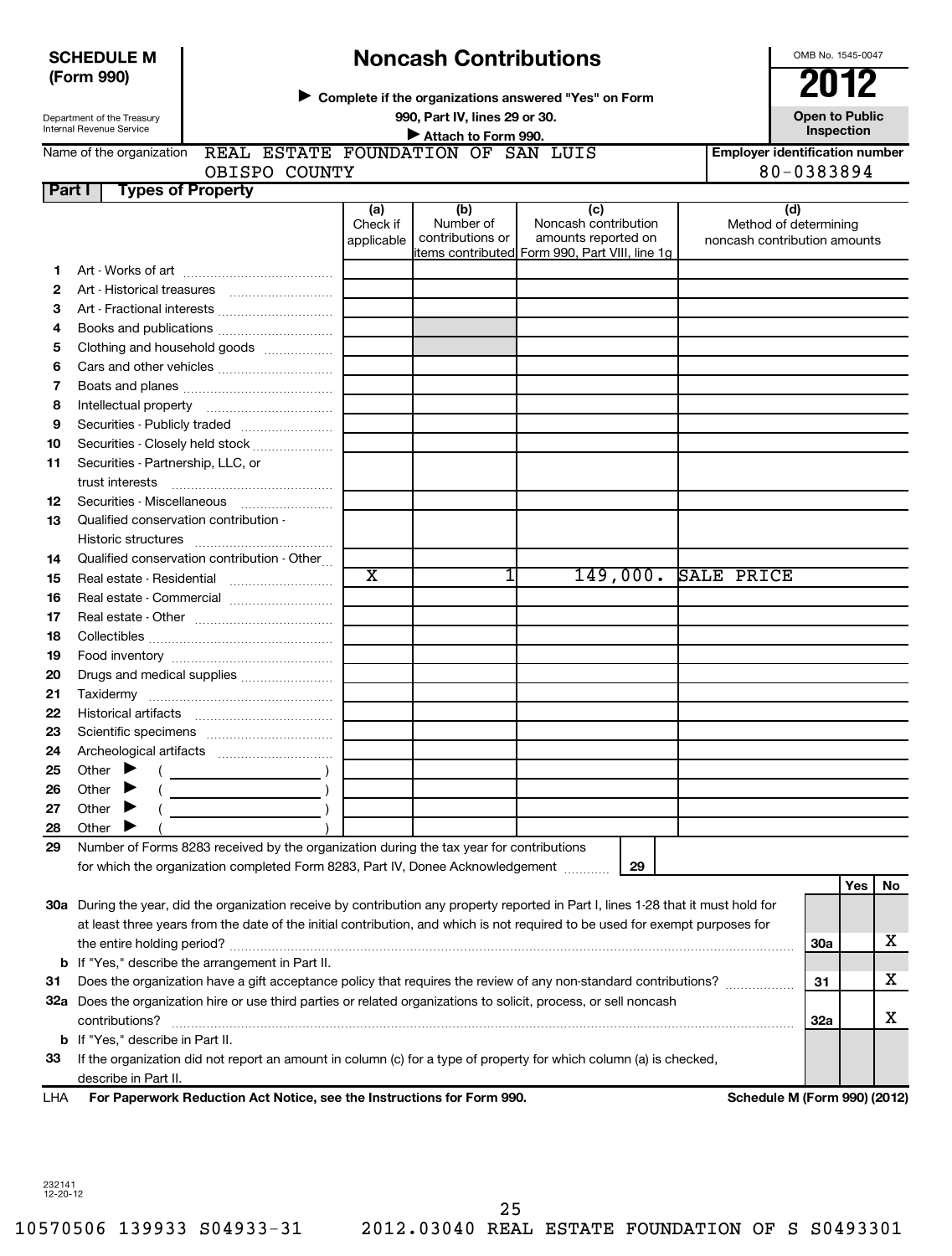Department of the Treasury

Internal Revenue Service

**SCHEDULE O Supplemental Information to Form 990 or 990-EZ 2012**

**(Form 990 or 990-EZ) Complete to provide information for responses to specific questions on Form 990 or 990-EZ or to provide any additional information. P** Attach to provide any additional information. <br>
inspection and Devil and Devil and Devil and Devil and Devil and Devil and Devil and Devil and Devil and Devi

OMB No. 1545-0047 **Inspection**

Name of the organization REAL ESTATE FOUNDATION OF SAN LUIS OBISPO COUNTY 80-0383894

**Employer identification number**

FORM 990, PART VI, SECTION B, LINE 11: FORM 990 REVIEW PROCESS

FOUNDATION'S DIRECTOR OF FINANCE AND BOARD OF DIRECTORS REVIEW TAX RETURN

PRIOR TO FILING.

FORM 990, PART VI, SECTION B, LINE 12C: EXPLANATION OF MONITORING AND

ENFORCEMENT OF CONFLICT OF INTEREST POLICY.

APPLICABLE INDIVIDUALS COMPLETE AND SIGN A WRITTEN CONFLICT OF INTEREST

DISCLOSURE DOCUMENT ANNUALLY.

FORM 990, PART VI, SECTION C, LINE 19: A PUBLIC DISCLOSURE COPY OF THE ORGANIZATION'S BYLAWS AND POLICIES ARE AVAILABLE UPON REQUEST. AUDITED FINANCIAL STATEMENTS ARE CONSOLIDATED WITH A RELATED ORGANIZATION. THOSE CONSOLIDATED AUDITED FINANCIAL STATEMENTS ARE AVAILABLE ON THE RELATED ORGANIZATION'S WEBSITE AND UPON REQUEST.

FORM 990, PART XI, LINE 9, CHANGES IN NET ASSETS:

DISTRIBUTION TO SLOCCF  $-676,010$ .

FORM 990, PART XI, LINE 2C, FINANCIAL STATEMENTS AND REPORTING:

THE OVERSIGHT PROCESS BY THE BOARD OF DIRECTORS DID NOT CHANGE THIS

YEAR.

232211 01-04-13 LHA For Paperwork Reduction Act Notice, see the Instructions for Form 990 or 990-EZ. Schedule O (Form 990 or 990-EZ) (2012) 10570506 139933 S04933-31 2012.03040 REAL ESTATE FOUNDATION OF S S0493301 26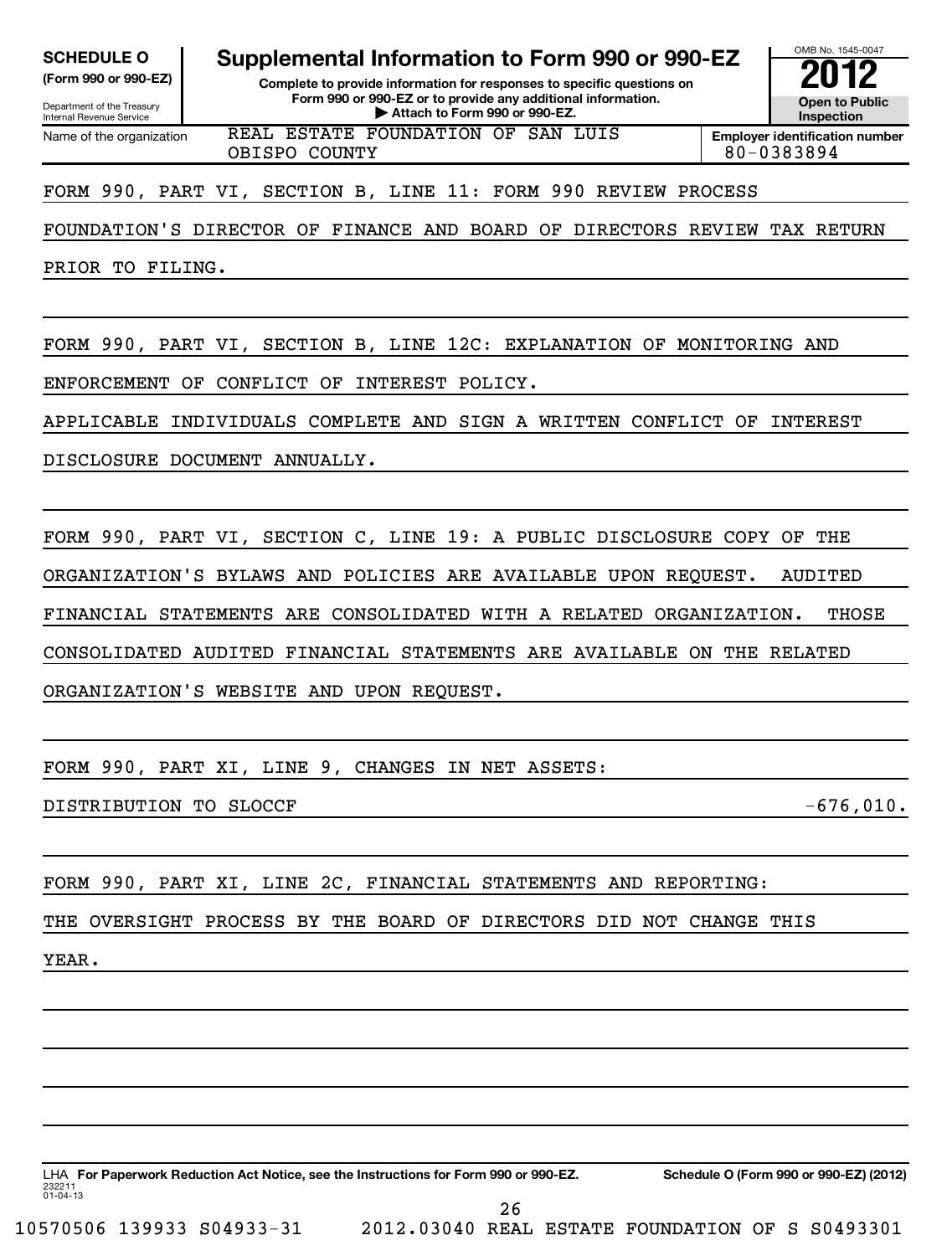| <b>SCHEDULE R</b><br>(Form 990)<br>Department of the Treasury<br>Internal Revenue Service<br>Name of the organization<br>OBISPO COUNTY                                                                                        | <b>Related Organizations and Unrelated Partnerships</b><br>▶ Complete if the organization answered "Yes" to Form 990, Part IV, line 33, 34, 35, 36, or 37.<br>Attach to Form 990.<br>REAL ESTATE FOUNDATION OF SAN LUIS | See separate instructions.                          |                                      |                                                          | <b>Employer identification number</b><br>80-0383894 | OMB No. 1545-0047<br>2012<br><b>Open to Public</b><br>Inspection |                                                            |
|-------------------------------------------------------------------------------------------------------------------------------------------------------------------------------------------------------------------------------|-------------------------------------------------------------------------------------------------------------------------------------------------------------------------------------------------------------------------|-----------------------------------------------------|--------------------------------------|----------------------------------------------------------|-----------------------------------------------------|------------------------------------------------------------------|------------------------------------------------------------|
| Part I<br>Identification of Disregarded Entities (Complete if the organization answered "Yes" to Form 990, Part IV, line 33.)                                                                                                 |                                                                                                                                                                                                                         |                                                     |                                      |                                                          |                                                     |                                                                  |                                                            |
| (a)<br>Name, address, and EIN (if applicable)<br>of disregarded entity                                                                                                                                                        | (b)<br>Primary activity                                                                                                                                                                                                 | (c)<br>Legal domicile (state or<br>foreign country) | (d)<br>Total income                  | (e)<br>End-of-year assets                                |                                                     | (f)<br>Direct controlling<br>entity                              |                                                            |
|                                                                                                                                                                                                                               |                                                                                                                                                                                                                         |                                                     |                                      |                                                          |                                                     |                                                                  |                                                            |
|                                                                                                                                                                                                                               |                                                                                                                                                                                                                         |                                                     |                                      |                                                          |                                                     |                                                                  |                                                            |
| Identification of Related Tax-Exempt Organizations (Complete if the organization answered "Yes" to Form 990, Part IV, line 34 because it had one or more related tax-exempt<br>Part II<br>organizations during the tax year.) |                                                                                                                                                                                                                         |                                                     |                                      |                                                          |                                                     |                                                                  |                                                            |
| (a)<br>Name, address, and EIN<br>of related organization                                                                                                                                                                      | (b)<br>Primary activity                                                                                                                                                                                                 | (c)<br>Legal domicile (state or<br>foreign country) | (d)<br><b>Exempt Code</b><br>section | (e)<br>Public charity<br>status (if section<br>501(c)(3) | (f)<br>Direct controlling<br>entity                 | Yes                                                              | $(g)$<br>Section 512(b)(13)<br>controlled<br>entity?<br>No |
| SAN LUIS OBISPO COUNTY COMMUNITY FOUNDATION<br>- 77-0496500, 550 DANA STREET, SAN LUIS<br>OBISPO, CA 93401                                                                                                                    | TO BUILD AN ENDOWMENT &<br>USE EARNINGS TO MAKE<br>GRANTS TO NON-PROFITS                                                                                                                                                | CALIFORNIA                                          | 501(C)(3)                            | LINE 7                                                   | SAN LUIS OBISPO<br>COUNTY COMMUNITY<br>FOUNDATION   | $\mathbf X$                                                      |                                                            |
|                                                                                                                                                                                                                               |                                                                                                                                                                                                                         |                                                     |                                      |                                                          |                                                     |                                                                  |                                                            |
|                                                                                                                                                                                                                               |                                                                                                                                                                                                                         |                                                     |                                      |                                                          |                                                     |                                                                  |                                                            |
|                                                                                                                                                                                                                               |                                                                                                                                                                                                                         |                                                     |                                      |                                                          |                                                     |                                                                  |                                                            |

**For Paperwork Reduction Act Notice, see the Instructions for Form 990. Schedule R (Form 990) 2012**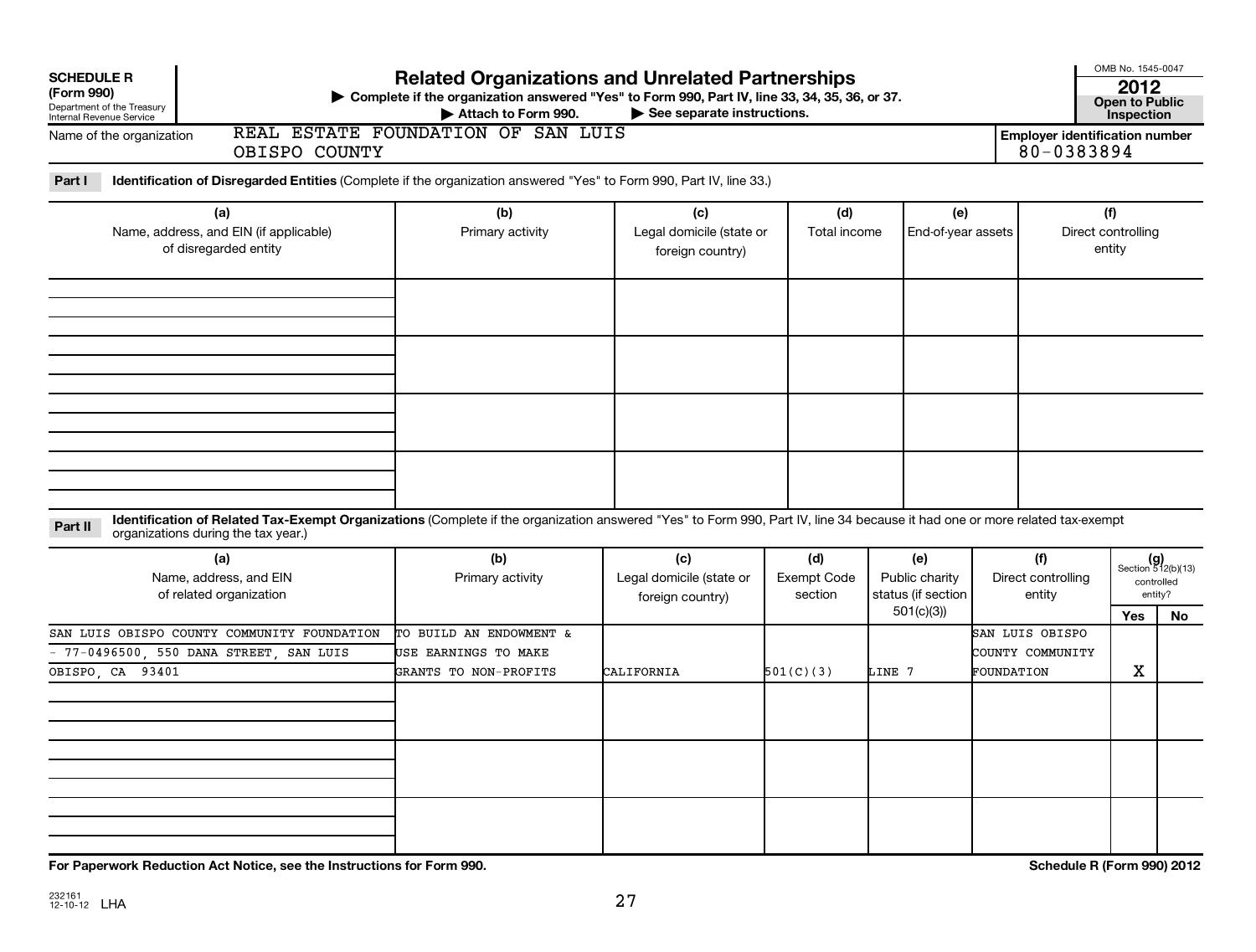Schedule R (Form 990) 2012 OBISPO COUNTY Names and Archives and Archives and Archives and Archives and Archives and Archives and Archives and Archives and Archives and Archives and Archives and Archives and Archives and

Part III Identification of Related Organizations Taxable as a Partnership (Complete if the organization answered "Yes" to Form 990, Part IV, line 34 because it had one or more related<br>Read to reconizations tracted as a par organizations treated as a partnership during the tax year.)

| organizations treated as a partnership during the tax year.)                                                                                                                                                                                                                |                  |                                           |                              |                             |                                                                                            |                                    |                                   |                                    |           |                                               |                                               |                                                                                                                                 |  |
|-----------------------------------------------------------------------------------------------------------------------------------------------------------------------------------------------------------------------------------------------------------------------------|------------------|-------------------------------------------|------------------------------|-----------------------------|--------------------------------------------------------------------------------------------|------------------------------------|-----------------------------------|------------------------------------|-----------|-----------------------------------------------|-----------------------------------------------|---------------------------------------------------------------------------------------------------------------------------------|--|
| (a)                                                                                                                                                                                                                                                                         | (b)              | (c)                                       | (d)                          |                             | (e)                                                                                        | (f)                                | (g)                               |                                    | (h)       | (i)                                           | (i)                                           | (k)                                                                                                                             |  |
| Name, address, and EIN<br>of related organization                                                                                                                                                                                                                           | Primary activity | Legal<br>domicile<br>(state or<br>foreign | Direct controlling<br>entity |                             | Predominant income<br>(related, unrelated,<br>excluded from tax under<br>sections 512-514) | Share of total<br>income           | Share of<br>end-of-year<br>assets | Disproportion-<br>ate allocations' |           | Code V-UBI<br>amount in box<br>20 of Schedule | General or Percentage<br>managing<br>partner? | ownership                                                                                                                       |  |
|                                                                                                                                                                                                                                                                             |                  | country)                                  |                              |                             |                                                                                            |                                    |                                   | Yes                                | <b>No</b> | K-1 (Form 1065) Yes No                        |                                               |                                                                                                                                 |  |
|                                                                                                                                                                                                                                                                             |                  |                                           |                              |                             |                                                                                            |                                    |                                   |                                    |           |                                               |                                               |                                                                                                                                 |  |
|                                                                                                                                                                                                                                                                             |                  |                                           |                              |                             |                                                                                            |                                    |                                   |                                    |           |                                               |                                               |                                                                                                                                 |  |
|                                                                                                                                                                                                                                                                             |                  |                                           |                              |                             |                                                                                            |                                    |                                   |                                    |           |                                               |                                               |                                                                                                                                 |  |
|                                                                                                                                                                                                                                                                             |                  |                                           |                              |                             |                                                                                            |                                    |                                   |                                    |           |                                               |                                               |                                                                                                                                 |  |
|                                                                                                                                                                                                                                                                             |                  |                                           |                              |                             |                                                                                            |                                    |                                   |                                    |           |                                               |                                               |                                                                                                                                 |  |
|                                                                                                                                                                                                                                                                             |                  |                                           |                              |                             |                                                                                            |                                    |                                   |                                    |           |                                               |                                               |                                                                                                                                 |  |
|                                                                                                                                                                                                                                                                             |                  |                                           |                              |                             |                                                                                            |                                    |                                   |                                    |           |                                               |                                               |                                                                                                                                 |  |
|                                                                                                                                                                                                                                                                             |                  |                                           |                              |                             |                                                                                            |                                    |                                   |                                    |           |                                               |                                               |                                                                                                                                 |  |
|                                                                                                                                                                                                                                                                             |                  |                                           |                              |                             |                                                                                            |                                    |                                   |                                    |           |                                               |                                               |                                                                                                                                 |  |
|                                                                                                                                                                                                                                                                             |                  |                                           |                              |                             |                                                                                            |                                    |                                   |                                    |           |                                               |                                               |                                                                                                                                 |  |
|                                                                                                                                                                                                                                                                             |                  |                                           |                              |                             |                                                                                            |                                    |                                   |                                    |           |                                               |                                               |                                                                                                                                 |  |
|                                                                                                                                                                                                                                                                             |                  |                                           |                              |                             |                                                                                            |                                    |                                   |                                    |           |                                               |                                               |                                                                                                                                 |  |
|                                                                                                                                                                                                                                                                             |                  |                                           |                              |                             |                                                                                            |                                    |                                   |                                    |           |                                               |                                               |                                                                                                                                 |  |
|                                                                                                                                                                                                                                                                             |                  |                                           |                              |                             |                                                                                            |                                    |                                   |                                    |           |                                               |                                               |                                                                                                                                 |  |
| Identification of Related Organizations Taxable as a Corporation or Trust (Complete if the organization answered "Yes" to Form 990, Part IV, line 34 because it had one or more related<br>Part IV<br>organizations treated as a corporation or trust during the tax year.) |                  |                                           |                              |                             |                                                                                            |                                    |                                   |                                    |           |                                               |                                               |                                                                                                                                 |  |
| (a)                                                                                                                                                                                                                                                                         |                  |                                           | (b)                          | (c)                         | (d)                                                                                        | (e)                                | (f)                               |                                    |           | (g)                                           | (h)                                           |                                                                                                                                 |  |
| Name, address, and EIN<br>of related organization                                                                                                                                                                                                                           |                  |                                           | Primary activity             | Legal domicile<br>(state or | Direct controlling<br>entity                                                               | Type of entity<br>(C corp, S corp, | Share of total<br>income          |                                    |           | Share of<br>end-of-year                       | Percentage<br>ownership                       | $\begin{array}{c} \textbf{(i)}\\ \text{Section}\\ 512 \text{(b)} \text{(13)}\\ \text{controlled} \\ \text{entity?} \end{array}$ |  |
|                                                                                                                                                                                                                                                                             |                  |                                           |                              | foreign<br>country)         |                                                                                            | or trust)                          |                                   |                                    |           | assets                                        |                                               |                                                                                                                                 |  |
|                                                                                                                                                                                                                                                                             |                  |                                           |                              |                             |                                                                                            |                                    |                                   |                                    |           |                                               |                                               | Yes   No                                                                                                                        |  |
|                                                                                                                                                                                                                                                                             |                  |                                           |                              |                             |                                                                                            |                                    |                                   |                                    |           |                                               |                                               |                                                                                                                                 |  |
|                                                                                                                                                                                                                                                                             |                  |                                           |                              |                             |                                                                                            |                                    |                                   |                                    |           |                                               |                                               |                                                                                                                                 |  |
|                                                                                                                                                                                                                                                                             |                  |                                           |                              |                             |                                                                                            |                                    |                                   |                                    |           |                                               |                                               |                                                                                                                                 |  |
|                                                                                                                                                                                                                                                                             |                  |                                           |                              |                             |                                                                                            |                                    |                                   |                                    |           |                                               |                                               |                                                                                                                                 |  |
|                                                                                                                                                                                                                                                                             |                  |                                           |                              |                             |                                                                                            |                                    |                                   |                                    |           |                                               |                                               |                                                                                                                                 |  |
|                                                                                                                                                                                                                                                                             |                  |                                           |                              |                             |                                                                                            |                                    |                                   |                                    |           |                                               |                                               |                                                                                                                                 |  |
|                                                                                                                                                                                                                                                                             |                  |                                           |                              |                             |                                                                                            |                                    |                                   |                                    |           |                                               |                                               |                                                                                                                                 |  |
|                                                                                                                                                                                                                                                                             |                  |                                           |                              |                             |                                                                                            |                                    |                                   |                                    |           |                                               |                                               |                                                                                                                                 |  |
|                                                                                                                                                                                                                                                                             |                  |                                           |                              |                             |                                                                                            |                                    |                                   |                                    |           |                                               |                                               |                                                                                                                                 |  |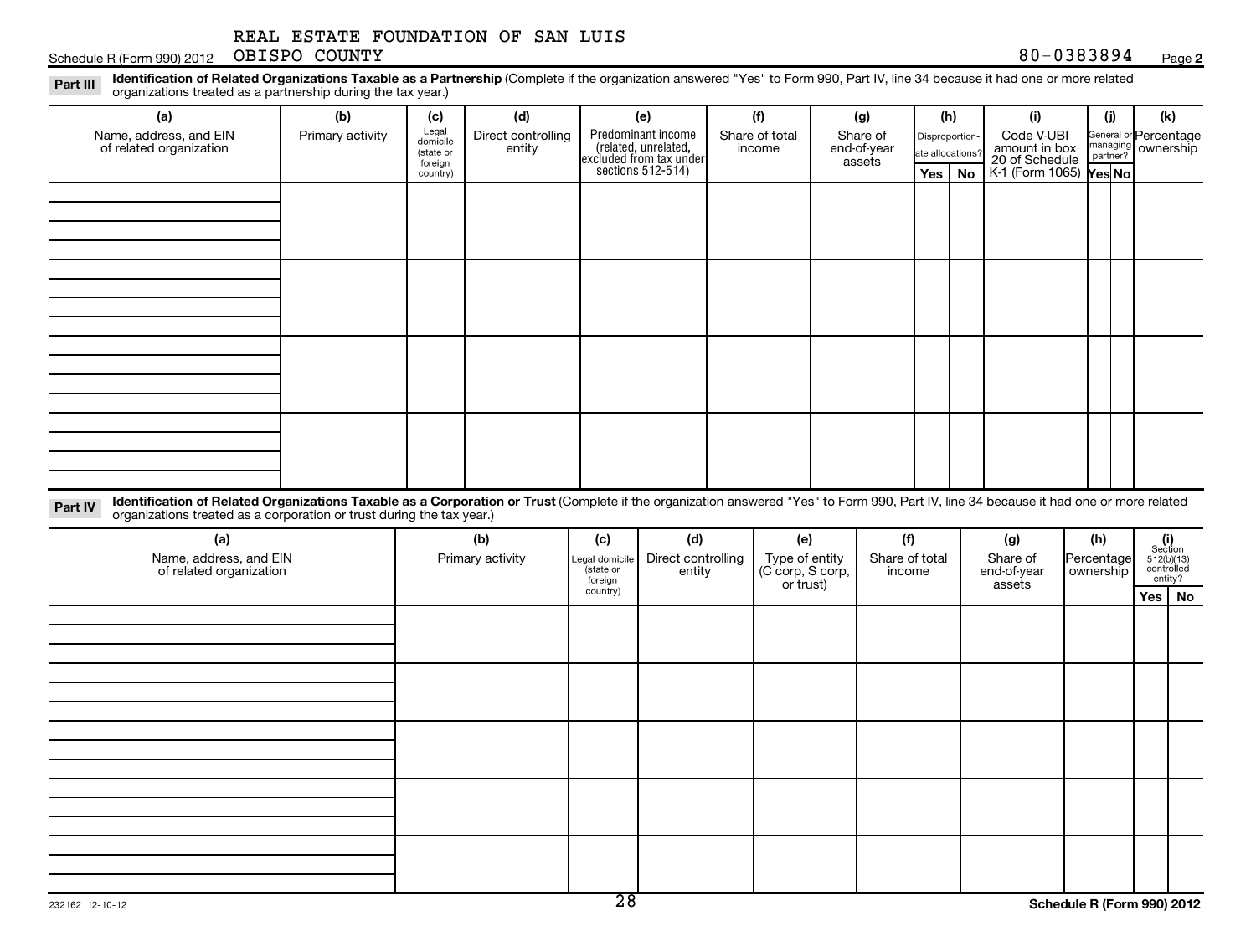Part V Transactions With Related Organizations (Complete if the organization answered "Yes" to Form 990, Part IV, line 34, 35b, or 36.)

### Schedule R (Form 990) 2012 Page OBISPO COUNTY

|              | Note. Complete line 1 if any entity is listed in Parts II, III, or IV of this schedule.                                                                                                                                        |             |                 |                                       |                 |                         | Yes   No                |
|--------------|--------------------------------------------------------------------------------------------------------------------------------------------------------------------------------------------------------------------------------|-------------|-----------------|---------------------------------------|-----------------|-------------------------|-------------------------|
|              | During the tax year, did the organization engage in any of the following transactions with one or more related organizations listed in Parts II-IV?                                                                            |             |                 |                                       |                 |                         |                         |
|              |                                                                                                                                                                                                                                |             |                 |                                       | 1a              |                         | $\overline{\mathbf{X}}$ |
|              |                                                                                                                                                                                                                                |             |                 |                                       | 1 <sub>b</sub>  | $\overline{\textbf{x}}$ |                         |
|              |                                                                                                                                                                                                                                |             |                 |                                       | 1c              |                         | $\overline{\mathbf{X}}$ |
|              |                                                                                                                                                                                                                                |             |                 |                                       | 1d              |                         | $\overline{\mathbf{X}}$ |
|              | e Loans or loan guarantees by related organization(s) www.array.com/www.array.com/www.array.com/www.array.com/www.array.com/www.array.com/www.array.com/www.array.com/www.array.com/www.array.com/www.array.com/www.array.com/ |             |                 |                                       | 1e              |                         | $\overline{\mathbf{x}}$ |
|              |                                                                                                                                                                                                                                |             |                 |                                       |                 |                         |                         |
|              |                                                                                                                                                                                                                                |             |                 |                                       | 1f              |                         | x                       |
|              |                                                                                                                                                                                                                                |             |                 |                                       | 1g              |                         | $\overline{\text{x}}$   |
|              |                                                                                                                                                                                                                                |             |                 |                                       | 1h              |                         | $\overline{\mathbf{X}}$ |
|              | Exchange of assets with related organization(s) material contents and content to the content of the content of the content of the content of the content of the content of the content of the content of the content of the co |             |                 |                                       | 1i.             |                         | $\overline{\mathbf{X}}$ |
|              |                                                                                                                                                                                                                                |             |                 |                                       | 1i.             |                         | $\overline{\mathbf{x}}$ |
|              |                                                                                                                                                                                                                                |             |                 |                                       |                 |                         |                         |
|              |                                                                                                                                                                                                                                |             |                 |                                       | 1k              |                         | x                       |
|              |                                                                                                                                                                                                                                |             |                 |                                       | 11              |                         | $\overline{\text{x}}$   |
|              |                                                                                                                                                                                                                                |             |                 |                                       | 1 <sub>m</sub>  |                         | $\overline{\mathbf{x}}$ |
|              |                                                                                                                                                                                                                                |             |                 |                                       | 1n              | X                       |                         |
|              | o Sharing of paid employees with related organization(s) manufaction(s) and contain an examination of the state or state or state or state or state or state or state or state or state or state or state or state or state or |             |                 |                                       | 10 <sub>o</sub> | $\overline{\mathbf{x}}$ |                         |
|              |                                                                                                                                                                                                                                |             |                 |                                       |                 |                         |                         |
|              |                                                                                                                                                                                                                                |             |                 |                                       | 1 <sub>p</sub>  | $\mathbf X$             |                         |
|              |                                                                                                                                                                                                                                |             |                 |                                       | 1q              |                         | X                       |
|              |                                                                                                                                                                                                                                |             |                 |                                       |                 |                         |                         |
|              |                                                                                                                                                                                                                                |             |                 |                                       | 1r              |                         | Χ                       |
|              |                                                                                                                                                                                                                                |             |                 |                                       | 1s              |                         | $\overline{\mathbf{X}}$ |
| $\mathbf{2}$ | If the answer to any of the above is "Yes," see the instructions for information on who must complete this line, including covered relationships and transaction thresholds.                                                   |             |                 |                                       |                 |                         |                         |
|              | (a)                                                                                                                                                                                                                            | (b)         | (c)             | (d)                                   |                 |                         |                         |
|              | Name of other organization                                                                                                                                                                                                     | Transaction | Amount involved | Method of determining amount involved |                 |                         |                         |
|              |                                                                                                                                                                                                                                | type (a-s)  |                 |                                       |                 |                         |                         |
|              |                                                                                                                                                                                                                                |             |                 |                                       |                 |                         |                         |
| (1)          |                                                                                                                                                                                                                                |             |                 |                                       |                 |                         |                         |
|              |                                                                                                                                                                                                                                |             |                 |                                       |                 |                         |                         |
| (2)          |                                                                                                                                                                                                                                |             |                 |                                       |                 |                         |                         |
|              |                                                                                                                                                                                                                                |             |                 |                                       |                 |                         |                         |
| (3)          |                                                                                                                                                                                                                                |             |                 |                                       |                 |                         |                         |
|              |                                                                                                                                                                                                                                |             |                 |                                       |                 |                         |                         |
| (4)          |                                                                                                                                                                                                                                |             |                 |                                       |                 |                         |                         |
|              |                                                                                                                                                                                                                                |             |                 |                                       |                 |                         |                         |
| (5)          |                                                                                                                                                                                                                                |             |                 |                                       |                 |                         |                         |
|              |                                                                                                                                                                                                                                |             |                 |                                       |                 |                         |                         |
| (6)          |                                                                                                                                                                                                                                |             |                 |                                       |                 |                         |                         |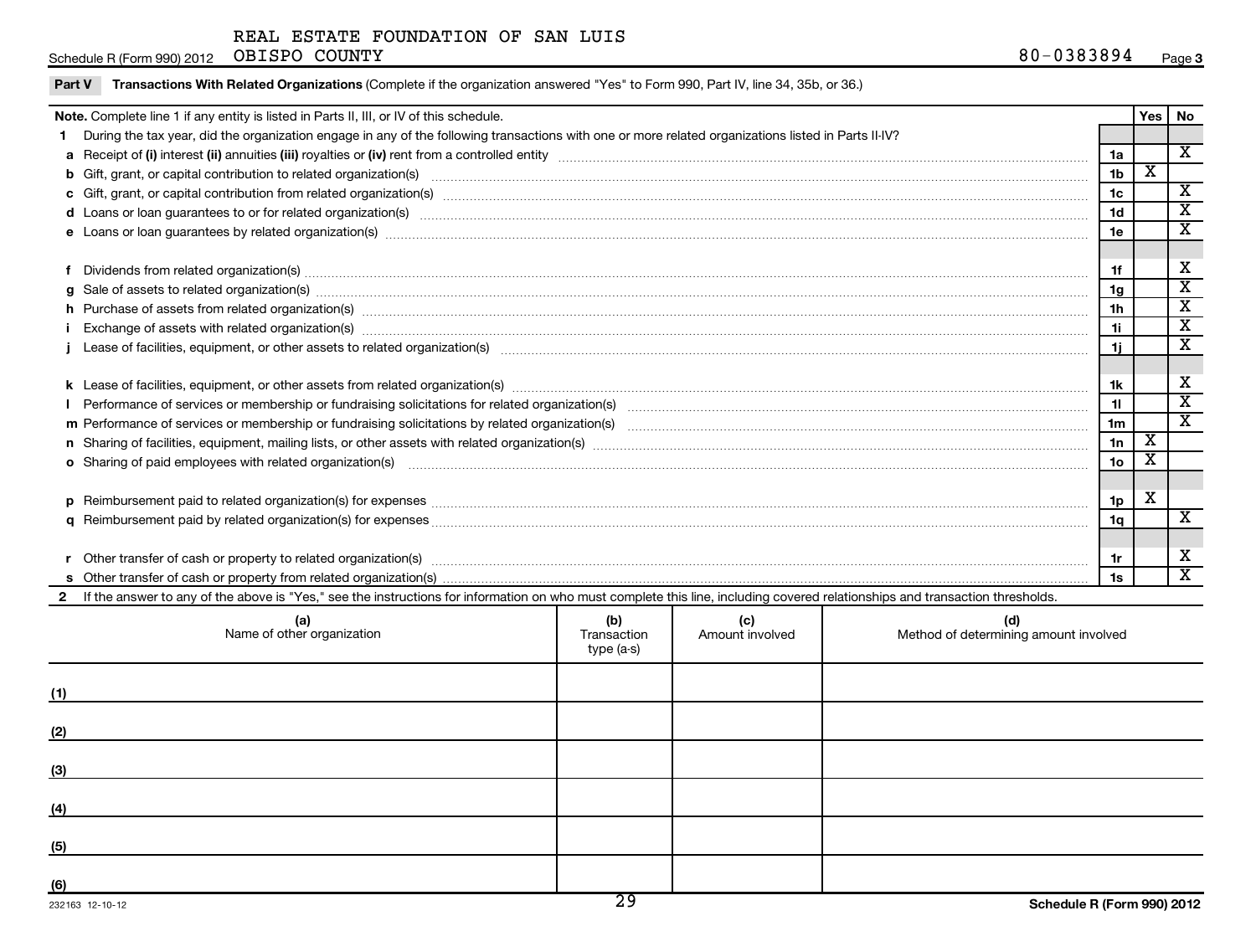Schedule R (Form 990) 2012 Page OBISPO COUNTY

### Part VI Unrelated Organizations Taxable as a Partnership (Complete if the organization answered "Yes" to Form 990, Part IV, line 37.)

Provide the following information for each entity taxed as a partnership through which the organization conducted more than five percent of its activities (measured by total assets or gross revenue) that was not a related organization. See instructions regarding exclusion for certain investment partnerships.

| (a)<br>Name, address, and EIN<br>of entity | ັ<br>ັ<br>(b)<br>Primary activity | (c)<br>Legal domicile<br>(state or foreign<br>country) | (d)<br>$\left\{ \begin{array}{l} \text{Predominant income} \ \text{Area} \\ \text{(related, unrelated,} \ \text{501(c)(3)} \\ \text{excluded from tax} \ \text{501(c)(3)} \\ \text{under section 512-514)} \ \text{Yes} \ \text{No} \end{array} \right.$ | $(e)$<br>Are all | (f)<br>Share of<br>total<br>income | (g)<br>Share of<br>end-of-year<br>assets | Dispropor-<br>tionate | (h)<br>allocations?<br>Yes No | (i)<br>Code V-UBI<br>amount in box 20<br>of Schedule K-1<br>(Form 1065)<br>$\frac{1}{\sqrt{1+\frac{1}{2}}}\sqrt{\frac{1}{2}}$<br>(Form 1065)<br>These No | (i)<br>Yes NO | (k) |
|--------------------------------------------|-----------------------------------|--------------------------------------------------------|----------------------------------------------------------------------------------------------------------------------------------------------------------------------------------------------------------------------------------------------------------|------------------|------------------------------------|------------------------------------------|-----------------------|-------------------------------|----------------------------------------------------------------------------------------------------------------------------------------------------------|---------------|-----|
|                                            |                                   |                                                        |                                                                                                                                                                                                                                                          |                  |                                    |                                          |                       |                               |                                                                                                                                                          |               |     |
|                                            |                                   |                                                        |                                                                                                                                                                                                                                                          |                  |                                    |                                          |                       |                               |                                                                                                                                                          |               |     |
|                                            |                                   |                                                        |                                                                                                                                                                                                                                                          |                  |                                    |                                          |                       |                               |                                                                                                                                                          |               |     |
|                                            |                                   |                                                        |                                                                                                                                                                                                                                                          |                  |                                    |                                          |                       |                               |                                                                                                                                                          |               |     |
|                                            |                                   |                                                        |                                                                                                                                                                                                                                                          |                  |                                    |                                          |                       |                               |                                                                                                                                                          |               |     |
|                                            |                                   |                                                        |                                                                                                                                                                                                                                                          |                  |                                    |                                          |                       |                               |                                                                                                                                                          |               |     |
|                                            |                                   |                                                        |                                                                                                                                                                                                                                                          |                  |                                    |                                          |                       |                               |                                                                                                                                                          |               |     |
|                                            |                                   |                                                        |                                                                                                                                                                                                                                                          |                  |                                    |                                          |                       |                               |                                                                                                                                                          |               |     |

**Schedule R (Form 990) 2012**